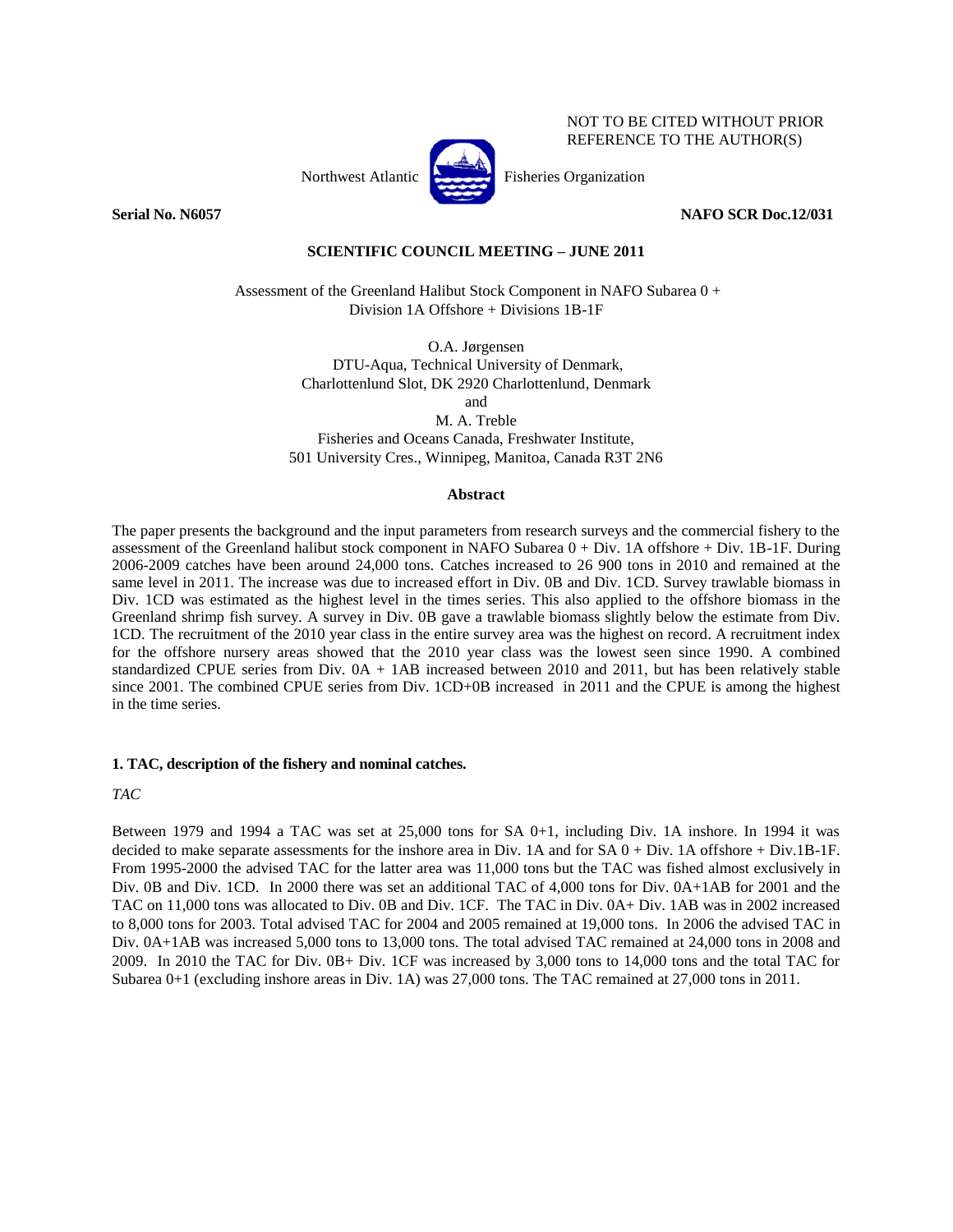#### *Catches in SA 0 + Div. 1A offshore + Div.1B-1F*

During the period 1982-1989 nominal catches of Greenland halibut in SA  $0 + Div.$  1A offshore + Div.1B-1F fluctuated between 300 and 4,500 tons. Catches increased from 2,927 tons in 1989 to 11,633 tons in 1990. Catches remained at that level in 1991 but increased again in 1992 to 18,457 tons. During 1993-2000 catches have fluctuated between 8,250 and 11,750 tons. Catches increased to 13,760 tons in 2001 and further to 19,716 tons in 2005. In 2006 catches increased to 24,164, remained at that level in 2007 but decreased slightly to 22,071 tons in 2008. Catches increased again to 24,805 tons in 2009 and further to 26,934 tons in 2010 and catches remains at that level – 26,815 tons- in 2011 (Fig. 1).

The increase in catches from 1989 to 1990 was due to a new trawl fishery by Canada and Norway and increased effort by Russia and Faeroe Islands in Div. 0B, while the increase from 1991 to 1992 was caused by a further increase in effort by Russia in Div. 0B and an increase in fishing activity in SA 1. The increase in catches between 2000 and 2003 and from 2005 to 2006 was primarily due to an in increase in effort in Div. 0A and Div. 1A. The increase in catches between 2009 and 2010 was due to increased effort in Div. 0B and 1CD.

#### *Catches in SA 0*

In 1983 annual catches in SA 0 were about 4,500 tons. Catches then dropped to a level of 1,000 tons or lower, where they remained until they increased from 1,087 tons in 1989 to 9,753 tons in 1990. Catches decreased in 1991 to 8,745 tons, to increase again in 1992 to 12,788 tons. Catches then decreased gradually to 3,233 tons in 1995 and fluctuated between 3,924 and 5,438 tons between 1996 and 2000. Until 2000 almost all catches in SA 0 were taken in Div. 0B. In 2001 a commercial fishery started in Div. 0A. Catches in SA 0 increased to 8,107 tons in 2001 and further to 9,201 tons in 2003 and remained at that level in 2004 and 2005. Catches increased to 12,319 in 2006 but decreased slightly to 11,489 tons in 2007 and further to 10,432 tons in 2008. Catches increased again to 12,400 tons in 2009 and further to 13,225 tons in 2010. Catches decreased slightly in 2011 to 13,125 tons (Table 1).

The increase in catches seen since 2000 was mainly due to an increased effort in Div. 0A where catches increased from a level of about 300 ton, where they have been since 1996 (trial fishery not officially reported), to 3,073 tons in 2001 and further to 4,142 tons in 2003. Catches remained at that level in 2004 and 2005. In 2006 catches increased to 6,634 tons due to increased effort, but decreased to 6,173 tons in 2007 and further to 5,257 tons in 2008. Catches increased again in 2009 to 6,627 tons and remained at that level in 2010 (6,390 tons) and 2011 (6,260 tons) (Table 1).

The catches in Div. 0A in 2011 were taken by single trawl (180 tons) and twin trawl (2,909), while 3,171 tons was taken by gill net. The single trawl catches decreased about 200 tons and the twin trawl catches decreased by about 400 tons while the gill net catches increased by about 500 tons compared to 2010. The long lines fishery in the area has apparently stopped. The fishery was prosecuted by Canadian vessels.

Catches in Div. 0B 2011 amounted to 6, 865 tons which is at the same level as in 2010 (6,835 tons). Offshore gillnetters took 2,119 tons while single- and double trawlers took 2,096 tons and 2,567 tons, respectively. The gillnet catches were at the same level as in 2011 while the single trawl catches increased by about 300 tons and the twin trawl catches decreased with the same amount between 2010 and 2011. A small longline fishery took 81 tons compared to 113 tons 2010. From inshore Cumberland Sound were reported 54 tons (not included). All catches were taken by Canadian vessels.

# *Catches in SA1*

The catches in Subarea 1 (Div. offshore 1A + Div. 1B-1F) were below 2,500 tons during 1982-1991. In 1992 catches increased to 5,669 tons, decreased to 3,870 tons in 1993 and increased again in 1994. During 1995-1999 catches were around 4,500-5,000 tons. Catches increased to 5,728 tons in 2000, remained at that level in 2001 and increased gradually to 9,495 tons in 2003 and remained at this level in 2004 and 2005. Catches increased to 11,945 tons in 2006 due to increased effort by Greenland in Div. 1AB. and remained at that level in 2007 and 2008. In 2009 catches amounted to 12,405 tons and increased further to 13,709 tons in 2010 and remained at that level in 2011 (13,690 tons). Almost all catches have been taken offshore (Table 2). The inshore catches amounted to 253 tons in 2011.

Catches in Div. 1AB (mainly in Div. 1A) increased gradually from 575 tons in 2001 to 4,007 tons in 2003 and remained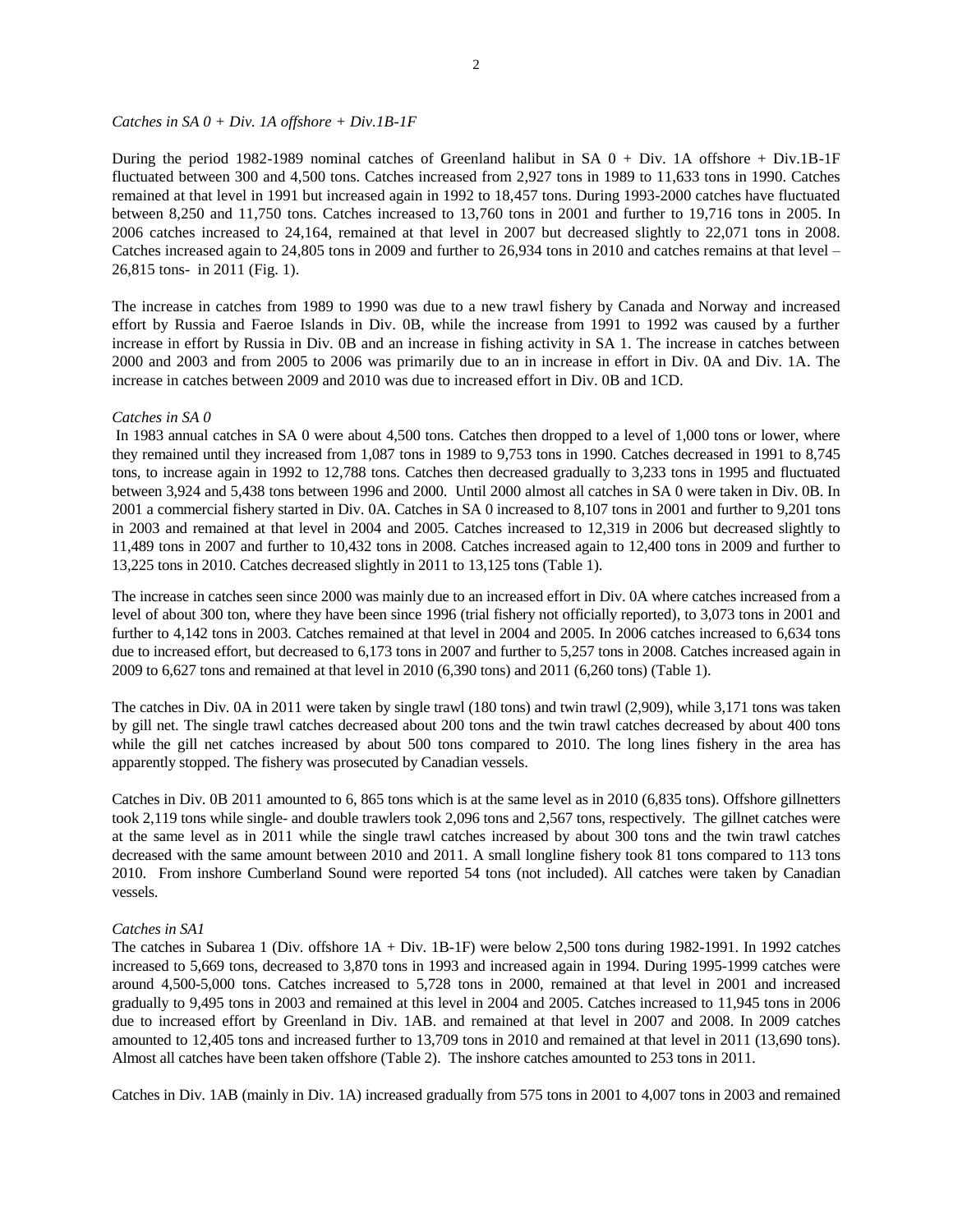at that level in 2004-2005. Catches increased again in 2006 to 6,223 and remained at that level during 2007-2011 (6,472 tons in 2011). All catches were taken off shore by trawlers from Faeroe Islands, Russia (SCS 12/05) and Greenland (SCS 12/10).

Catches in Div. 1CD have been stable around 5,600 tons during 2000 to 2009, but catches increased to 7,247 in 2010 due to increased effort. Catches remained at that level in 2011 (7,218 toms). Catches were taken by vessels from Greenland (SCS 12/10), Norway, EU-Germany (SCS 12/13) and Russia (SCS 12/05). All catches offshore were taken by trawl except 72 tons taken by a longliner. 253 tons were taken inshore in Div. 1B-1F, mainly by gill net.

Reported discards in the trawl fishery is small, normally  $\langle 1\%$  of the total catch.

# **2. Input data**

# 2.1 Research trawl survey

# *Div. 1C-1D GHL-survey*

Since 1997 Greenland has conducted stratified random bottom trawl surveys for Greenland halibut in September-October in NAFO Div. 1C-D at depth between 400 and 1500 m. In 2011 a total of 67 hauls were made (SCR 12/03). The biomass of Greenland halibut was estimated as 86 591 tons, which is an increase compared to 75 522 tons in 2010 and the highest in the time series. The abundance in was estimated at 74.978\*10<sup>6</sup> which is an increase compared to  $64.868*10<sup>6</sup>$  in 2010 and above the average for the time series  $(68.000 *10<sup>6</sup>)$  (Fig. 2b). The weighted mean catch per tow also showed an increase from 1.44 tons km<sup>-2</sup> in 2010 to 1.66 tons km<sup>-2</sup> in 2011 (Fig. 2c). The overall length distribution in Div. 1CD was totally dominated by a mode at 50 cm where the mode used to be at 47-50 cm.

# *Greenland deep sea survey in Baffin Bay (Div. 1A)*

There was no survey in 2011. Greenland has conducted surveys primarily aimed at Greenland halibut in the Baffin Bay in 2001, 2004 and 2010. The biomass and abundance of Greenland halibut was in 2010 estimated as 79.332 tons and  $1.04*10<sup>8</sup>$  specimens, respectively (SCR 11/10). The surveys did not cover the same areas but a comparison of the abundance and biomass in areas covered both in 2001 and 2010 showed a small increase in biomass from 46.521 tons in 2001 to 52.428 tons in 2010 while there was a decrease in abundance from 101.8 mill. in 2001 to 63.5 mill. in 2010. The biomass has hence been relatively constant while there were significantly more and smaller fish in 2001. The biomass in the area covered both in 2004 and 2010 was estimated to 47.244 tons and 38.632 tons, respectively while the abundance was estimated at 58.8 mill. and 54.4 mill., respectively. The length in 2010 ranged from 20 cm to 105 cm. The overall length distribution (weighted by stratum area) was totally dominated by a mode at 45 cm, while the mode was at 46 cm at depths  $> 800$  m. Generally the length distributions in the deeper depth strata were dominated by a single mode and fish size increased with depth as seen in previous surveys.

# *Canadian deep sea surveys in Baffin Bay (Div. 0A) and Davis Strait (Div. 0B)*

Canada has conducted 6 surveys in the southern part of Div. 0A, beginning in 1999. The biomass increased from 68,700 tons to 86,200 tons in 2004 then declined to 74,272 tons in 2010 (Fig. 2e). The 2006 survey suffered from poor coverage and two of the four strata that were missed fell within the depths 1001-1500 m, these strata had accounted for 11,000 – 13,000 tons of biomass in previous surveys. The abundance in 2010 was estimated at  $1.1*10<sup>8</sup>$  which is slightly below estimates from 2008 of 1.16 x  $10^8$  (Fig. 2e). Mean biomass per tow decreased from 1.67 t/ km<sup>2</sup> in 2008 to 1.53  $t/km^2$  in 2010 which is the lowest in the time series. The overall length distribution ranged from 6 cm to 99 cm with a mode at 39 cm, similar to that seen in previous surveys (SCR 11/017).

In 2010 the survey also covered the northern part of division 0A from 73°N to 75°35'N, which had not been surveyed since 2004. The biomass and abundance had increased from 45,877 tons and 4.85  $10^{*7}$  to 46,489 tons and 6.74 $*10^7$ , respectively (Fig. 2e). In 2010 the depth stratum 750-1000 m was not fully surveyed due to ice, which underestimates the biomass and abundance. The mean catch per tow increased from 0.85 ton /km2 to 1.18 ton km2. The increase in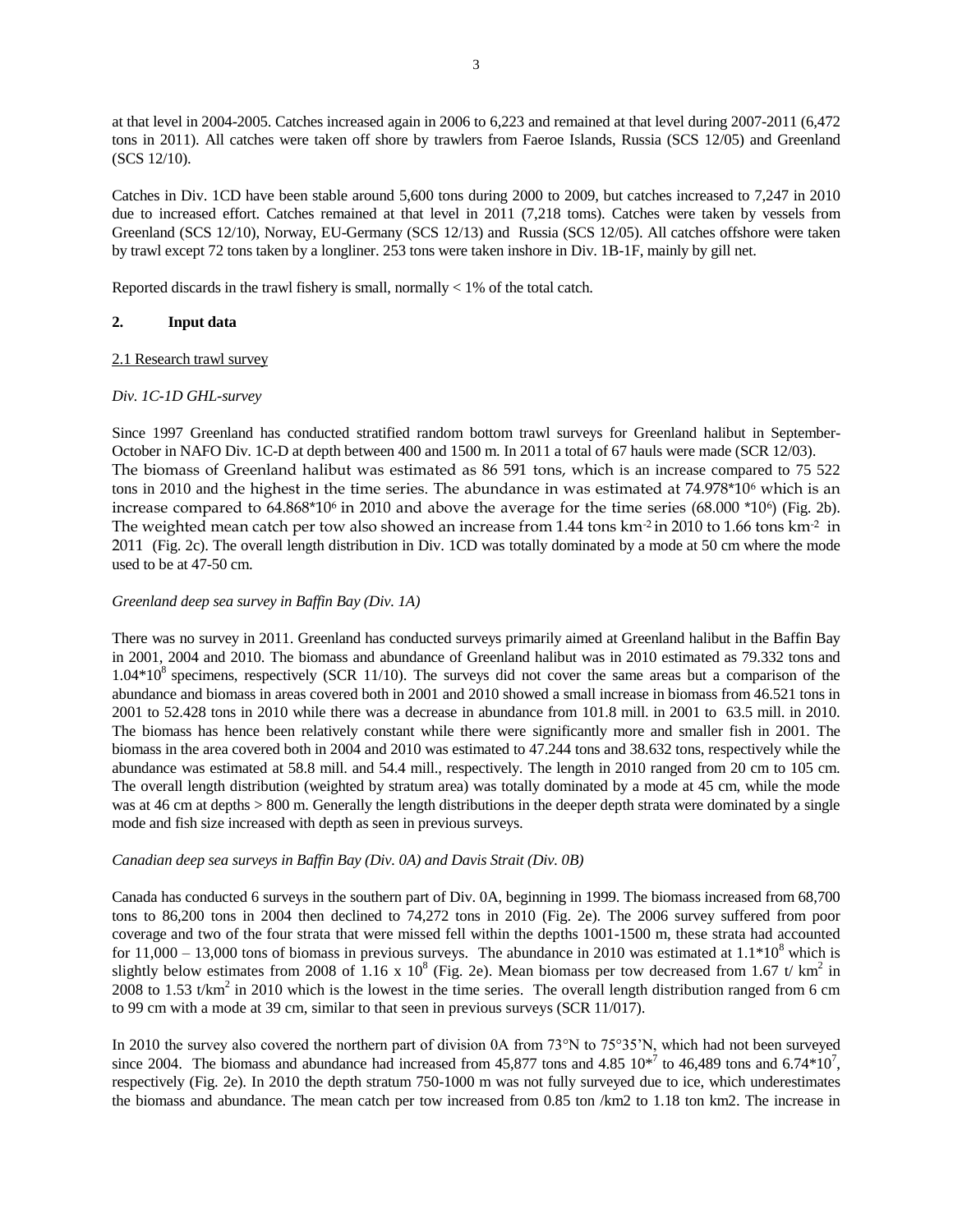mean catch per tow was primarily seen in strata > 1000 m. The length ranged from 21 to 78 cm with a single mode at 39 cm and there were more small, < 45 cm, fish in 2010 compared to 2004 (SCR 11/017).

Division 0B was surveyed in 2012, the third time this area has been surveyed using M/Tr Pâmiut. Previous surveys were conducted in 2000 and 2001. Prior to this there had been a survey conducted in 1986 using the RV Gadus Atlantica. Total estimated biomass and abundance were  $83,043$  tons and  $8.30 \times 10^7$ , respectively. Biomass has increased compared to previous years (Fig. 2e). Abundance was lower than in 2001 but higher than in 2000. Biomass and abundance were reduced at depths 1251-1500 and fewer fish <45 cm were present at depths 1001-1500 m in 2011 compared to 2000 and 2001. Lengths ranged from 6 cm to 92 cm with 30% <45 cm. The length distribution had a single mode at 51 cm, an increase in modal length compared to 2001 (45 cm) and 2000 (42 cm) (SCR 12/23).

#### *Greenland shrimp-survey*

Since 1988 annual trawl surveys with a shrimp trawl have been conducted off West Greenland in July-September. The survey covers the area between  $59^{\circ}$ N and  $72^{\circ}30^{\circ}$ N (Div. 1A-1F), from the 3-mile limit to the 600-m depth contour line. The survey area was restratified in 2004 based on better information about depths. All biomass and abundance indices have been recalculated. The recalculation did not change the trends in the development of the different stocks. The trawl was changed in 2005 but the data have been adjusted for that.

Estimated total trawlable biomass of Greenland halibut in the offshore areas (not including Disko Bay) has fluctuated between 9,258 and 31,100 tons during 1992 – 2010. In 2011 the biomass was estimated as 27,104 tons compared to 22,487 tons in 2010. The 2011 estimate is the third highest estimate in the time series and above the average for the time series which dates back to 1992 (Fig. 2f).

The abundance was estimated at 477 mill compared to 315 mill in 2011 and the highest in the time series. The increase in biomass was primarily seen in Div. 1AS (68 °50' N - 70°37.5'N). While the increase in abundance was seen especially in Div. 1AN and but also in Div. 1AS. As in almost all years most of the abundance was comprised of oneyear-old fish, 76% in 2011 (SCR 12/16).

In the inshore Disko Bay the biomass increased from 12,193 tons in 2010 to 15,736 tons in 2011 but it is still below the level seen in 2003-2006 (28,299 - 16,538 tons). The abundance was estimated as  $222*10^6$  which is almost double the estimate on  $117*10^6$  from 2011 and among the highest in the time series.

#### *Recruitment*

A recruitment index was provided from the Greenland shrimp trawl survey. By means of the Petersen-method ages 1, 2 and 3+ were separated in the survey catches. The number of one-year-old fish in the total survey area including Disko Bay increased gradually from 1996 to a peak of 500 million in 2001. The number of one-year old fish was in 2011 estimated as 530 mill. which is an increase from 310 mill.in 2010 and the highest in the time series. The increase between 2010 and 2011 was caused by an increase in abundance both offshore in Div. 1A and inshore in Disko Bay (Fig. 3).

Further, a recruitment index was provided from the off shore nursery area in Div. 1AS-1B. Catches were standardized as catch in number per hour as described by Bech (1995). Data were plotted by year classes to visualize the relative year class strength and development in relative abundance (Fig. 4). In recent years the allocation of stations in the shrimp trawl survey has been changed in order to minimize the variance in the estimation of biomass and abundance of shrimp. To minimize the effect of that the CPUE index has been recalculated using stations > 300 m only. This generally increases the mean number per hour but do not change the trend in the index.

The recruitment index declined since the relatively large 1991 year-class, but the recruitment has been above the level in the 1980's. The recruitment increased again with the 1995-year class, which was the largest on record. The 1996 yearclass seemed to be small but the recruitment has increased gradually until the 2000 year-class. Until the 2006 year class the recruitment has been around or a little above average. Since then the recruitment has been below average (552 age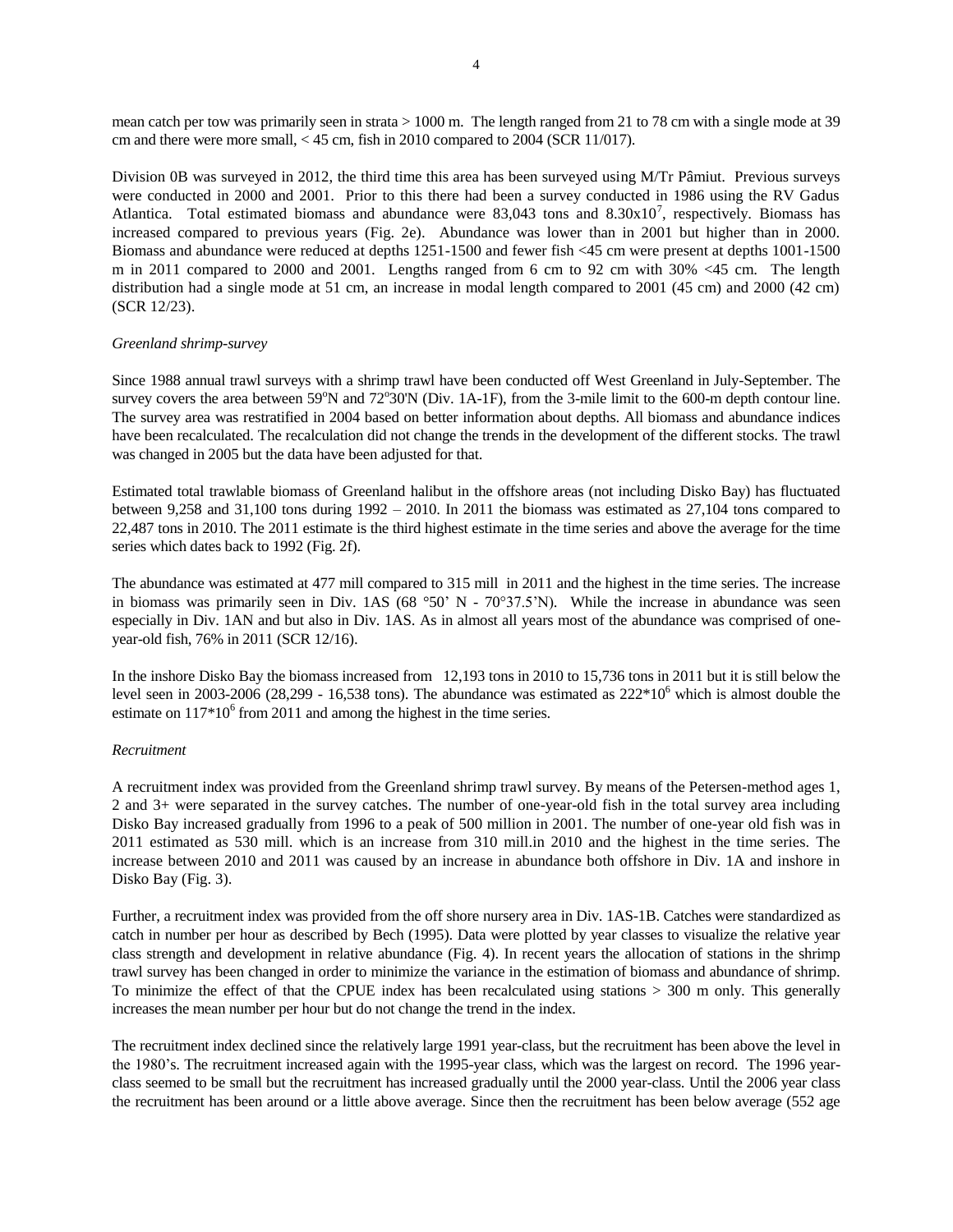one caught per hour) and the 2010 year class was estimated at 279 age one caught per hour, which is the lowest since 1990. This seems to be in contradiction with the observation of the lagers over all recruitment observed in 2011. The increase in abundance was seen primarily in Div. 1AN and Disko Bay, which are not included in the index. There was also seen an increase in abundance in Div. 1AS (a part of the recruitment area), but this was deducted in a similar reduction in Div. 1BN (the other part of the recruitment area) (SCR 12/16). Further the index only includes hauls at depth > 300 m, because it is where most of the abundance usually is found. In 2011 the Greenland halibut was generally distributed at shallower depth than previously observed.

In Disko Bay the recruitment has been good in recent years although the recruitment of year classes 2002-2005 has been gradually decreasing. The recruitment increased again and the 2006 year class was the third largest on record. The 2007 and 2008 year classes were low but the recruitment increased in 2010 where the 2009 year class was estimated to 927 no hr<sup>-1</sup>. The 2011 was estimated to 678 specimens caught per hour, which is below the average for the time series (885 hr<sup>-1</sup>). <sup>1</sup>). The overall abundance in Disko Bay was also among the highest observed. In 2011 the Greenland halibut was generally distributed at shallower water than usual. If stations between 250 and 300 m are included in the index it would be about 3 times as high.

Generally there is a steep decline between CPUE at age 1 and age 2 and 3+ which also was observed in the 2011 survey. Further, it has been noted, that the year-classes estimated to be a very strong year-class at age 1 have not shown up as a particularly strong year-classes at age 5-8 in the fishery catches or in the 1CD survey for Greenland halibut.

# 2.2 Commercial fishery data.

# *Length distribution*

*SA 0*

Length distributions were available from the gill net, single trawl and twin trawl fishery in both Div.0A and Div. 0B.

The catch in the gill net fishery in Div. 0A was dominated by a mode at 64 cm, similar to that seen in previous years. The length distributions in the trawl fishery had a mode at 49 cm (Fig. 5). The mode use to be around 48 cm in both types of gear.

The catches in the gill net fishery in Div. 0B was dominated by a mode 64 cm. The length distributions in the single and twin trawl fishery in Div. 0B had modes at 49 cm and 53 cm, respectively. The modes have been around 51 cm, for both types of gear in recent years (Fig. 5).

# *SA1*

Length frequencies were available from Greenland and Russian trawl fisheries in Div. 1A (SCS 12/05) and from Russian (SCS 12/05) and Norwegian trawl and longline fishery in Div. 1D.

In Div. 1A the mode was at 47 cm in the Russian trawl fishery (Fig. 6) and at 49 cm with a minor mode at 47 cm in the Greenlandic trawl fishery (Fig. 7). In recent years the trawl catches have been dominated by fish on 44-52 cm.

In Div. 1D the catches by Russia and Norway showed clear modes around 50-53 cm (Fig. 8 and 9). The mode in catches has been within this range for several years. A small Norwegian longline fishery had catches with a mode at 55 cm and fish were generally larger than in the trawl fishery.

# *Age distribution.*

An age length key from Div. 1A and 1D based on scales was presented by Russia (SCS 12/05).

There is considerable uncertainty about accuracy in the current age reading methods (see section in STACREC 2011 report) and the age reading procedure is currently under revision hence no age based analysis are presented.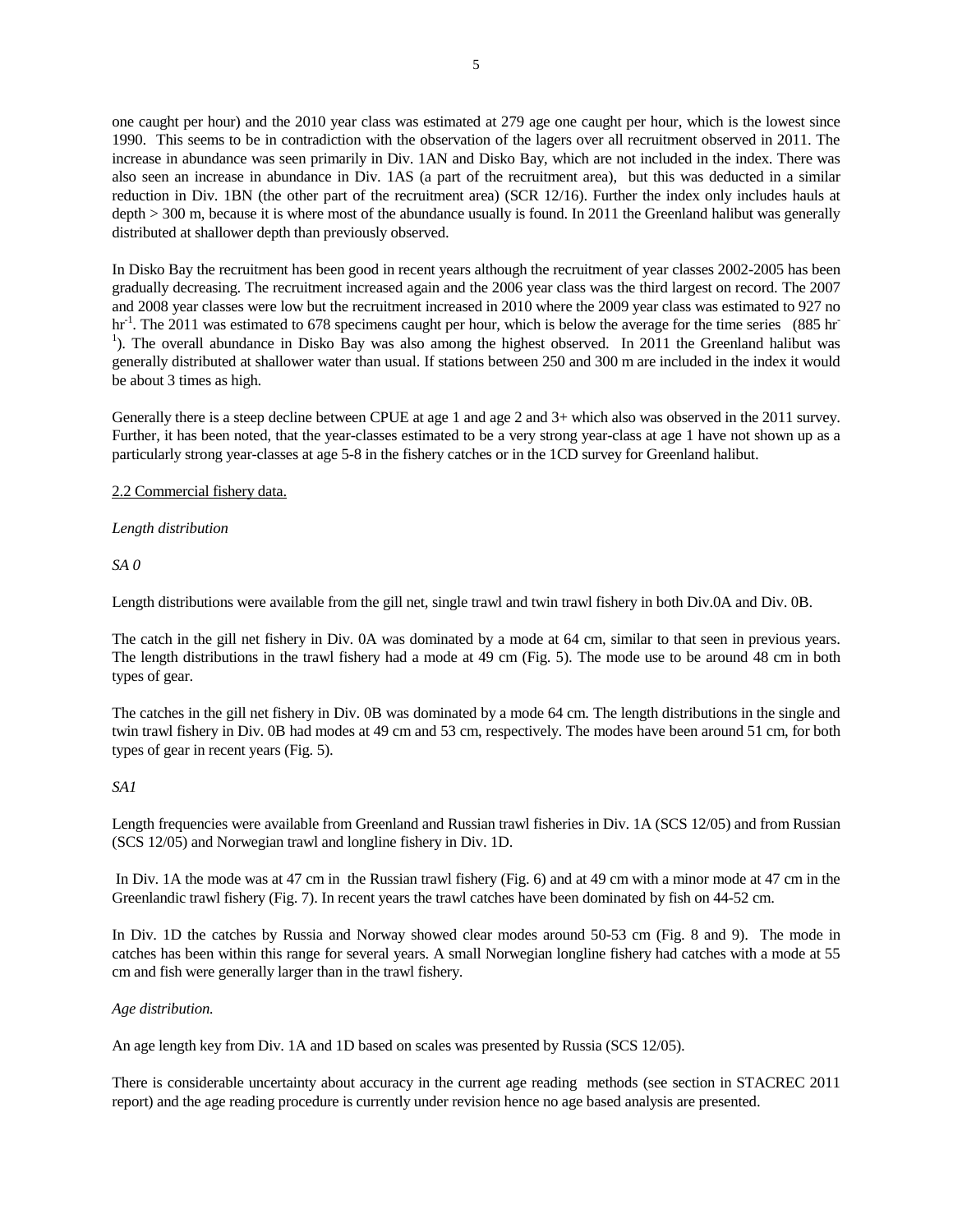### *Catch rate*

The fleets used for standardization of catch rates are grouped according to NAFO's protocol:

Code for country.

| 2             |                | CAN-MQ Canada Maritimes & Quebec        |
|---------------|----------------|-----------------------------------------|
| $\mathfrak 3$ |                | <b>CAN-N</b> Canada Newfoundland        |
| 5             | FRO <b>FRO</b> | Faroe Islands                           |
| 6             | GRL            | Denmark Greenland                       |
| 7             |                | E/DNK Denmark Mainland                  |
| 8             |                | E/FRA-M France Mainland                 |
| 9             |                | FRA-SP France St. Pierre et Miquelon    |
| 10            | E/DEU          | Federal Republic of Germany             |
| 14            | JPN            | Japan                                   |
| 15            | NOR Norway     |                                         |
| 16            | E/POL Poland   |                                         |
| 18            |                | ROM Romania                             |
| 19            | E/ESP          | Spain                                   |
| 20            | SUN 5          | <b>Union Soviet Socialist Republics</b> |
| 27            |                | <b>CAN-M Canada Maritimes</b>           |
| 28            |                | CAN-Q Canada Quebec                     |
| 31            | E/LVA Latvia   |                                         |
| 32            | E/EST Estonia  |                                         |
| 33            |                | E/LTU Lithuania                         |
| 34            | <b>RUS</b>     | Russia                                  |
| 38            | EU             | European Union                          |
| 39            | CAN –          | Canada                                  |
| 40            |                | CAN-CA Canada Central & Arctic          |

All vessels fishing in SA1 have been given the code 6 (Greenland).

Code for Trawl Gear: Bottom otter trawl (charters),8,OTB Bottom otter trawl (side or stern not specified),10,OTB Bottom otter trawl,12,OTB-2 Otter twin trawl,192,OTT

Code forTonnage:

- Not known
- 0-49.9
- 50-149.9
- 150-499.9
- 500-999.9
- 1000-1999.9
- 2000 and over

Ex. Code 401927 is 40: Canada Central & Arctic, 192: Otter twin trawl, 7: Over 2000 Gross Tonnage

### SA0

There have been frequent vessel changes in this fishery over the years and the catch from single and double trawl gear was often aggregated as "otter trawl" catch when this gear was first introduced to the fishery in the early 2000s. Very few of the vessels operating in the fishery in 2011 have been in the fishery for more than 3 years. A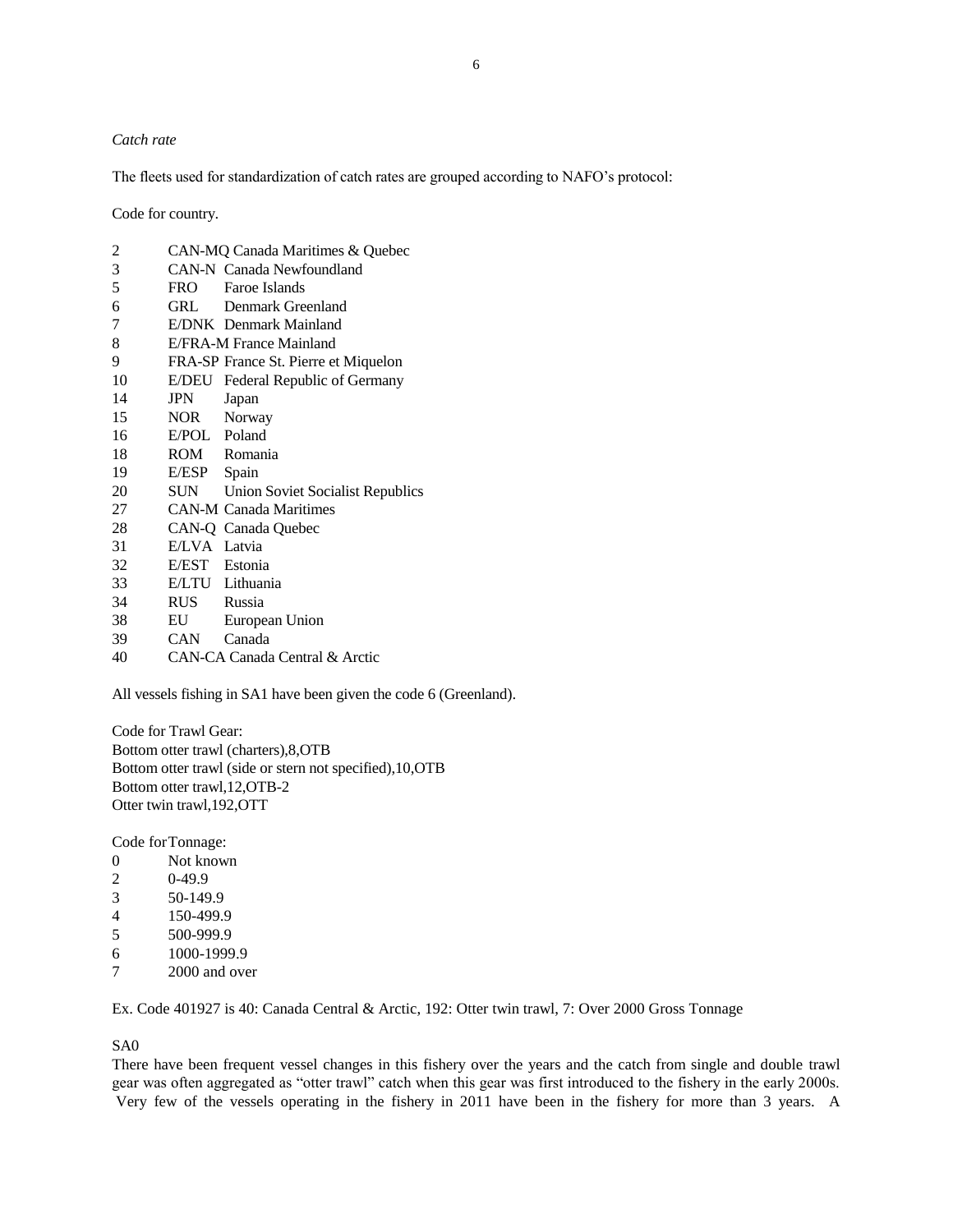standardized catch rate is produced using a General Linear Model. The model was updated in 2012 with the 2011 data. Catches (t) and hours fished with values less than 10 were removed.

### Div. 0A

In Div. 0A the standardized CPUE index increased slightly between 2010 and 2011, but generally the standardized catch rates have been relatively stable since 2002 (Fig. 11a) (Appendix 1). The increase could also be seen in the un-standardized catch rates for both single and twin trawl gears (Fig. 10a).

Un-standardized CPUE for gillnets has increased gradually from 5.36 t/100 nets in 2004 to 12.79 t/100 nets in 2011 (Fig. 10c).

# Div. 0B

In Div. 0B the overall CPUE index increased to the highest observed level in 2009 but declined in 2010 and to increase slightly again in 2011. The CPUE is slightly above the level seen in the 90's (Fig. 11c) (Appendix 2). The un-standardized catch rates for both twin and single trawls increased in 2011 (Fig. 10b).

Un-standardized CPUE for gillnets remained relatively stable at 3-4 t/100 nets from 2003 to 2008, then increased to 6.54 t/100 nets in 2010. In 2011 the CPUE dropped slightly to 5.98 t/100 nets.

# SA1

Un-standardized catch rates were available for the Greenland trawl fishery in Div. 1A and 1D (SCS 12/10), and the EU-German fishery in Div. 1D (SCS 12/13). Further, catch rates were available from logbooks submitted to the Greenland authorities. Standardized catch rates were available from the trawl fishery in Div. 1AB and 1CD. Until 2008 the fleets in the catch rate analysis have been grouped by nation, but information about gross tonnage is now available in the Greenland logbook database and the fleets are grouped based on size and gear according to NAFO's protocol. This has not changed the trends in the CPUE series but the SE and CV of the estimates have been reduced significantly. In the GLM model catches (t) and hours fished with values less than 10 are removed.

#### Div 1AB

Un-standardized catch rates from large (>2000 GT) trawlers in Div 1A have been relatively stable since 2005 around 0.93 ton/hr but showed a slight increase between 2009 to 2010 and increased substantially between 2010 and 2011 to 1.4 ton hr<sup>-1</sup> and 1.3 ton hr<sup>-1</sup> for single trawlers and twin trawlers, respectively. CPUE for trawlers 1000-2000 Gross Tons single trawlers has been increasing since 2006 but declined between 2009 and 2010 to increase again in 2011 and is now the second highest in the time series (Fig.10e).

Standardized catch rate series, based on logbook data from the Greenland authorities, were available for the offshore trawl fishery in Div. 1AB for the period 2002-2011. Standardized catch rates in Div. 1AB has been declining between 2006 and 2008 but has been increasing since then and is in 2011 on the highest level in the time series (Fig. 11a, Appendix 2).

#### Div. 1CD

In Div. 1CD the EU-German catch rates have been increasing gradually since 2004 but declined in 2010 to increase again in 2011. (SCS 12/13). In Div. 1CD the CPUE for three Greenland vessels fishing there has been fluctuating between 0.55 ton/hr and 0.85 ton/hr since 2000. In 2011 the CPUE was 0.87 ton hr<sup>-1</sup> compared to 0.79 ton h<sup>-1</sup> in 2010 (SCS 12/10).

The un-standardized catch rates for all trawlers fishing in Div. 1CD increased between 2010 and 2011, except for trawlers < 1000 tons where a small trawler new in the fishery had catch rates that were lower than previously seen for that tonnage class. The high catch rates for > 2000 GT single trawlers in 1988 and 1989 is from a single large vessel (4000 GT) and the decrease in catch rates in 2007 for large > 2000 GT twin trawlers was caused by a significant decrease in catch rates from one out of two vessels (Fig.10f).

Standardized catch rate series, based on logbook data from the Greenland authorities, were available for the offshore trawl fishery in Div. 1CD for the period 1988-2011 (Fig.11b). Standardized catch rates in Div. 1CD decreased gradually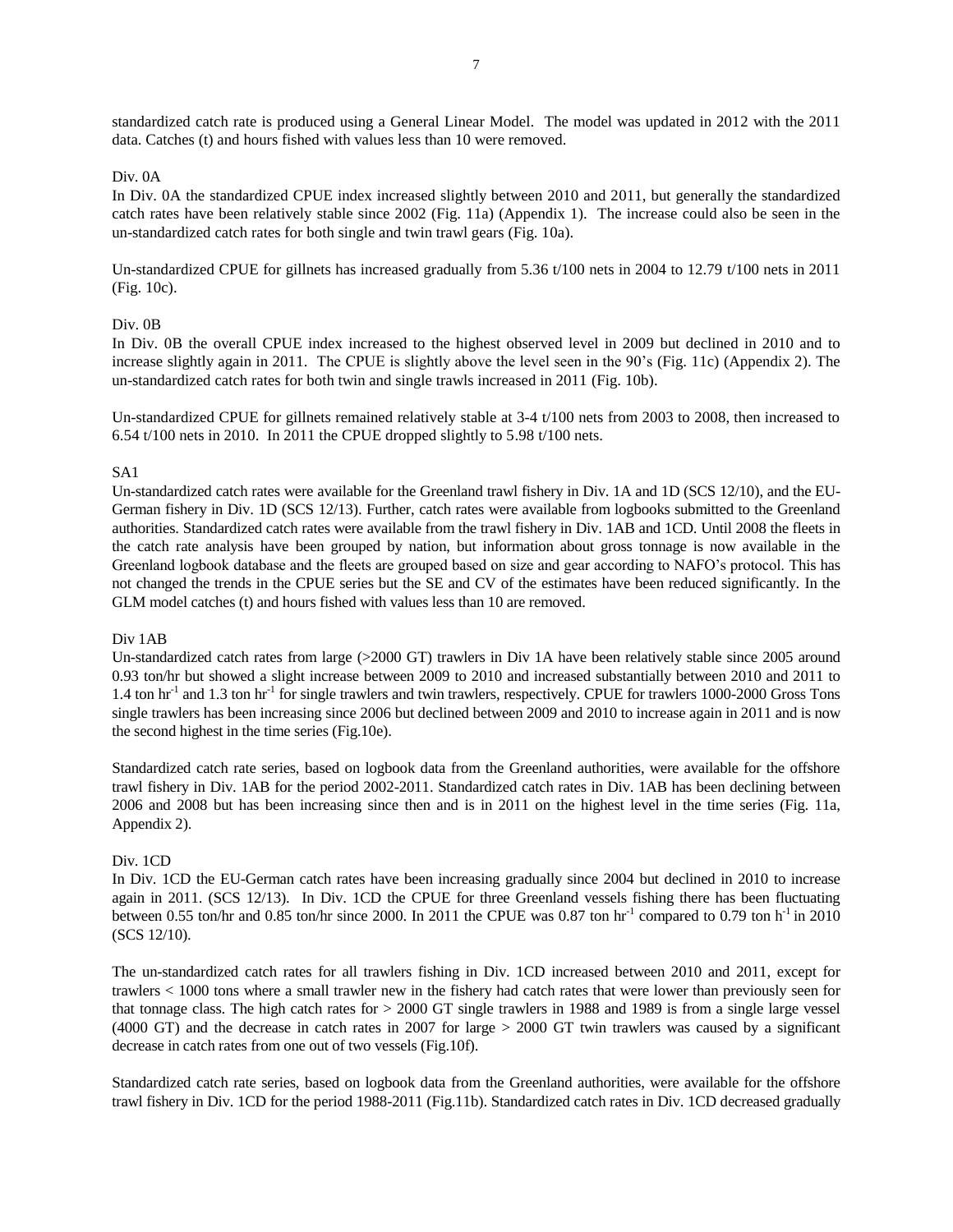from 1989-1997 but have shown an increasing trend since then. CPUE decreased between 2009 and 2010 but increased again in 2011 and the CPUE is back at the level seen in 2008 and 2009 (Appendix 5). A small trawler new in the fishery was excluded from the analysis.

Combined standardized catch rate in Div. 0A-1AB

The combined Div. 0A+1AB standardized CPUE series decreased slightly between 2009 and 2010 to increase again in 2011, but the catch rate has been relatively stable since 2001 (Fig. 11a) (Appendix 3).

# Combined standardized catch rate in Div. 0B-1CD

The combined Div. 0B+1CD standardized CPUE series has been stable in the period 1990-2004. The CPUE gradually increased to peak in 2009. CPUE decreased slightly between 2009 and 2010 to increase again in 2011 and the 2011 estimate is among the highest seen since 1990. (The high catch rates seen in 1988 and 1989 is from a single very large trawler fishing in Div. 1CD) (Fig. 11d) (Appendix 6).

It is not known how the technical development of fishing gear, etc. has influenced the catch rates. There are indications that the coding of gear type in the log books is not always reliable, which also can influence the estimation of the catch rates. Further, due to the frequency of fleet changes in the fishery in both SA0 and SA1 and change in fishing grounds in Div. 0A and 1A, both the un-standardized and the standardized indices of CPUE should, however, be interpreted with caution.

# 3. **Assessment**

A Greenland halibut age determination workshop in 2011 concluded that there is considerable uncertainty about accuracy in the current age reading methods (see section in STACREC 2011 report) and the age reading procedure is currently under revision hence no age based analysis are up dated..

# 3.1 Yield per Recruit Analysis.

The level of total mortality has in 1994-1996 been estimated by means of catch-curves using data from the offshore longline fishery in Div. 1D. Z was estimated from regression on ages 15-21. A relative F-at-age was derived from the catch curve analysis, where the trawl, longline and gillnet catches were weighed and scaled to the estimated stock composition. In all three years STACFIS considered that the estimation of Z was based on too limited samples and represented too small a part of the fishery and that the outcome of the catch curve analysis was too uncertain to be used in the yield per recruit analysis. No Yield per Recruit Analysis were made due to lack of age data.

# 3.2 XSA.

# *Extended Survivors Analysis*

An XSA has been run unsuccessfully several times during the 1990'ies, using a survey series covering 1987-1995 as tuning. STAFIS considered the XSA's unsuitable for an analytic assessment due to high log-catchability residuals and S.E.'s and systematic shift in the residuals by year. Further, a retrospective plot of Fbar showed poor convergence. In 1999 the XSA analyses was rerun including the latest two years surveys (1997-1998, new vessel and gear) but the outcome of the analysis did not improve.

An XSA analysis was run using the stock data for SA  $0+1$ , calibrated with trawl survey data (age 5-15) from the Greenland deep sea surveys (1997-2001) in Div. 1CD. The assessment results were considered to be provisional due to problems with the catch-at-age data and the short time series, the assessment is, however, considered to reflect the dynamics in the stock. The rate of exploitation had been relatively stable in recent years between  $0.2$ - $0.3$  ( $F_{bar}$ 7-13). The input parameters to the analysis and the outcome of the analysis is given in SCR 02/68.

The XSA was run again in 2003 with the 2002 survey and catch data and updated catch data from 2001 (very small changes). The assessment results were considered to be provisional due to problems with the catch-at-age data and the short time series. The assessment was, however, considered to some extent to reflect the dynamics in the stock. The rate of exploitation had been relatively stable in recent years between 0.2-0.3 ( $F_{bar}$  7-13). The summary of the XSA is given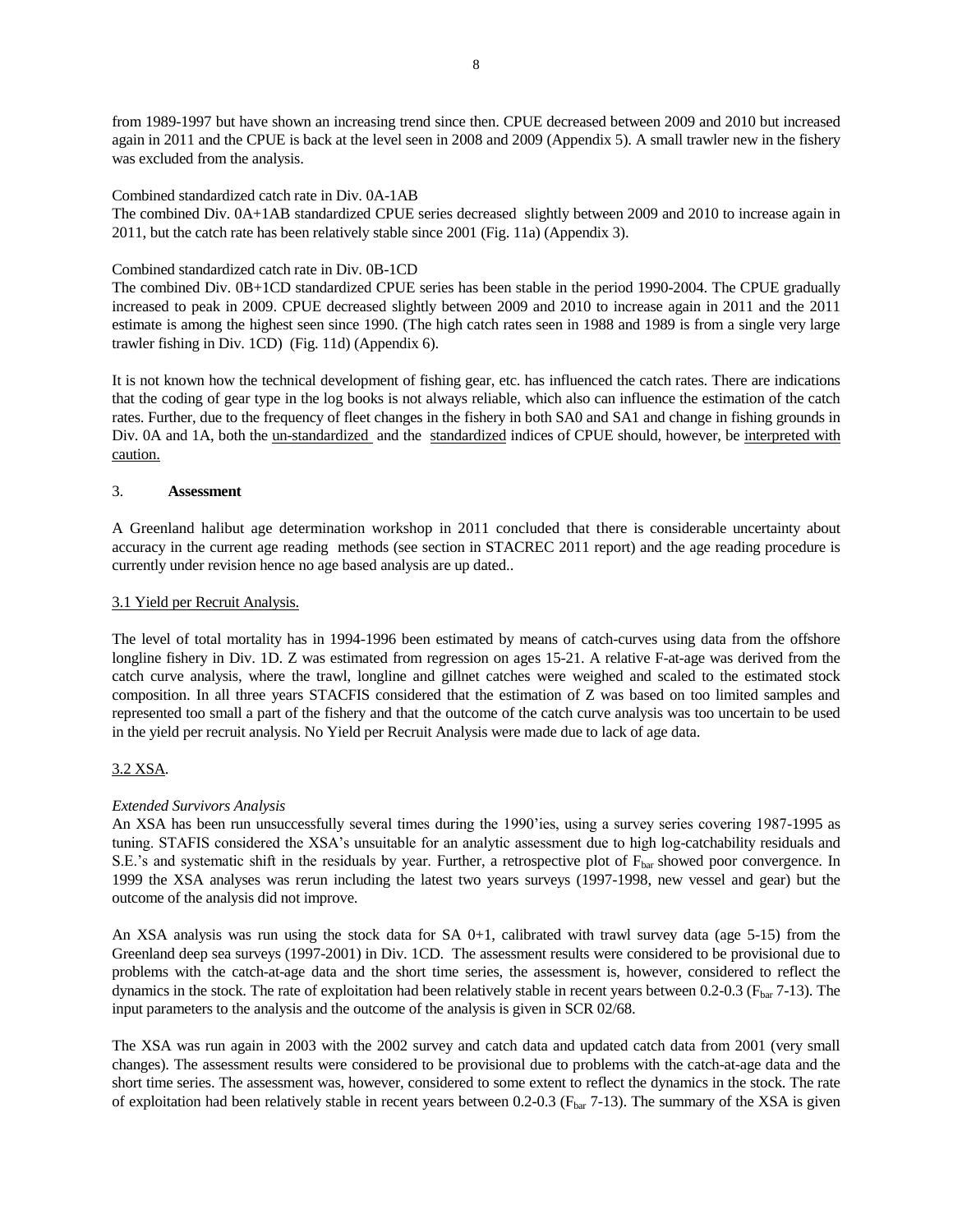#### in SCR (03/54).

The XSA was not run this year as no catch-at-age data were available for 2003-2011.

#### 3.3 Spawning stock/recruitment relations.

A spawning stock/recruitment plot based on the available observations from the joint Japan/Greenland survey and the Greenland survey is shown in Fig.5. No further analysis of spawning stock recruitment relationships have been made due to few observations distributed on two different surveys, poor estimate of spawning stock biomass (survey trawls only take a very small proportion of the mature fish), poor estimates of ages of old fish, the survey covers only a restricted part of the area covered by the assessment, and knife edge maturity ogive was applied. Further, the age of the recruits is poorly estimated (the Petersen method). The plot was not updated because there was no aging of Greenland halibut in the recent surveys.

### 3.4 Relative F

A relative F was estimated from the catches and the swept area biomass estimates from Div. 1CD (Catch/Biomass) (Fig. 12). F has fluctuated between 0.02 and 0.17 but has been relatively stable around 0.08 since 1997.

# 3.5 ASPIC

ASPIC was run in 1999 with standardized CPUE data and a biomass index as inputs. Three CPUE series were available, one series covering Div. 0B during the period 1990-1998, one covering Div. 1CD during the period 1987-1998 and a series combining the two data sets. The biomass index was from 1CD and covered the period 1987-1995 and 1997- 1998. Several runs showed that the combined CPUE series from Div. 0B+1CD fitted the total catch data best in terms of  $r^2$  and "total objective function". Runs with biomass alone gave relatively bad fits in terms of "total objective function" and  $r^2$  and the modeled population trajectory declining drastically over the period. Runs with the CPUE series from 0B gave unrealisticly high  $B_{\text{msy}}$  and negative  $r^2$ . The run with the combined CPUE series showed, however, that sensitivity analysis should be run, because "the B1-ratio constraint term contributed to loss". Several runs with different realistic values for the constraint did not solve the problem. Further, the coverage index and nearness index was equal in all runs. Several runs with different constraints on r and MSY were tried but it did not change the outcome of the analysis. Removing the three first years from the input data gave negative  $r^2$ . To get measures of variance the run with the combined CPUE series was bootstrapped (500 re-samplings).

The results showed that estimated fishing mortalities 1987-1998 have been less than the (bias-reduced) estimate of  $F_{\text{msy}}$ (0.22) except for one year (1992). A number of essential parameters are quite imprecisely estimated  $(r, q, F_{msy})$ , and it is considered that the estimates of MSY and  $F_{\text{msy}}$  were not precise enough to be used.

An ASPIC was run in 2009, but the outcome of the analysis did not change significantly from the analysis in 1999, mainly because there is very little contrast in the input data and the data series were relatively short.

The ASPIC Fox model was tested again during this assessment. Three different formulations were run: 1) one was with the 0B + 1CD CPUE series and the 0B +1CD catch for 1988-2011; 2) with two 1CD survey series (1988-1995 and 1997-2011) and 1CD catch (1988-2011); and 3) one 1CD survey series (1997-2011) and 1CD catch (1988-2011). The first formulation using CPUE resulted in a poor fit of observed and estimated values, with low r-square (.319) and low nearness index (.369). The logistic fit failed in the second formulation. The third formulation resulted in an unbelievably high MSY with F of 0. The estimate of catchability (q) was also extremely low. The model fit was not robust to changes in model parameters. Given that there is little variation in this time series and it is still relatively short (1997-2011) for a long lived species like Greenland halibut this model was not accepted.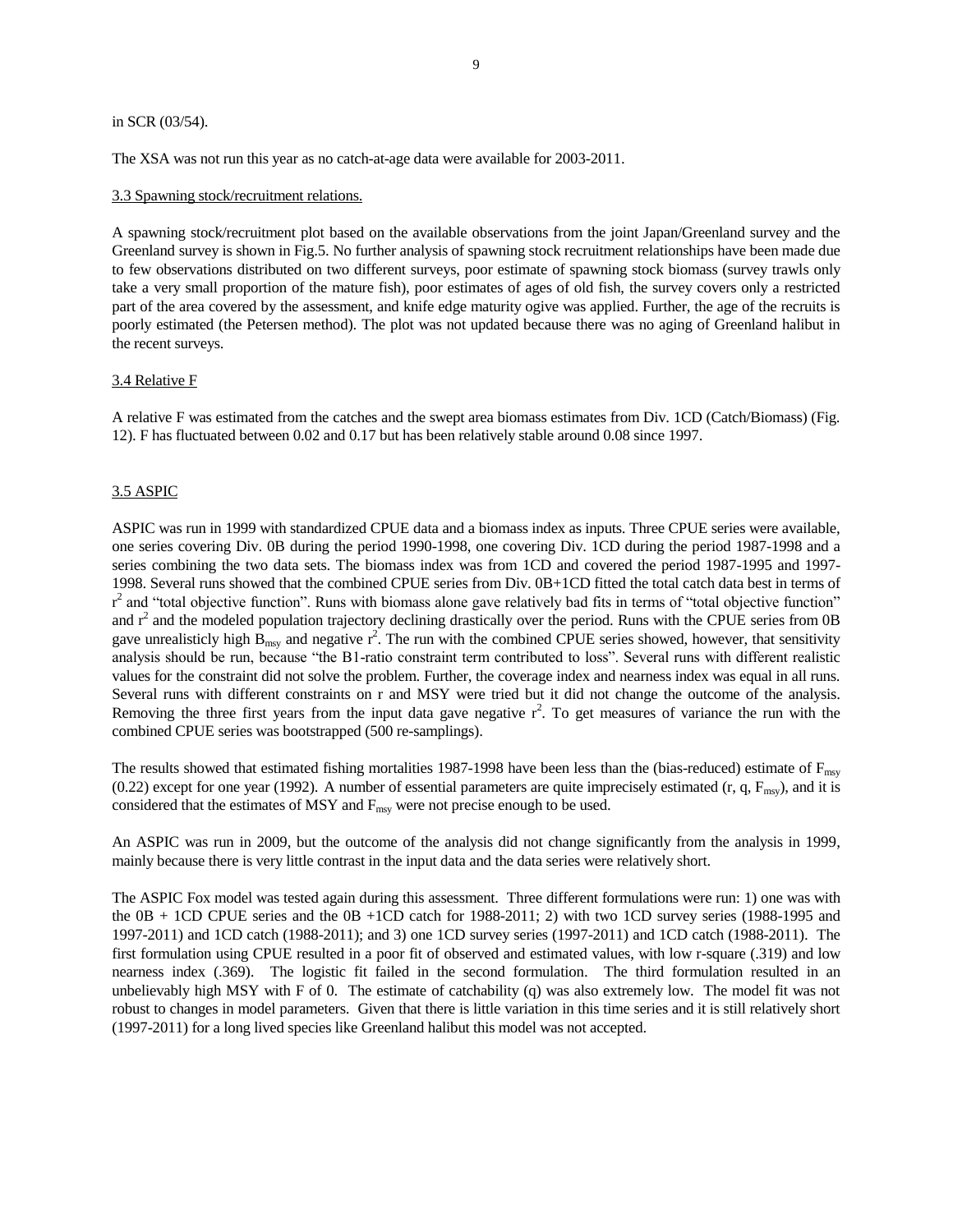### **4. Conclusion**

Since catches peaked with 18,000 tons in 1992 they have been stable at around 10,000 tons until 2000. Since then catches have gradually increased to 18,696 tons in 2003 and they remained at that level during 2004-2005. The TAC was increased by 5,000 tons in 2006 and catches increased to 24,164 and the TAC has hence been taken. The increase in catches has been due to increased effort in Div. 0A and Div. 1A. Catches remained at that level in 2007, - 23,416 tons but decreased slightly to 22,380 tons in 2008. Catches increased to 24,805 tons in 2009 and further to 26,934 tons in 2010 due to increased effort in Div. 0B and Div. 1CD. Catches remained at that level in 2011 (26,815 tons).

The biomass in Div. 0A and 1A has been stable in recent years.

The standardized CPUE index for Div. 0A declined slightly in 2007 but increased in 2008 and 2009 to decrease again in 2010 to about an average level but increased again in 2011 to the 2008 2009 level. Standardized catch rates in Div. 1AB has been declining between 2006 and 2008 but has been increasing since and is in 2011 on the highest level in the time series. The combined Div. 0A+1AB standardized CPUE series decreased slightly between 2009 and 2010 to increase again in 2011, but has been stable since 2001.

Length frequencies in the fisheries in Div 0A and Div. 1AB have been stable in recent years.

The biomass in Div. 1CD increased between 2003 and 2005, decreased slightly during 2006-2007 and then increased to a record high level in 2008. The biomass decreased in 2009 but increased again in 2010 to a level a little above the average for the time series and the biomass increased further in 2011 to the third highest level in the time series.

The offshore biomass in the Greenland shrimp survey has been gradually decreasing since 2004, but increased again in 2010 to a level slightly above the average of the time series. The biomass increased further in 2011 to the highest level in the time series.

The recruitment of the 2002-2006 year class in the entire survey area has been stable but the recruitment of the 2007 and 2008 year classes have been gradually decreasing and the 2008 year class is the lowest level seen since the 1997 year class. The estimate of the 2009 year class is slightly above the average of the times series. The 2010 year class is the highest in the time series. The increase between 2009 and 2011 was caused by an increase in abundance in Div. 1A and in Disko Bay.

A recruitment index for the off shore nursery areas (Div. 1A (south of  $70^{\circ}37.5^{\prime}$ N) and Div. 1B depth  $> 300$  m) showed that the 2009 year class was a little below average. The 2010 year class was, in the nursery area, the lowest seen since 1990, probably due to a shift en the location of main nursery area.

Standardized CPUE rates in Div. 0B and Div.1CD decreased between 2009 and 2010 but increased again in 2011 and is among the highest seen since 1994. The combined catch rate for Div. 1CD+0B has showed very little variation during the period 1990-2004, but with an increasing trend since then and the 2009 estimate is the highest seen since 1989. CPUE decreased between 2009 and 2010 but increased again in 2011 and the CPUE is, among the highest seen in recent years.

Length compositions in the commercial catches in Div. 0B + 1CD have been stable in recent years.

# **5**. **Biological reference points**

Yield per recruit analysis or other age-based methods are not available, for estimating biological reference points. Biomass indices and CPUE series are relatively short and show little variability and are not useful for estimating reference points.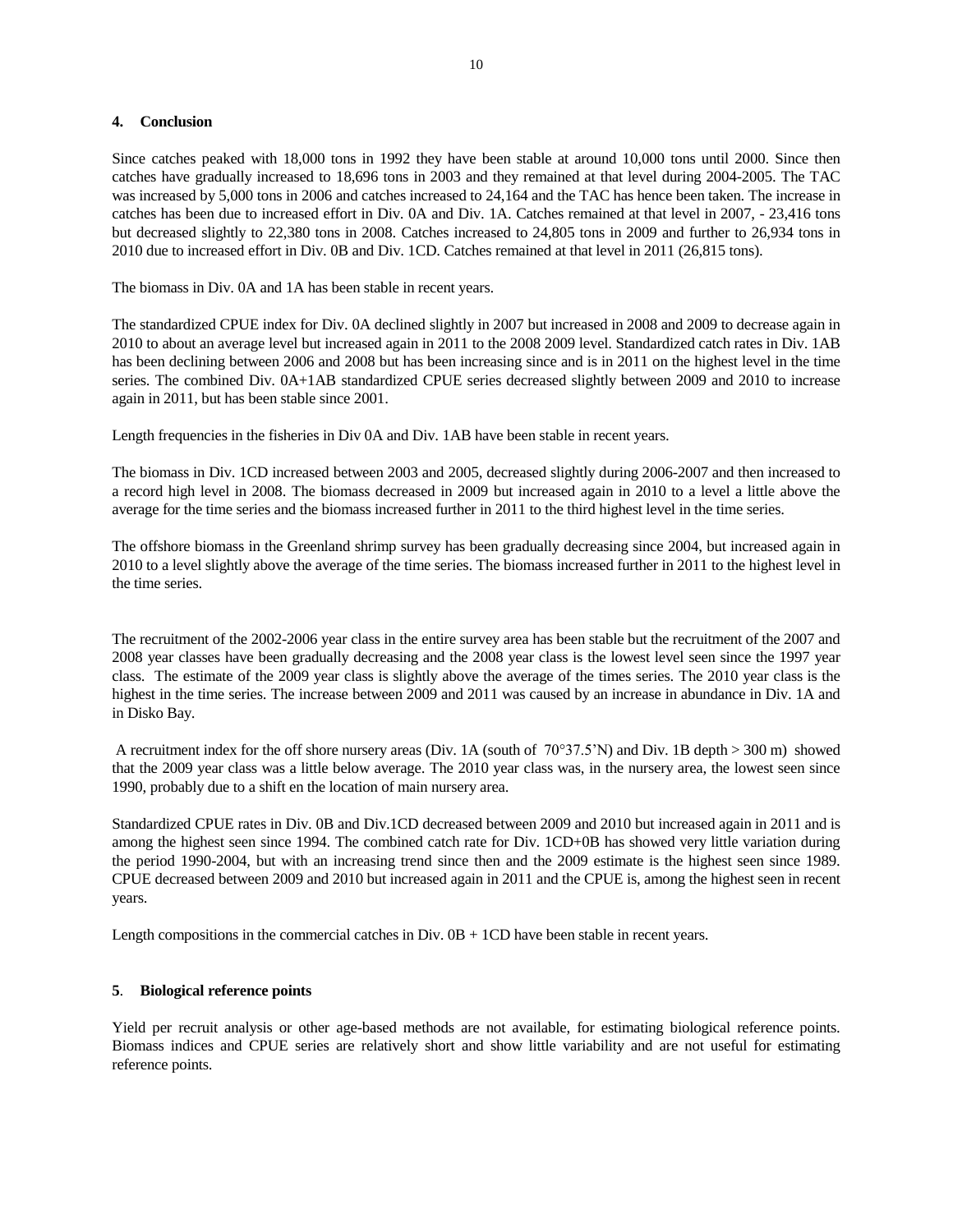### **6**. **References**

Anon. 2012. Denmark/Greenland Research Report for 2010. NAFO SCS Doc. 12/010.

Bech, G. 1995. Recruitment of Greenland halibut at West Greenland. NAFO SCR Doc. 95/19.

Fock, H. and A. Akimova. 2012. German research report for 2011. NAFO SCS Doc. 12/013.

Jørgensen O.A. 2012. Survey for Greenland Halibut in NAFO Divisions 1C-1D, 2011. NAFO SCR Doc. 12/003.

Nygaard R., and O.A. Jørgensen. 2012. Biomass and Abundance of Demersal Fish Stocks off West Greenland Estimated from the Greenland Shrimp Fish Survey, 1988-2011. NAFO SCR Doc. 12/016.

Pochtar M.V and Fomin, K 2012. Russian Research Report for 2011. NAFO SCS Doc. 12/005.

Templeman N.D. 2012. Canadian Research Report for 2011. Newfoundland and Labrador Region. NAFO SCS 12/014.

Treble M. A. 2012. Analysis of data from a trawl survey in NAFO Division 0B. NAFO SCR 12/023.

Treble M., and T. Siferd and B. Brodie. 2012. Canadian Research Report for 2011. Part B. Central and Arctic Region. NAFO SCS Doc. 12/14.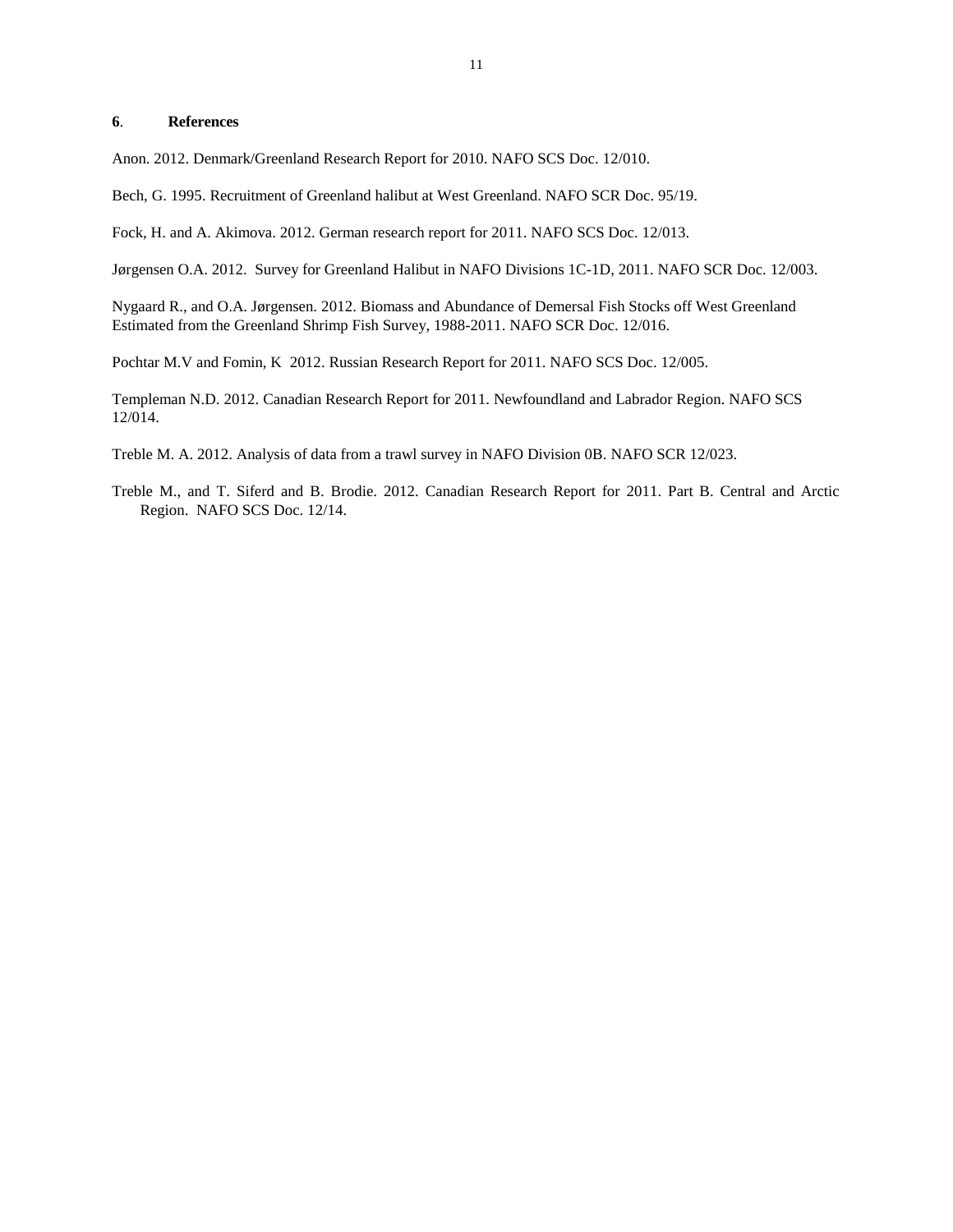|                    |     |                |      |                   |      |       |                |      |      |      |      |      | Year |                 |                 |                 |                 |      |                |      |      |      |      |      |      |
|--------------------|-----|----------------|------|-------------------|------|-------|----------------|------|------|------|------|------|------|-----------------|-----------------|-----------------|-----------------|------|----------------|------|------|------|------|------|------|
| Count.             | 87  | 88             | 89   | 90                | 91   | 92    | 93             | 94   | 95   | 96   | 97   | 98   | 99   | 00 <sup>e</sup> | 01 <sup>c</sup> | 02 <sup>d</sup> | 03 <sup>f</sup> |      | $\overline{5}$ | 6    |      | 8    | 9    | 10   | -11  |
| 0A                 |     |                |      |                   |      |       |                |      |      |      |      |      |      |                 |                 |                 |                 |      |                |      |      |      |      |      |      |
| CAN                |     |                |      |                   |      |       | 681            |      | 82   | 576  | 3    |      | 517  |                 | 2628            | 3561            | 4142            | 3751 | 4209           | 6634 | 6173 | 5257 | 6627 | 6390 | 6260 |
| POL                |     |                |      |                   |      |       |                |      |      |      |      |      |      |                 | 445             |                 |                 |      |                |      |      |      |      |      |      |
| TOT <sub>0</sub> A |     |                |      |                   |      |       | 681            |      | 82   | 576  | 3    |      | 517  |                 | 3073            | 3561            | 4142            | 3751 | 4209           | 6634 | 6173 | 5257 | 6627 | 6390 | 6260 |
| 0B                 |     |                |      |                   |      |       |                |      |      |      |      |      |      |                 |                 |                 |                 |      |                |      |      |      |      |      |      |
| CAN                |     | $\overline{2}$ | 180  | 844               | 395  | 2624  | 592            | 402  | 1859 | 2354 | 3868 | 3924 | 4267 | 5438            | 5034            | 3910            | 5059            | 5771 | 5789           | 5585 | 5318 | 5175 | 5622 | 6835 | 6865 |
| <b>EST</b>         |     |                |      |                   |      |       | 631            |      |      |      |      |      |      |                 |                 |                 |                 |      |                |      |      |      |      |      |      |
| <b>FRO</b>         | 388 | 963            | 596  | 2252              | 2401 | 463   | 1038           |      |      | 578  | 452  |      |      |                 |                 |                 |                 |      |                |      |      |      |      |      |      |
| JAP                |     |                |      | 113               | 232  | 337   | 252            | 600  | 1031 | 500  |      |      |      |                 |                 |                 |                 |      |                |      |      |      |      |      |      |
| LAV                |     |                |      |                   |      |       | 84             |      |      |      |      |      |      |                 |                 |                 |                 |      |                |      |      |      |      |      |      |
| <b>NOR</b>         |     |                | 282  | 5016 <sup>b</sup> | 3959 |       | 373            |      |      |      |      |      |      |                 |                 |                 |                 |      |                |      |      |      |      |      |      |
| <b>RUS</b>         |     | 59             | 29   | 1528              | 1758 | 9364  | $4229^{\rm a}$ | 3674 | 261  | 600  |      |      |      |                 |                 |                 |                 |      |                |      |      |      |      |      |      |
| TOT 0B             | 388 | 1024           | 1087 | 9753              | 8745 | 12788 | 7199           | 4676 | 3151 | 4032 | 4320 | 3924 | 4267 | 5438            | 5034            | 3910            | 5059            | 5771 | 5789           | 5585 | 5318 | 5175 | 5622 | 6835 | 6865 |

TOT 0AB 388 1024 1087 9753 8745 12788 7880 4676 3233 4608 4323 3924 4784 5438 8107 7471 9201 9522 9998 12219 11491 10432 12249 13225 13125

Table 1. Greenland halibut catches (metric tons) by year and country for Subarea 0 (Split on Div. 0A and 0B) from 1987 to 2009. Minor (300 ton or less) catches from Div. 0A are included in some of the 0B catches prior to 2001.

<sup>a</sup> The Russian catch is reported as area unknown, but has previously been reported from Div. 0B

<sup>b</sup> Double reported as 10031 tons

 $d$  Excluding 782 tons reported by error

e STACFIS estimate

 $\sim$ 

f excluding 2 tons reported by error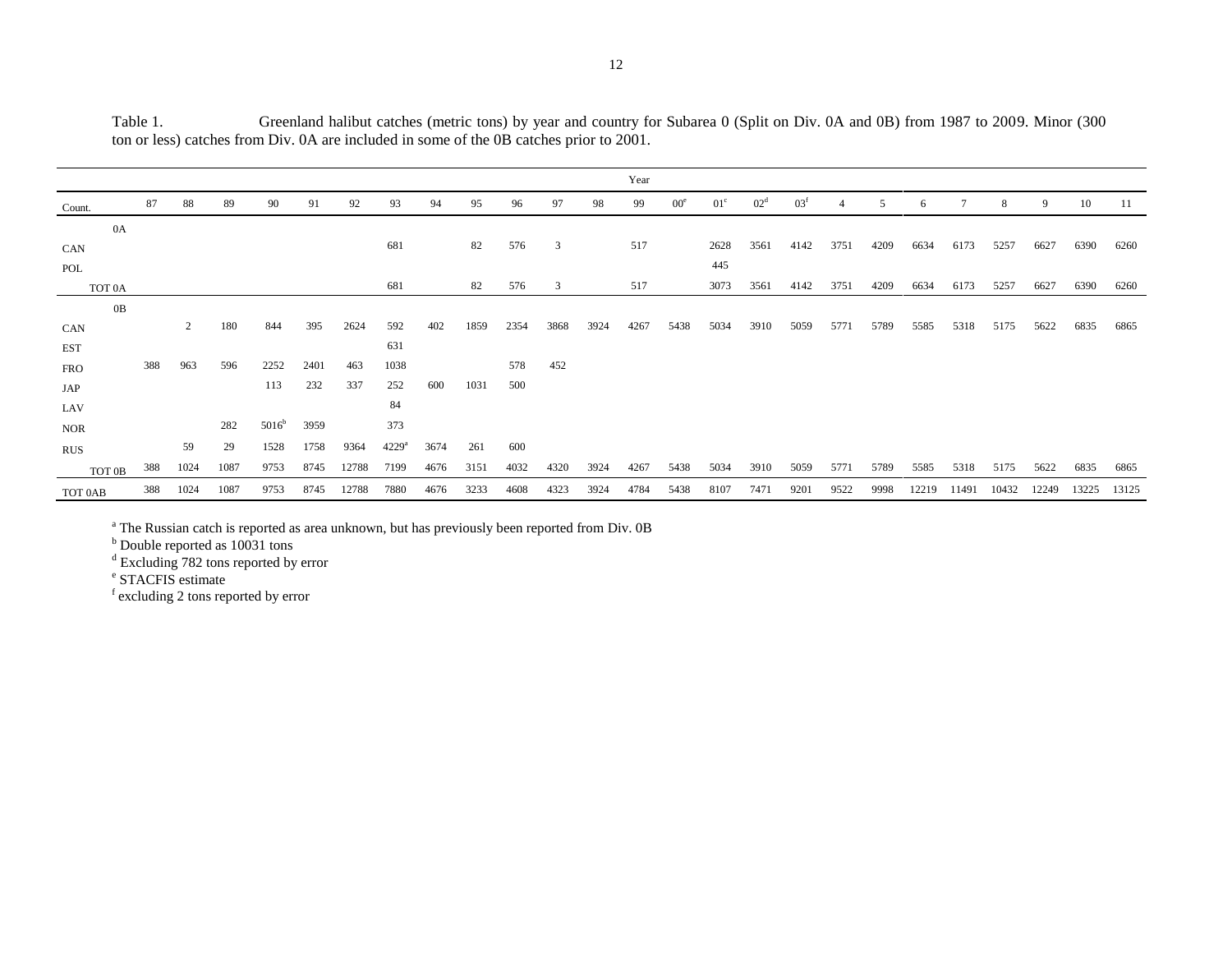|            |      |      |      |      |      |      |      |      |      |      |      |      | Year            |                  |                  |                   |                  |                    |                   |                                |                |                |             |                                |             |
|------------|------|------|------|------|------|------|------|------|------|------|------|------|-----------------|------------------|------------------|-------------------|------------------|--------------------|-------------------|--------------------------------|----------------|----------------|-------------|--------------------------------|-------------|
| Coun.      | 87   | 88   | 89   | 90   | 91   | 92   | 93   | 94   | 95   | 96   | 97   | 98   | 99 <sup>a</sup> |                  |                  |                   | 3 <sup>g</sup>   |                    |                   |                                |                | 8              | $\mathbf Q$ | 10                             | 11          |
| 1AB        |      |      |      |      |      |      |      |      |      |      |      |      |                 |                  |                  |                   |                  |                    |                   |                                |                |                |             |                                |             |
| GRL        |      |      |      |      |      |      |      |      |      |      |      |      |                 |                  | $340^\circ$      | 1619 <sup>c</sup> | $3558^\circ$     | $3500^\circ$       |                   | $3363^{bc}$ 5530 <sup>bc</sup> | $5596^{bc}$    | $5524^{bc}$    |             | $6094^{bc}$ 5682 <sup>bc</sup> | $5722^{bc}$ |
| <b>RUS</b> |      |      |      |      |      |      |      |      |      |      |      |      |                 |                  | 85               | 279               | 259              | 241                | 549               | 565                            | 575            | 570            | 517         | 654                            | 648         |
| <b>FRO</b> |      |      |      |      |      |      |      |      |      |      |      |      |                 | 96               | 150              | 150               | 117              | 153                | 125               | 128                            | 125            | 149            | 124         | 126                            | 102         |
| EU         |      |      |      |      |      |      |      |      |      |      |      |      |                 |                  |                  |                   | $73^e$           | $141^\circ$        |                   |                                |                |                |             |                                |             |
| TOT 1AB    |      |      |      |      |      |      |      |      |      |      |      |      |                 | 96               | 575              | 2048              | 4007             | 3908               | 4037              | 6223                           | 6296           | 6243           | 6735        | 6462                           | 6472        |
| 1CD        |      |      |      |      |      |      |      |      |      |      |      |      |                 |                  |                  |                   |                  |                    |                   |                                |                |                |             |                                |             |
| GRL        | 1646 | 605  | 540  | 841  | 933  | 191  | 186  | 872  | 1399 | 1876 | 2312 | 2295 | 2529            | 2659             | 2012             | 2284              | 2059             | $2102^b$           | 2380 <sup>b</sup> | $2430^b$                       | $1805^{\rm b}$ | 1888           | 1457        | 2491                           | 2493        |
| <b>FRO</b> |      |      |      | 54   | 123  | 151  | 128  | 780  |      |      | 127  | 125  | 116             | 147              | 150              | 150               | 135              | 150                | 149               | 147                            | 150            | 184            | 149         | 152                            |             |
| JPN        | 855  | 1576 | 1300 | 985  | 673  | 2895 | 1161 | 820  | 323  |      |      |      |                 |                  |                  |                   |                  |                    |                   |                                |                |                |             |                                |             |
| <b>NOR</b> |      |      |      |      | 611  | 2432 | 2344 | 3119 | 2472 | 1785 | 1893 | 1338 | 1360            | 1590             | 1550             | 1734              | 1423             | 1364               | $1456^{\rm b}$    | 1379                           | 1441           | $1452^{\rm b}$ | 1501        | 1572                           | 1694        |
| <b>RUS</b> |      |      |      |      |      |      | 5    |      | 296  | 254  |      | 543  | 552             | 792              | 829              | 654               | 1328             | 1214               | 1147              | 1222                           | 689            | 763            | 1056        | 1214                           | 1225        |
| EU         |      |      |      |      |      |      | 46   | 266  | 527  | 455  | 446  | 350  | 330             | 444 <sup>b</sup> | 537 <sup>b</sup> | 536               | 543 <sup>d</sup> | $665$ <sup>f</sup> | 549               | 544                            | 1516           | 1517           | 1511        | 1818                           | 1806        |
| TOT 1CD    | 2501 | 2181 | 1840 | 1880 | 2340 | 5669 | 3870 | 5857 | 5017 | 4370 | 4778 | 4651 | 4887            | 5632             | 5078             | 5358              | 5488             | 5495               | 5681              | 5722                           | 5601           | 5804           | 5670        | 7247                           | 7218        |
| Total      | 2501 | 2181 | 1840 | 1880 | 2340 | 5669 | 3870 | 5857 | 5017 | 4370 | 4778 | 4651 | 4887            | 5728             | 5653             | 7406              | 9495             | 9403               | 9718              | 11945                          | 11897          | 12047          | 12404       | 13709                          | 13690       |

Table 2. Greenland halibut catches (metric tons) by year and country for Subarea 1 (Split on Div. 1AB and Div. 1CD) from 1987 to 2011. The Greenland catches are excl. inshore catches in Div. 1A. Offshore catches in Div. 1A prior to 2001 are negligible.

<sup>a</sup> Excluding 7603 tons reported by error

<sup>b</sup>Reported to the Greenland Fisheries License Control Authority. Statlant 21A data from Div. ICD from Greenland during 2004-2007 include double reported catches.

<sup>c</sup> Offshore catches

<sup>d</sup> Including 2 tons taken in an experimental fishery

<sup>e</sup> Spanish research fishery

f Includes 131 tons taken in Spanish research fishery

 $g$  Excludes 1366 tons reported from Div. 1A by error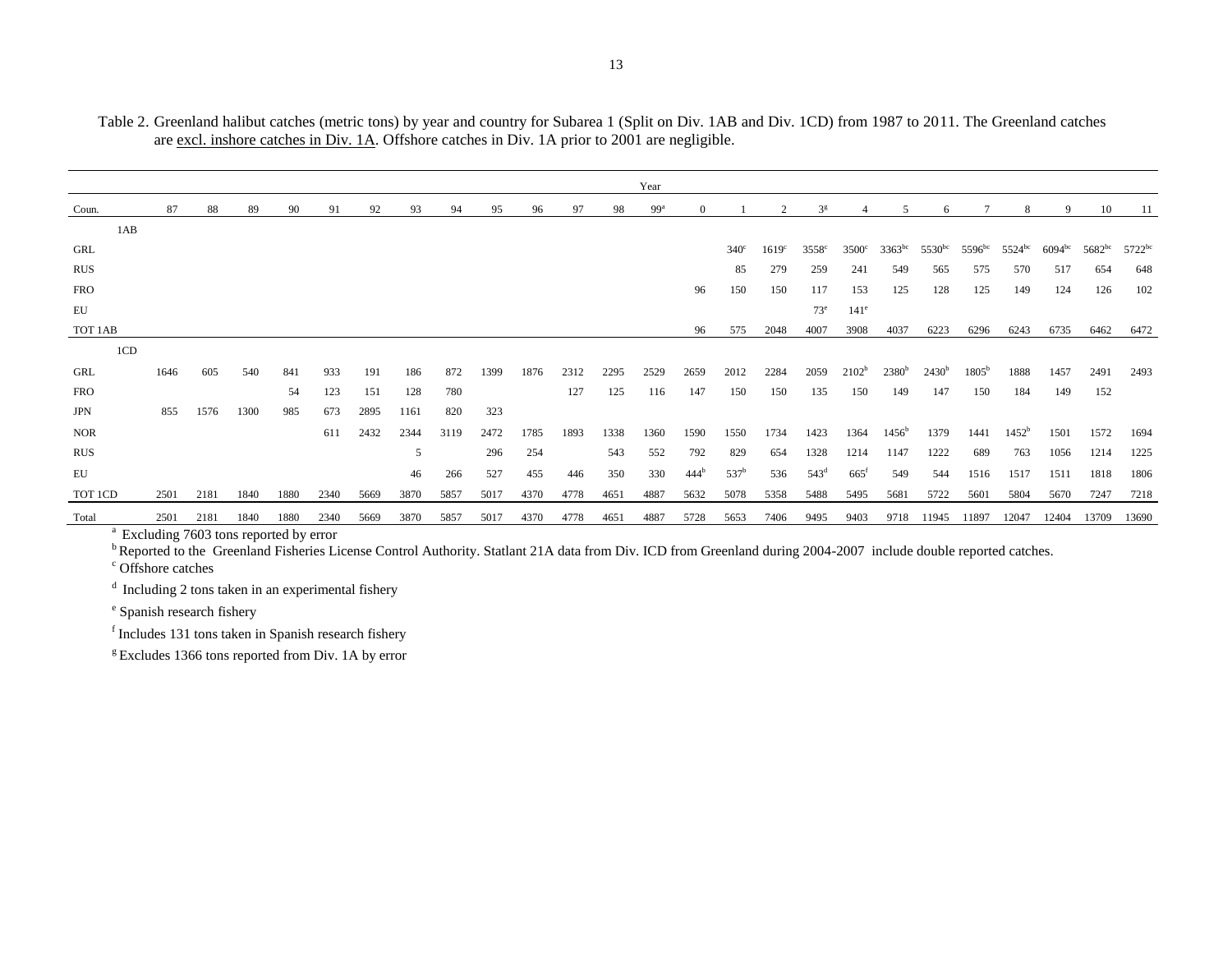

Fig. 1. Catches in SA0 and Div. 1A offshore + Div. 1B-1F and recommended TAC. For TAC before 1995 see text.



Biomass

Fig 2a. Biomass index with S.E. from the Greenland deep sea survey in Div. 1CD.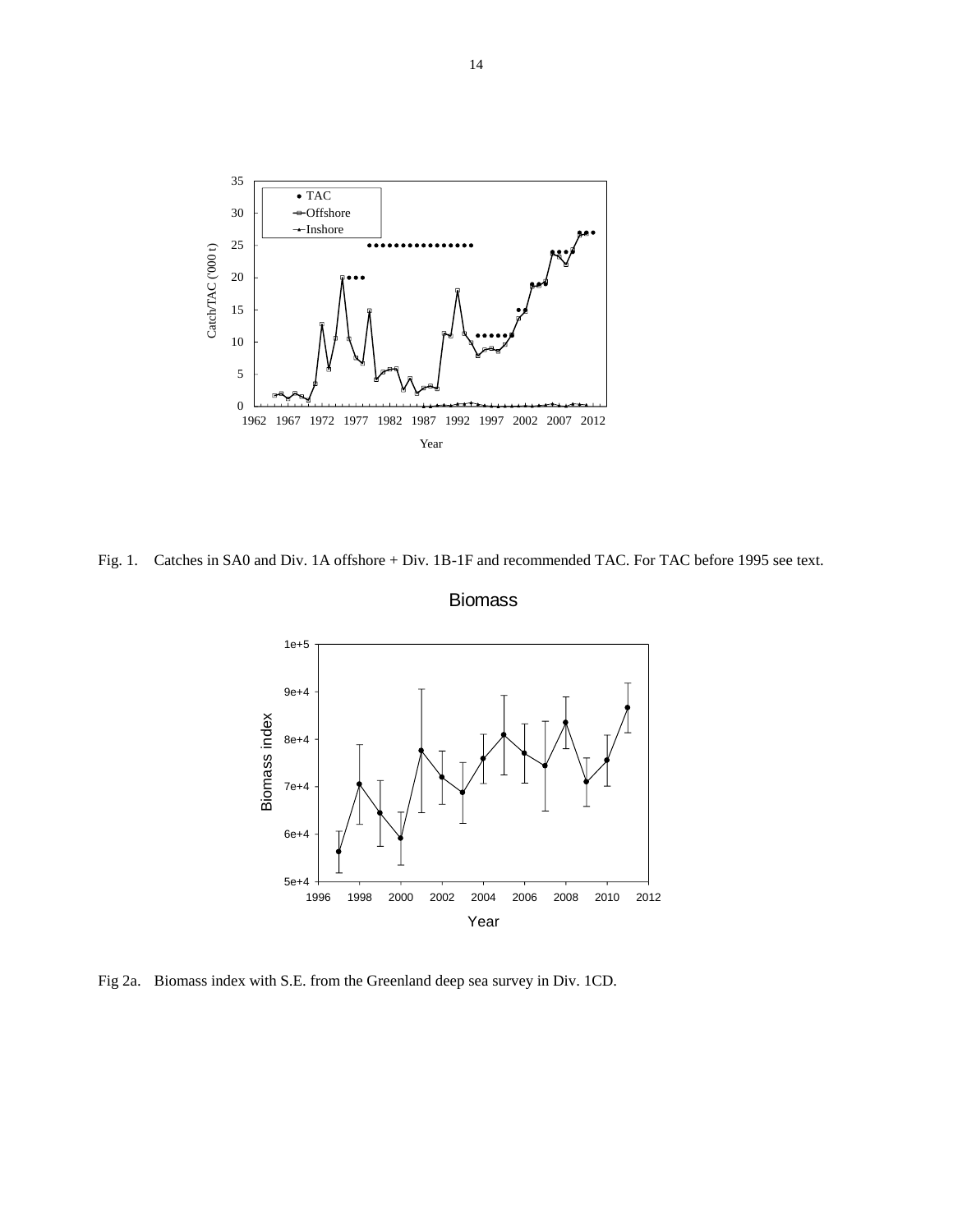



Fig 2b. Abundance with S.E. from the Greenland deep sea survey in 1CD..

**Catch** 



Fig 2c. Mean catch per  $km^2$  swept with S.E. in the Greenland deep sea survey in Div. 1CD.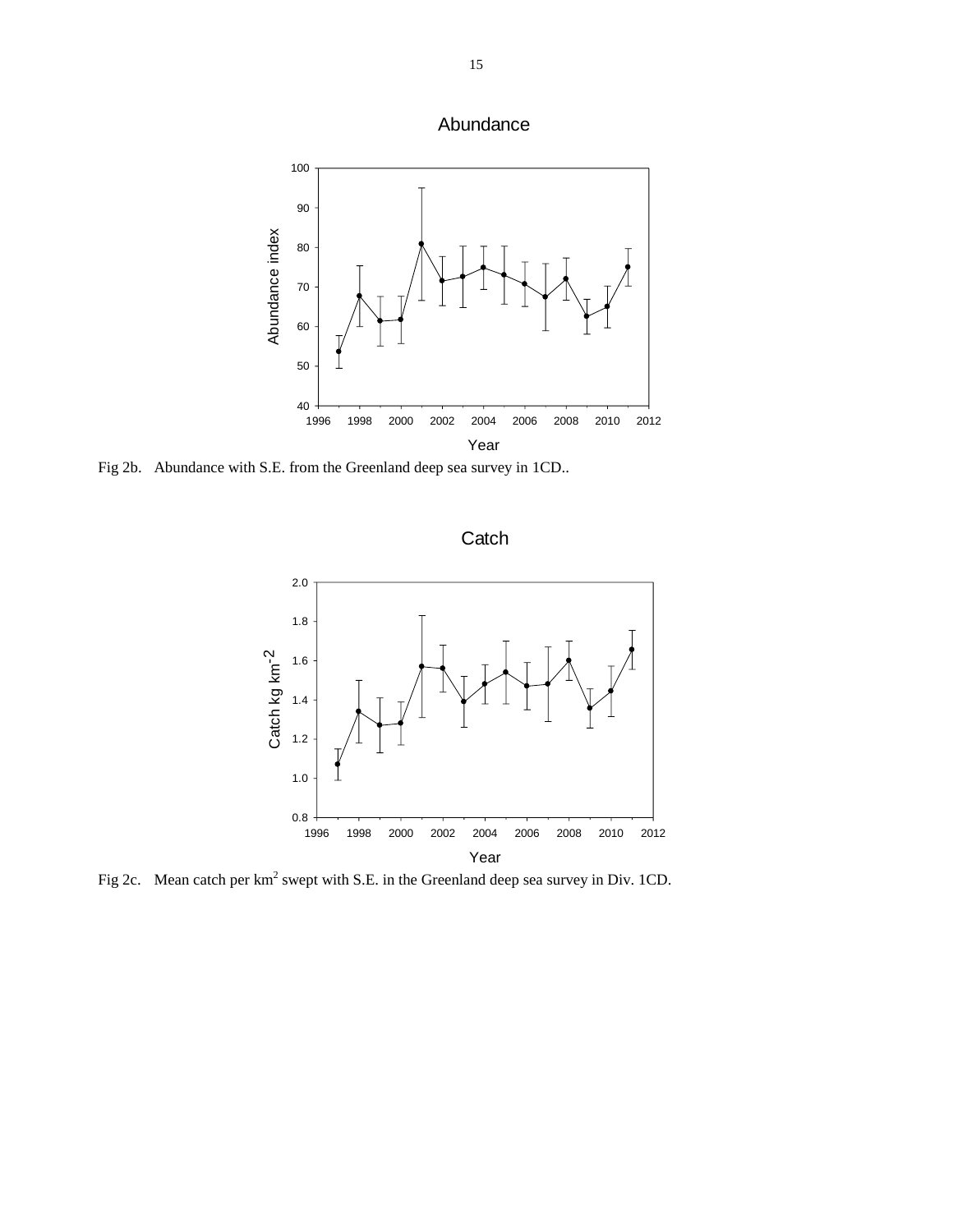

Fig. 2d. Biomass estimates from various surveys in SA 0 and 1. Survey estimates from Div. 0A does not include surveys in the northern part in 2004 and 2010. Note that the survey in Div. 0A in 2006 had incomplete coverage (see text).



Fig. 2e. Biomass (left) and abundance (right) estimates for Greenland halibut in Subarea 0.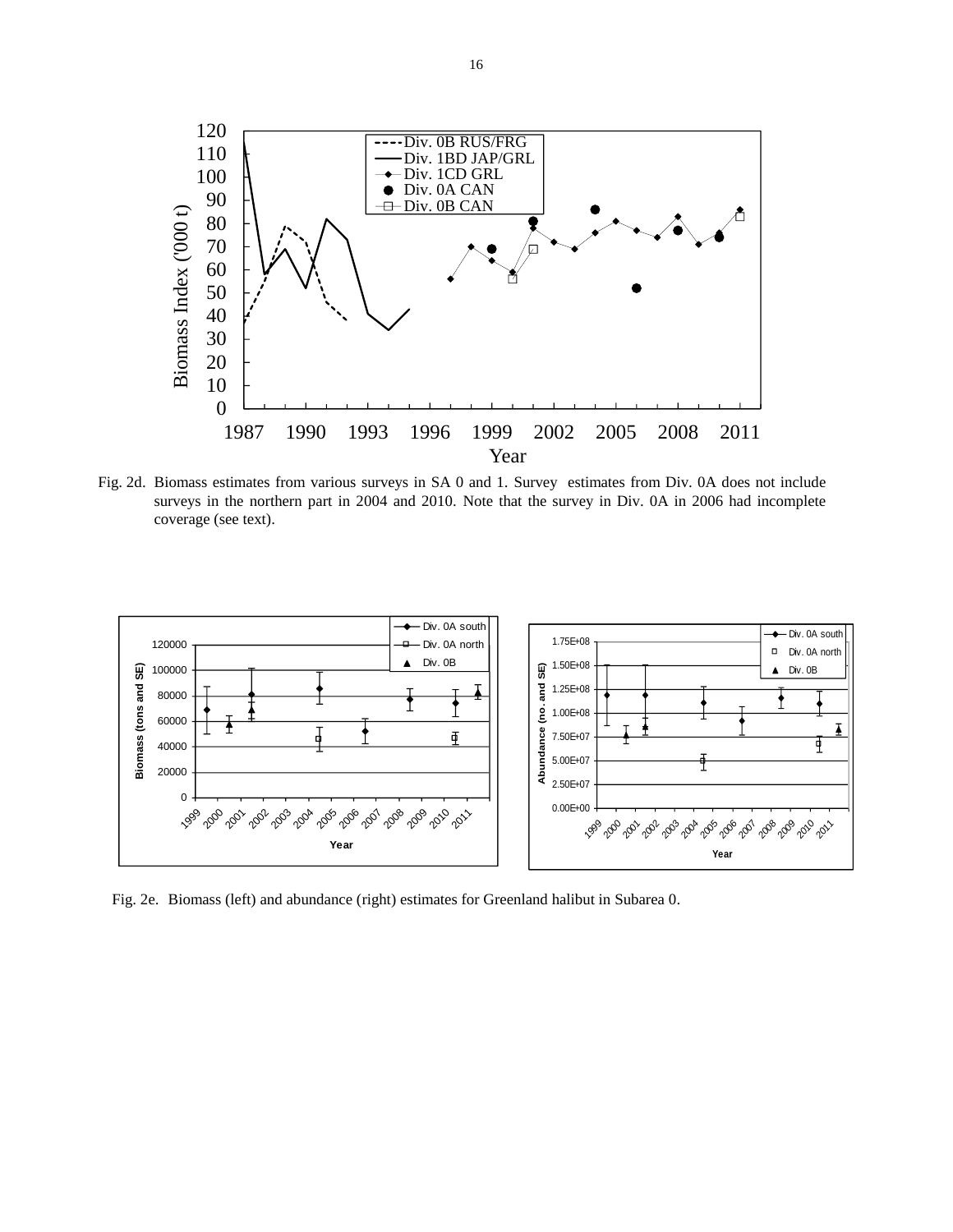

Fig. 2f. Biomass index from the Greenland shrimp survey by most important Divisions and in total offshore (including 1C-1F, which havelittle biomass). Div. Disko Bay is inshore .



Year-class

Fig.3. Abundance of age-one Greenland halibut in the entire area covered by the Greenland shrimp survey including inshore Disko Bay and Div. 1AN (North of  $70^{\circ}37.5^{\prime}N$ )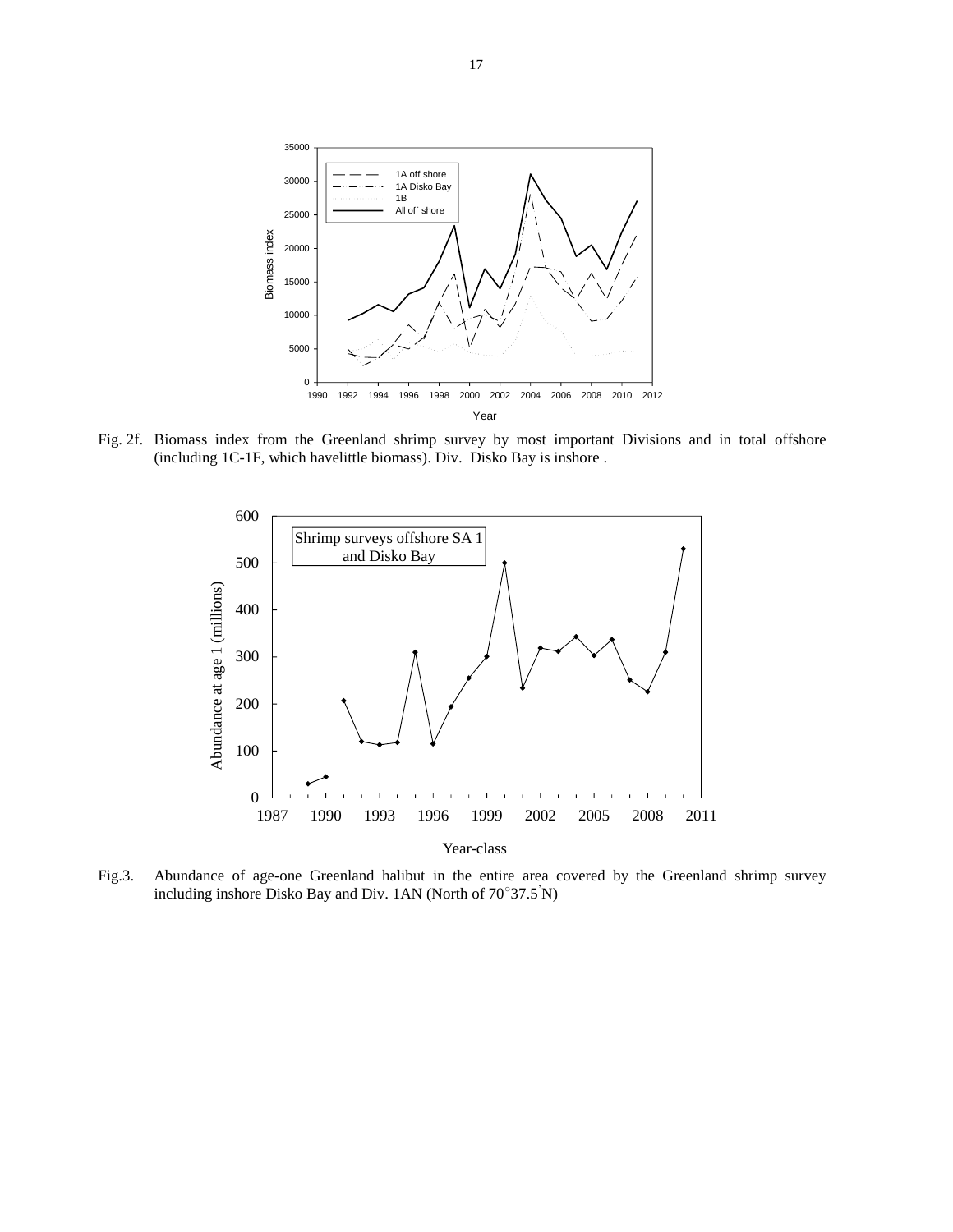

Fig. 4. Year-class strength of Greenland halibut of ages 1-3+ in number per hour trawled in the offshore nursery area (Div 1AS-1B, depths 300-600 m).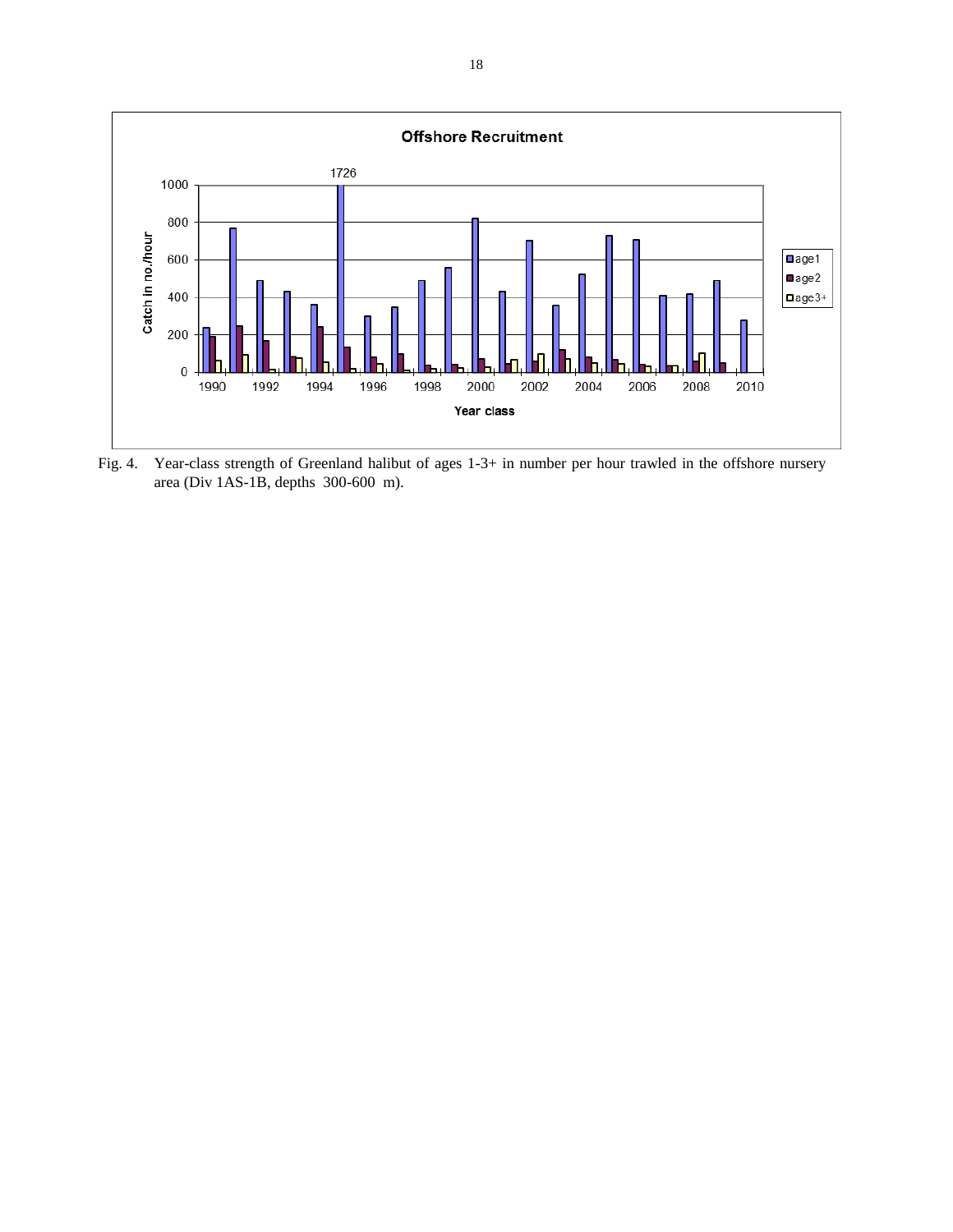

Fig.5. Length distribution from the fishery in Subarea 0 in 2009-2011 in per mill., 2 cm groups.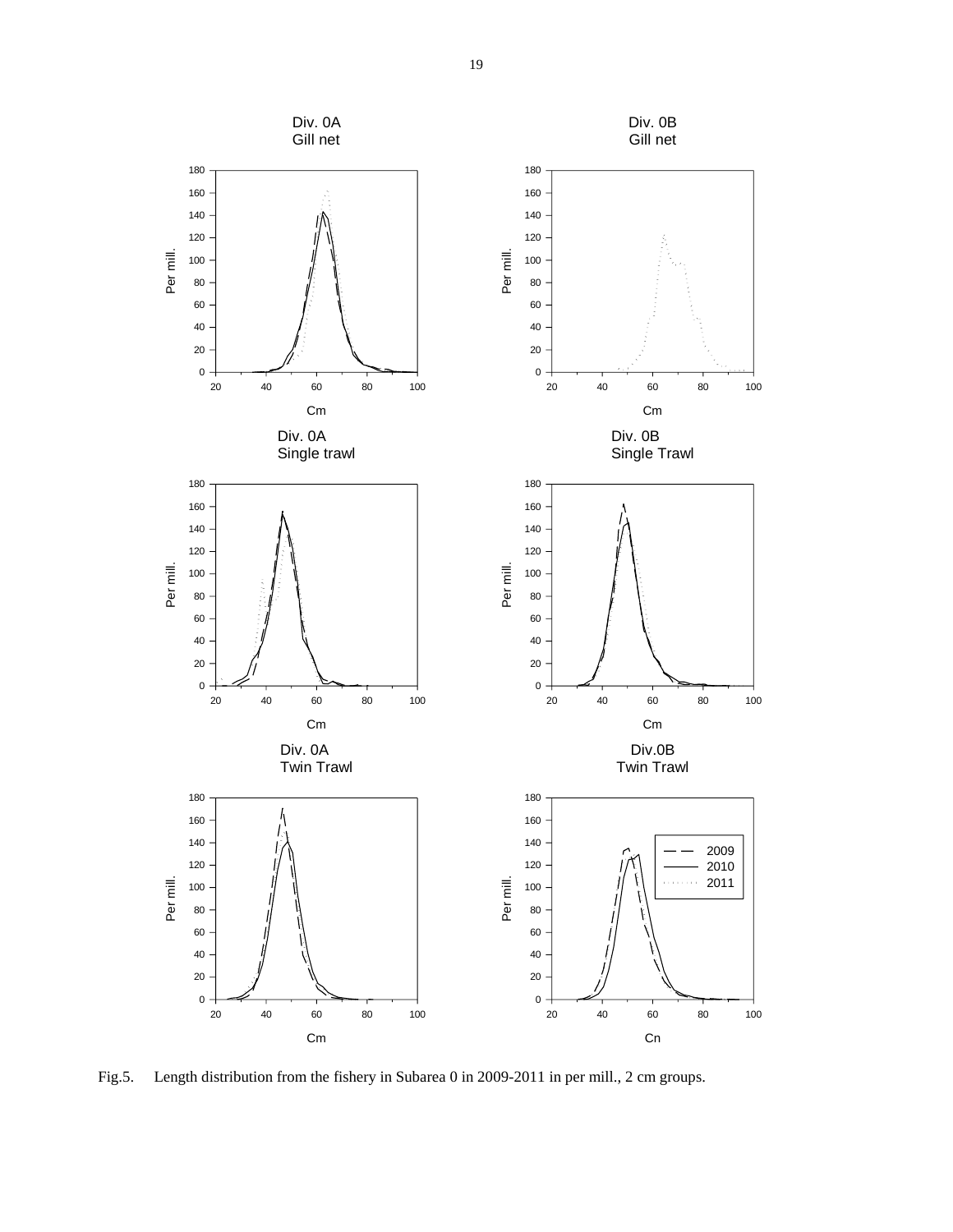

Fig. 6. Length distribution in the Russian trawl fishery in Div. 1A in 2009-2011in percent, 2-cm groups.



Fig. 7. Length distribution in the Greenland trawl fishery in Div. 1A in 2009-2011in percent, 1-cm groups.

Russia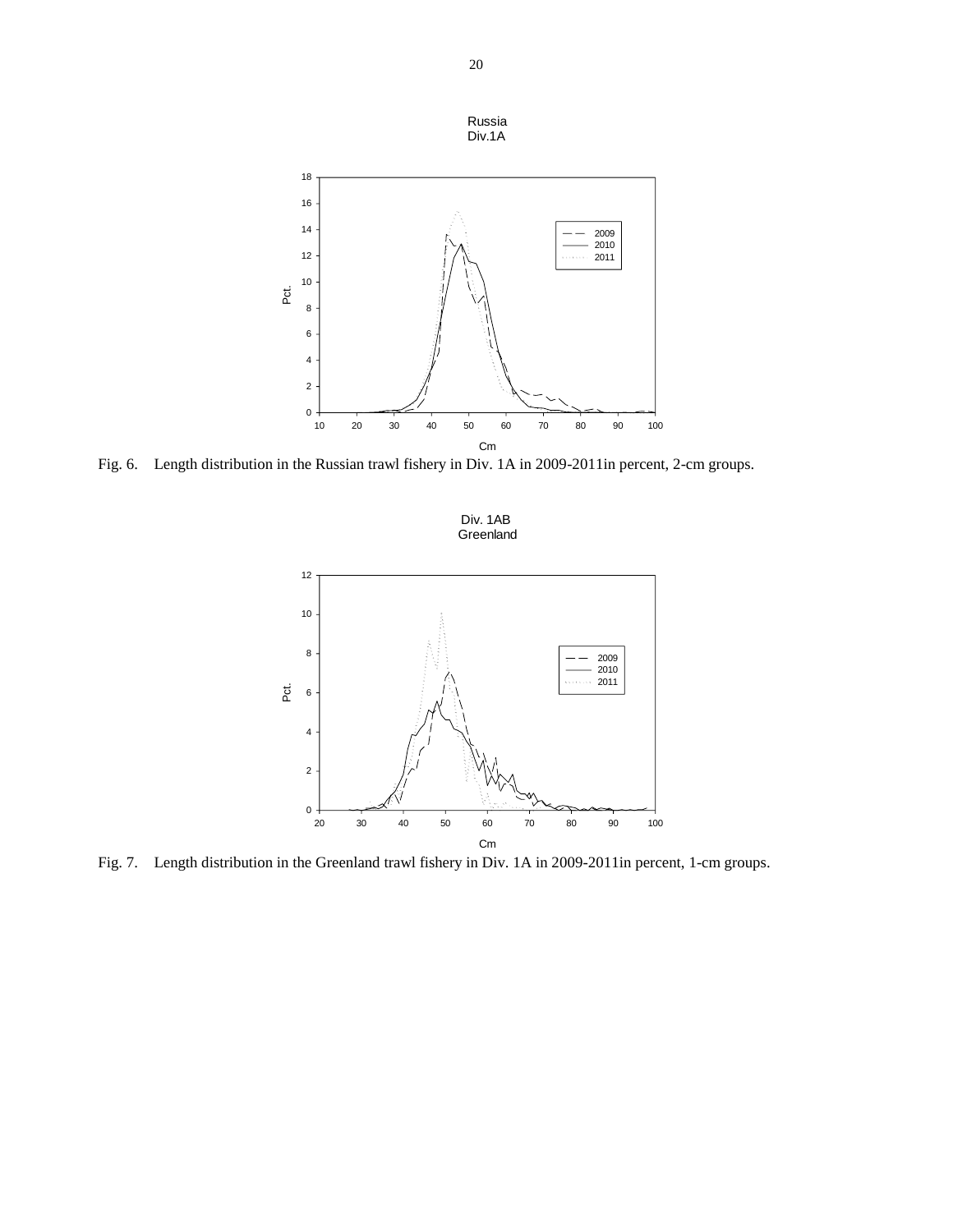

Fig. 8. Length distribution in the Russan trawl fishery in Div. 1D in 2009-2011 in percent, 2-cm groups.





Fig. 9. Length distribution from the Norwegian Trawl fishery in Div. 1D in 2009-2011, and a small Norwegian longline fishery in 2011 in percent, 1-cm groups.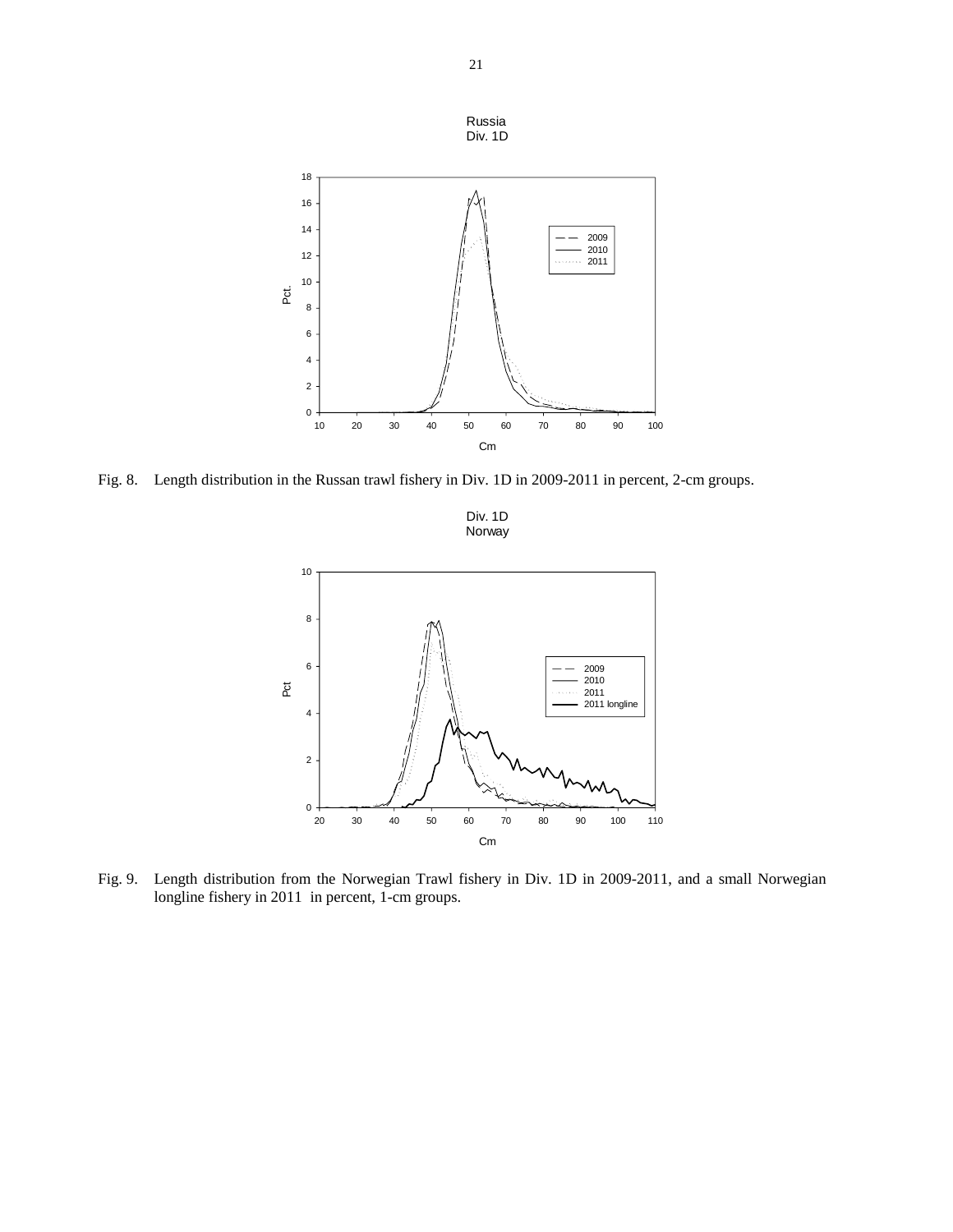

Fig. 10a. Un-standardized CPUE from the trawl fishery in Div. 0A.



Fig. 10b. Un-standardized CPUE from the trawl fishery in Div. 0B.



Figure 10c. Un-standardized CPUE from the gillnet fishery in Div. 0A.



Figure 10d. Un-standardized CPUE from the gillnet fishery in Div. 0B.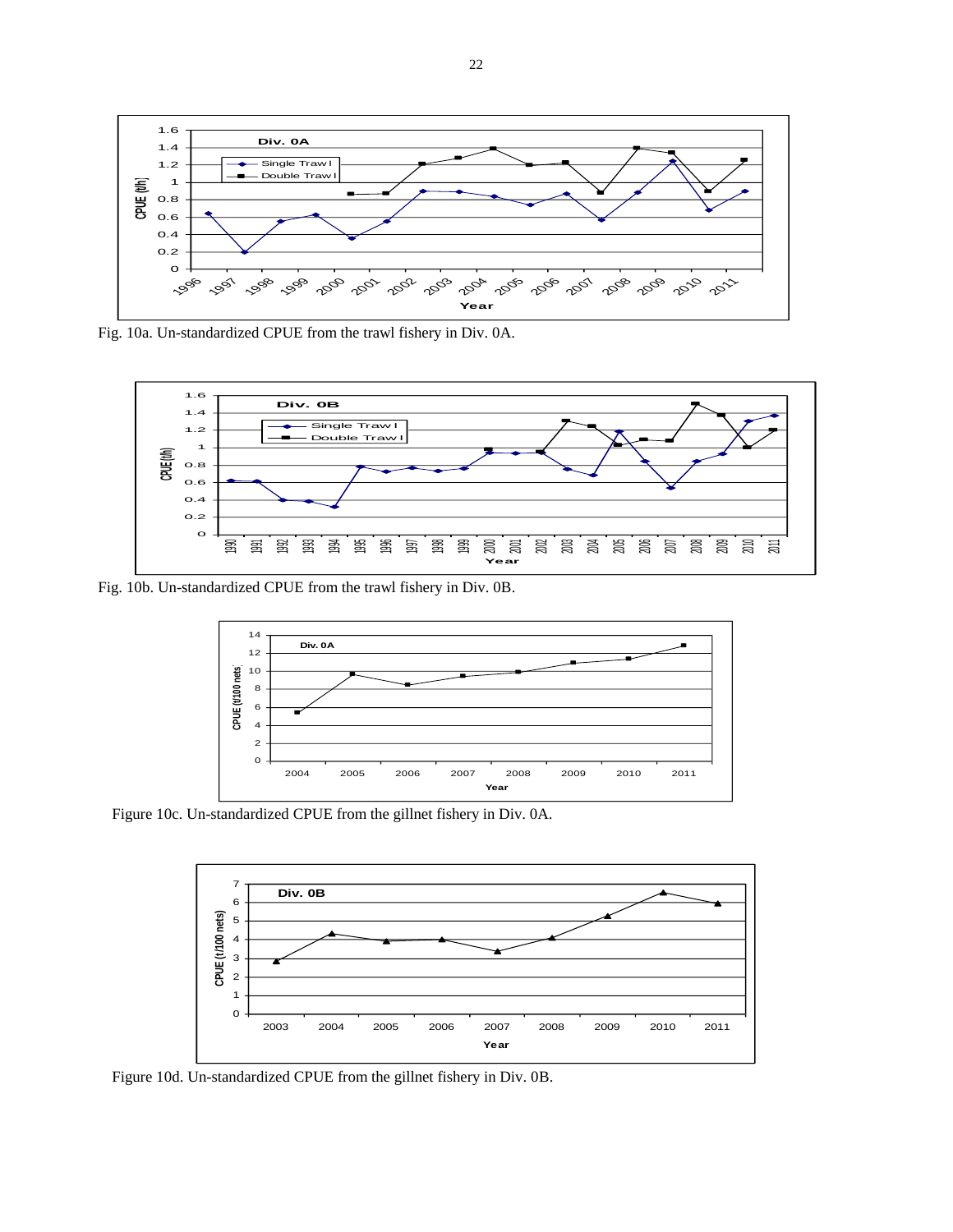



Fig. 10e. Unstandardized trawl CPUE series from Div. 1AB.



Div. 1CD Trawlers

Fig. 10f. Unstandardized catch rates from different fleets fishing in Div. 1CD.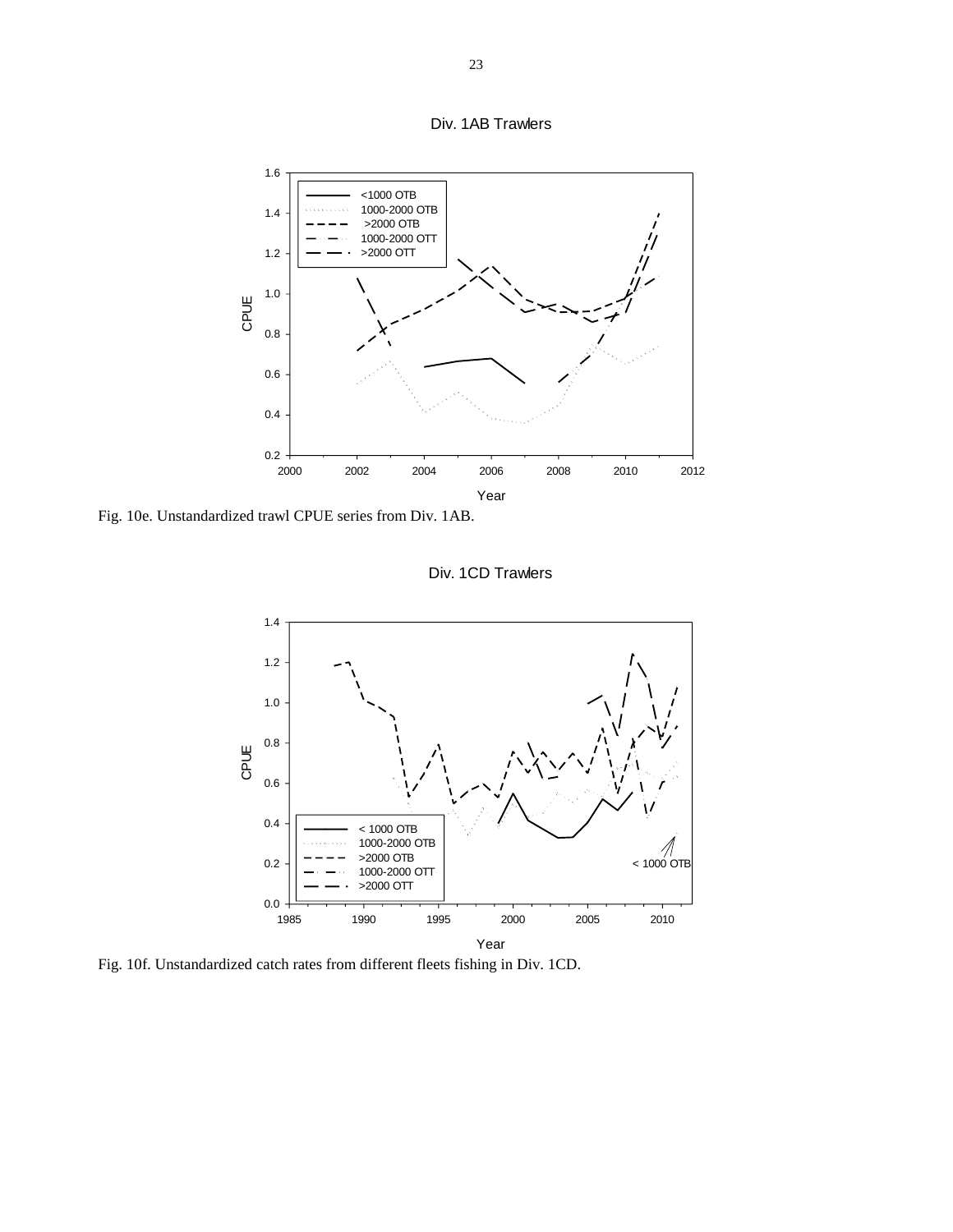



1AB trawlers



0A + 1AB trawlers Year 1996 1998 2000 2002 2004 2006 2008 2010 2012 CPUE -2.0 -1.5 -1.0 -0.5 0.0 0.5 1.0 1.5

Fig 11a. Standardized CPUE series from trawlers in 0A, Div. 1AB and 0B+1AB combined with +/- S.E.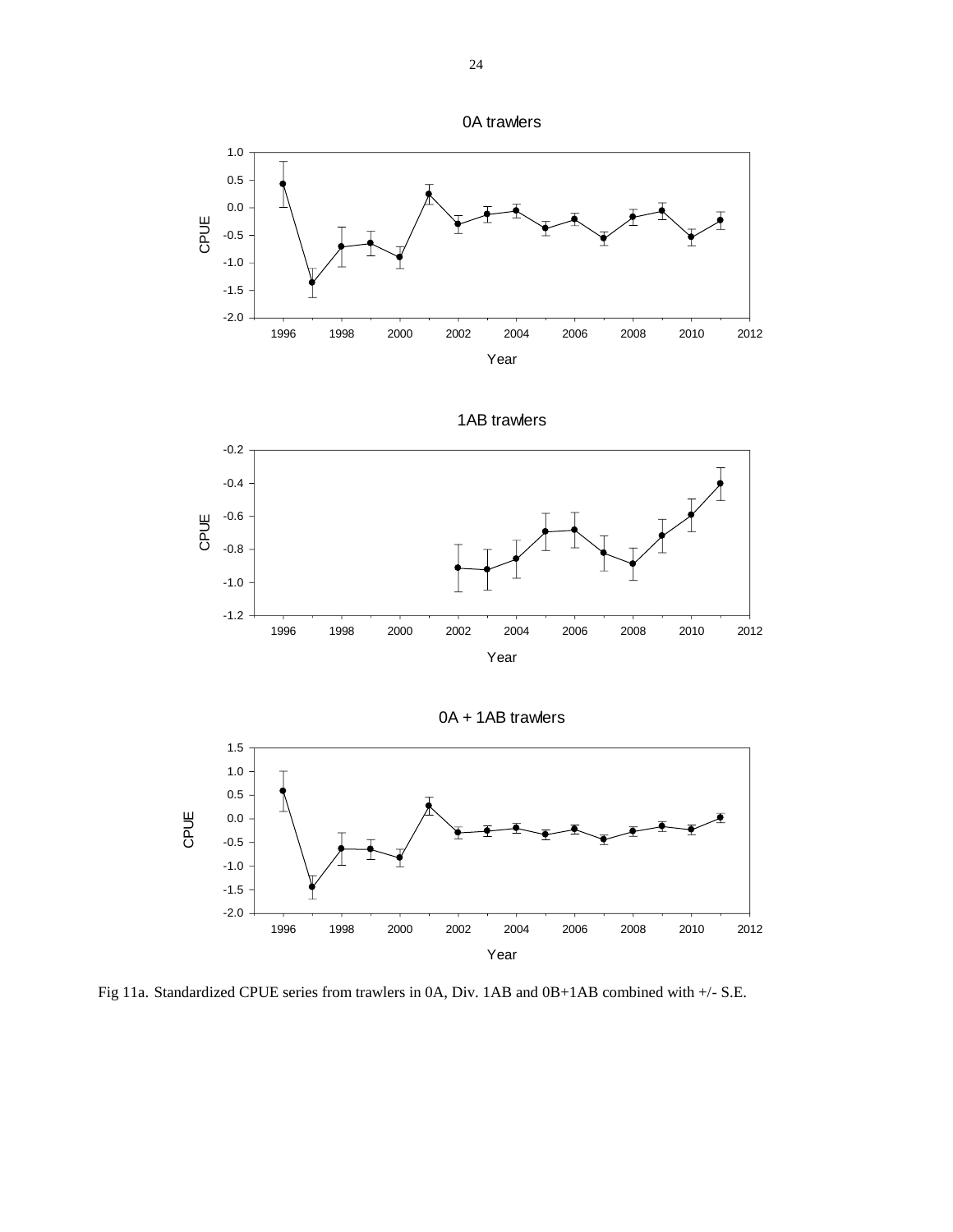



Fig. 11b. Standardized trawl CPUE index from trawlers in Div. 1CD with +/- S.E..



Fig 11c. Standardized CPUE series from trawlers in Div. 0B with +/- S.E.



Fig. 11d. Combined standardized trawl CPUE index from trawlers in Div. 0B +1CD with +/- S.E.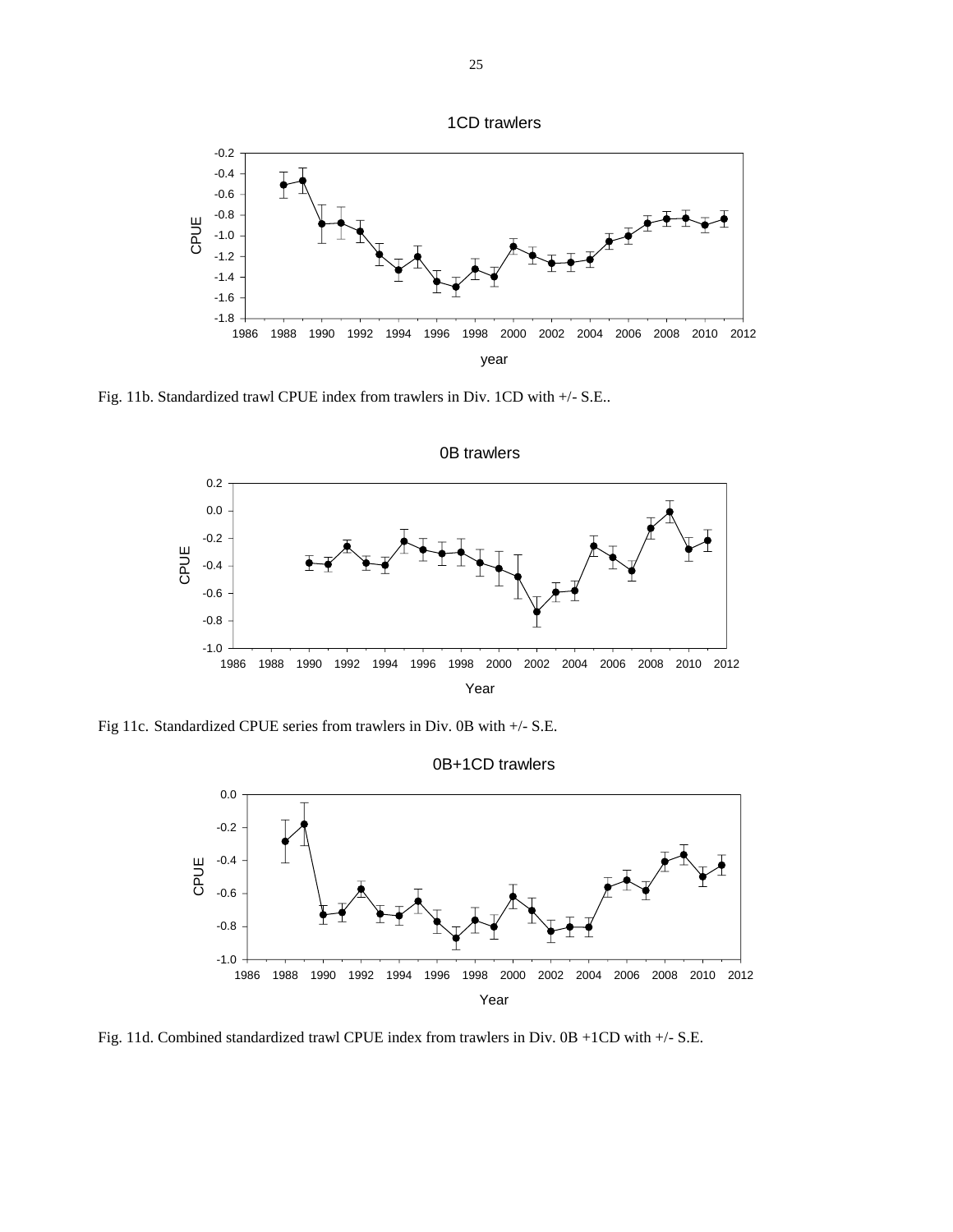



Fig 12. Relative F (catch/swept area biomass) in Div.1CD.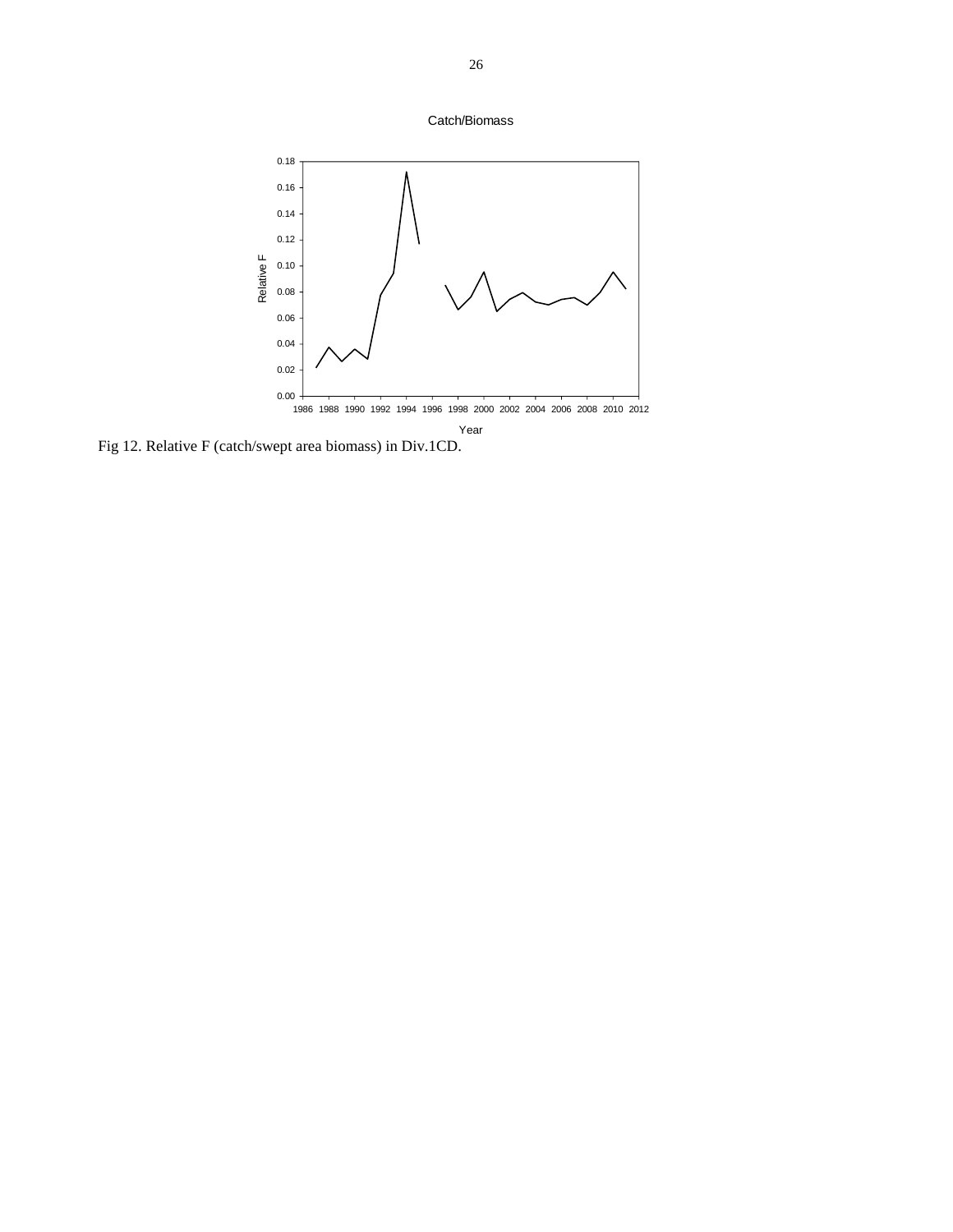|                                                                                                                                   |                                                                                                                      | Greenland halibut, OA trawlers                                                                                                                                                                                                                                                                          |                                         |                   |                                                                                                                                                                                                                              |                                        |                                                                                                                                                         | 49<br>12:53 Sunday, June 3, 2012                                                                                                                             |
|-----------------------------------------------------------------------------------------------------------------------------------|----------------------------------------------------------------------------------------------------------------------|---------------------------------------------------------------------------------------------------------------------------------------------------------------------------------------------------------------------------------------------------------------------------------------------------------|-----------------------------------------|-------------------|------------------------------------------------------------------------------------------------------------------------------------------------------------------------------------------------------------------------------|----------------------------------------|---------------------------------------------------------------------------------------------------------------------------------------------------------|--------------------------------------------------------------------------------------------------------------------------------------------------------------|
|                                                                                                                                   |                                                                                                                      |                                                                                                                                                                                                                                                                                                         | The GLM Procedure                       |                   |                                                                                                                                                                                                                              |                                        |                                                                                                                                                         |                                                                                                                                                              |
|                                                                                                                                   |                                                                                                                      |                                                                                                                                                                                                                                                                                                         | Class Level Information                 |                   |                                                                                                                                                                                                                              |                                        |                                                                                                                                                         |                                                                                                                                                              |
| Class                                                                                                                             | Levels Values                                                                                                        |                                                                                                                                                                                                                                                                                                         |                                         |                   |                                                                                                                                                                                                                              |                                        |                                                                                                                                                         |                                                                                                                                                              |
| Year                                                                                                                              | 16                                                                                                                   | 1996 1997 1998 1999 2000 2001 2002 2003 2004 2005 2006<br>2007 2008 2009 2010 2011                                                                                                                                                                                                                      |                                         |                   |                                                                                                                                                                                                                              |                                        |                                                                                                                                                         |                                                                                                                                                              |
| md                                                                                                                                | 5                                                                                                                    | 7891011                                                                                                                                                                                                                                                                                                 |                                         |                   |                                                                                                                                                                                                                              |                                        |                                                                                                                                                         |                                                                                                                                                              |
| kode                                                                                                                              | 5                                                                                                                    | 2126 2127 5127 21926 21927                                                                                                                                                                                                                                                                              |                                         |                   |                                                                                                                                                                                                                              |                                        |                                                                                                                                                         |                                                                                                                                                              |
|                                                                                                                                   |                                                                                                                      | Number of Observations Read<br>Number of Observations Used                                                                                                                                                                                                                                              |                                         |                   |                                                                                                                                                                                                                              | 134<br>134                             |                                                                                                                                                         |                                                                                                                                                              |
|                                                                                                                                   |                                                                                                                      | Greenland halibut, OA trawlers                                                                                                                                                                                                                                                                          |                                         |                   |                                                                                                                                                                                                                              |                                        |                                                                                                                                                         | 50<br>12:53 Sunday, June 3, 2012                                                                                                                             |
|                                                                                                                                   |                                                                                                                      |                                                                                                                                                                                                                                                                                                         | The GLM Procedure                       |                   |                                                                                                                                                                                                                              |                                        |                                                                                                                                                         |                                                                                                                                                              |
| Dependent Variable: lcph                                                                                                          |                                                                                                                      |                                                                                                                                                                                                                                                                                                         |                                         |                   |                                                                                                                                                                                                                              |                                        |                                                                                                                                                         |                                                                                                                                                              |
| Source                                                                                                                            |                                                                                                                      | DF                                                                                                                                                                                                                                                                                                      |                                         | Sum of<br>Squares |                                                                                                                                                                                                                              |                                        | Mean Square F Value $Pr > F$                                                                                                                            |                                                                                                                                                              |
| Model                                                                                                                             |                                                                                                                      | 23                                                                                                                                                                                                                                                                                                      | 16.76093770                             |                   |                                                                                                                                                                                                                              | 0.72873642                             |                                                                                                                                                         | $6.11 \div .0001$                                                                                                                                            |
| Error                                                                                                                             |                                                                                                                      | 110                                                                                                                                                                                                                                                                                                     | 13.12565906                             |                   | 0.11932417                                                                                                                                                                                                                   |                                        |                                                                                                                                                         |                                                                                                                                                              |
| Corrected Total                                                                                                                   |                                                                                                                      | 133                                                                                                                                                                                                                                                                                                     | 29.88659676                             |                   |                                                                                                                                                                                                                              |                                        |                                                                                                                                                         |                                                                                                                                                              |
|                                                                                                                                   | R-Square                                                                                                             |                                                                                                                                                                                                                                                                                                         | Coeff Var     Root MSE                  |                   |                                                                                                                                                                                                                              | lcph Mean                              |                                                                                                                                                         |                                                                                                                                                              |
|                                                                                                                                   | 0.560818                                                                                                             |                                                                                                                                                                                                                                                                                                         | $-412.8934$ 0.345433                    |                   |                                                                                                                                                                                                                              | $-0.083662$                            |                                                                                                                                                         |                                                                                                                                                              |
| Source                                                                                                                            |                                                                                                                      | DF                                                                                                                                                                                                                                                                                                      |                                         |                   |                                                                                                                                                                                                                              |                                        | Type I SS Mean Square F Value Pr > F                                                                                                                    |                                                                                                                                                              |
| Year<br>md<br>kode                                                                                                                |                                                                                                                      | 15<br>4<br>4                                                                                                                                                                                                                                                                                            | 10.08951414<br>2.04649098<br>4.62493257 |                   |                                                                                                                                                                                                                              | 0.67263428<br>0.51162275<br>1.15623314 | 9.69                                                                                                                                                    | 5.64 < .0001<br>4.29 0.0029<br>< .0001                                                                                                                       |
| Source                                                                                                                            |                                                                                                                      | DF                                                                                                                                                                                                                                                                                                      | Type III SS                             |                   |                                                                                                                                                                                                                              |                                        | Mean Square F Value $Pr > F$                                                                                                                            |                                                                                                                                                              |
| Year<br>md<br>kode                                                                                                                |                                                                                                                      | 15<br>4<br>4                                                                                                                                                                                                                                                                                            | 8.25633745<br>1.33065251<br>4.62493257  |                   |                                                                                                                                                                                                                              | 0.55042250<br>0.33266313<br>1.15623314 | 4.61<br>2.79<br>9.69                                                                                                                                    | $\langle .0001$<br>0.0299<br>< .0001                                                                                                                         |
| Parameter                                                                                                                         |                                                                                                                      | Estimate                                                                                                                                                                                                                                                                                                |                                         |                   | Standard<br>Error                                                                                                                                                                                                            |                                        | t Value                                                                                                                                                 | Pr >  t                                                                                                                                                      |
| Intercept<br>Year<br>Year<br>Year<br>Year<br>Year<br>Year<br>Year<br>Year<br>Year<br>Year<br>Year<br>Year<br>Year<br>Year<br>Year | 1996<br>1997<br>1998<br>1999<br>2000<br>2001<br>2002<br>2003<br>2004<br>2005<br>2006<br>2007<br>2008<br>2009<br>2010 | $-0.040540301$ B<br>0.655537865 B<br>$-1.130324088$ B<br>$-0.478104467 B$<br>$-0.415730726$ B<br>$-0.669088255 B$<br>0.473684265 B<br>$-0.069644938 B$<br>0.110046658 B<br>0.174939652 B<br>$-0.144887254 B$<br>0.019321379 B<br>$-0.326297842 B$<br>0.059647400 B<br>0.171173053 B<br>$-0.304521762 B$ |                                         |                   | 0.15841188<br>0.49667515<br>0.29126835<br>0.37614201<br>0.24694615<br>0.21997516<br>0.24381996<br>0.18814612<br>0.18228812<br>0.17700131<br>0.17629676<br>0.16075538<br>0.15951102<br>0.17617823<br>0.18282533<br>0.17905435 |                                        | $-0.26$<br>1.32<br>$-3.88$<br>$-1.27$<br>$-1.68$<br>$-3.04$<br>1.94<br>$-0.37$<br>0.60<br>0.99<br>$-0.82$<br>0.12<br>$-2.05$<br>0.34<br>0.94<br>$-1.70$ | 0.7985<br>0.1896<br>0.0002<br>0.2064<br>0.0951<br>0.0029<br>0.0546<br>0.7120<br>0.5473<br>0.3251<br>0.4129<br>0.9046<br>0.0432<br>0.7356<br>0.3512<br>0.0918 |

Appendix 1. Standardized CPUE index from trawlers in Div. 0A.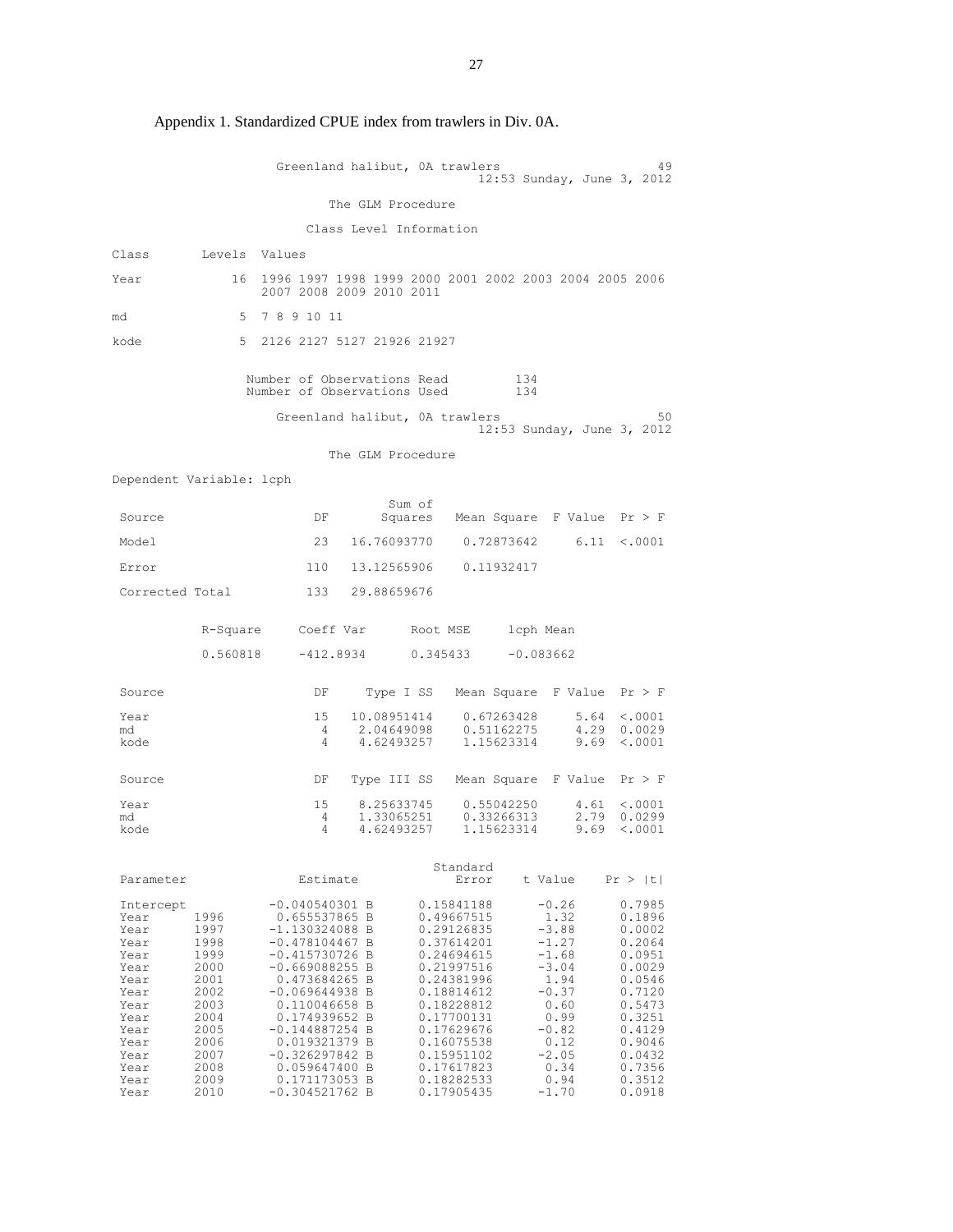| Greenland halibut, OA trawlers |  |                            |  |  |
|--------------------------------|--|----------------------------|--|--|
|                                |  | 12:53 Sunday, June 3, 2012 |  |  |

### The GLM Procedure

Dependent Variable: lcph

|           |       |                  | Standard   |         |              |
|-----------|-------|------------------|------------|---------|--------------|
| Parameter |       | Estimate         | Error      | t Value | Pr ><br>It I |
| Year      | 2011  | 0.000000000 B    |            |         |              |
| md        |       | 0.313722949 B    | 0.13339637 | 2.35    | 0.0205       |
| md        | 8     | 0.203041274 B    | 0.10629152 | 1.91    | 0.0587       |
| md        | 9     | 0.208170522 B    | 0.09437036 | 2.21    | 0.0295       |
| md        | 10    | 0.280368909 B    | 0.08980233 | 3.12    | 0.0023       |
| md        | 11    | 0.000000000 B    |            |         |              |
| kode      | 2126  | $-0.397867720 B$ | 0.11316400 | $-3.52$ | 0.0006       |
| kode      | 2127  | $-0.295661557 B$ | 0.07299459 | $-4.05$ | < .0001      |
| kode      | 5127  | $-1.320447159$ B | 0.40784856 | $-3.24$ | 0.0016       |
| kode      | 21926 | 0.040199197 B    | 0.12062621 | 0.33    | 0.7396       |
| kode      | 21927 | 0.000000000 B    |            |         |              |

NOTE: The X'X matrix has been found to be singular, and a generalized inverse was used to solve the normal equations. Terms whose estimates are followed by the letter 'B' are not uniquely estimable.

Greenland halibut, 0A trawlers 62 12:53 Sunday, June 3, 2012

| Year | lcph LSMEAN   | Standard<br>Error | Pr >  t |
|------|---------------|-------------------|---------|
| 1996 | 0.42130285    | 0.41452466        | 0.3117  |
| 1997 | $-1.36455911$ | 0.26436734        | < .0001 |
| 1998 | $-0.71233949$ | 0.36279268        | 0.0521  |
| 1999 | $-0.64996574$ | 0.22378942        | 0.0044  |
| 2000 | $-0.90332327$ | 0.19847376        | < .0001 |
| 2001 | 0.23944925    | 0.17994301        | 0.1860  |
| 2002 | $-0.30387996$ | 0.16132152        | 0.0622  |
| 2003 | $-0.12418836$ | 0.14402953        | 0.3904  |
| 2004 | $-0.05929537$ | 0.12362640        | 0.6324  |
| 2005 | $-0.37912227$ | 0.12691475        | 0.0035  |
| 2006 | $-0.21491364$ | 0.11183801        | 0.0572  |
| 2007 | $-0.56053286$ | 0.12436661        | < .0001 |
| 2008 | $-0.17458762$ | 0.14583287        | 0.2338  |
| 2009 | $-0.06306197$ | 0.15251007        | 0.6800  |
| 2010 | $-0.53875678$ | 0.15137245        | 0.0006  |
| 2011 | $-0.23423502$ | 0.15921631        | 0.1441  |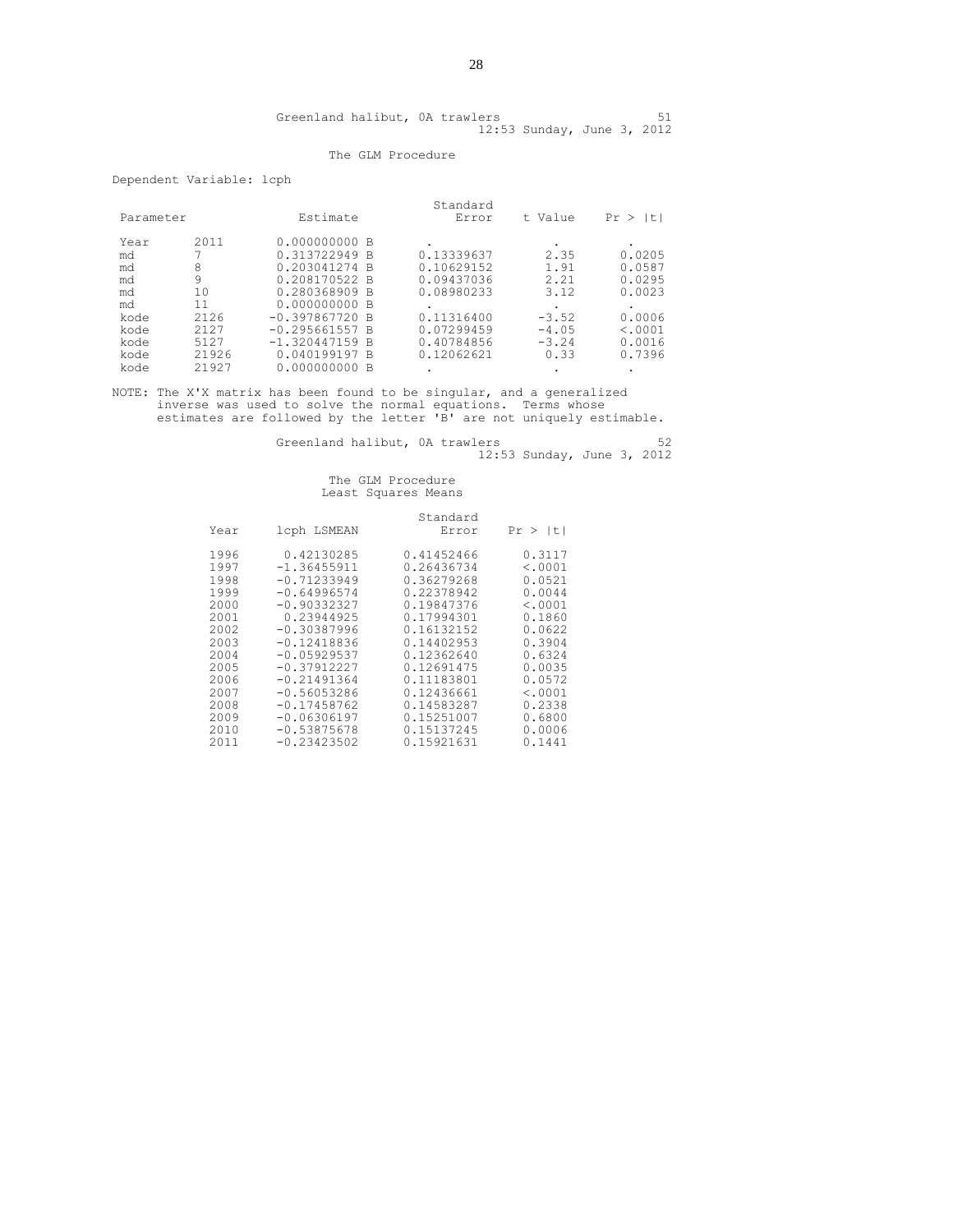|                                                                                                                         |                                                                                                       | Greenland halibut, 1AB trawlers                                                                                                                                                                                                                                                                                   |                          |                                                                                                                                                                                                                |                          | 12:53 Sunday, June 3, 2012                                                                                                                                               | 1                                                                                                                                                     |
|-------------------------------------------------------------------------------------------------------------------------|-------------------------------------------------------------------------------------------------------|-------------------------------------------------------------------------------------------------------------------------------------------------------------------------------------------------------------------------------------------------------------------------------------------------------------------|--------------------------|----------------------------------------------------------------------------------------------------------------------------------------------------------------------------------------------------------------|--------------------------|--------------------------------------------------------------------------------------------------------------------------------------------------------------------------|-------------------------------------------------------------------------------------------------------------------------------------------------------|
|                                                                                                                         |                                                                                                       |                                                                                                                                                                                                                                                                                                                   | The GLM Procedure        |                                                                                                                                                                                                                |                          |                                                                                                                                                                          |                                                                                                                                                       |
|                                                                                                                         |                                                                                                       | Class Level Information                                                                                                                                                                                                                                                                                           |                          |                                                                                                                                                                                                                |                          |                                                                                                                                                                          |                                                                                                                                                       |
| Class                                                                                                                   | Levels                                                                                                | Values                                                                                                                                                                                                                                                                                                            |                          |                                                                                                                                                                                                                |                          |                                                                                                                                                                          |                                                                                                                                                       |
| year                                                                                                                    | 10                                                                                                    | 2002 2003 2004 2005 2006 2007 2008 2009 2010 2011                                                                                                                                                                                                                                                                 |                          |                                                                                                                                                                                                                |                          |                                                                                                                                                                          |                                                                                                                                                       |
| MD                                                                                                                      | -8                                                                                                    | 1 6 7 8 9 10 11 12                                                                                                                                                                                                                                                                                                |                          |                                                                                                                                                                                                                |                          |                                                                                                                                                                          |                                                                                                                                                       |
| kode                                                                                                                    | -5                                                                                                    | 6125 6126 6127 61926 61927                                                                                                                                                                                                                                                                                        |                          |                                                                                                                                                                                                                |                          |                                                                                                                                                                          |                                                                                                                                                       |
|                                                                                                                         |                                                                                                       | Number of Observations Read<br>Number of Observations Used                                                                                                                                                                                                                                                        |                          |                                                                                                                                                                                                                | 126<br>126               |                                                                                                                                                                          |                                                                                                                                                       |
|                                                                                                                         |                                                                                                       | Greenland halibut, 1CD trawlers                                                                                                                                                                                                                                                                                   |                          |                                                                                                                                                                                                                |                          | 12:53 Sunday, June 3, 2012                                                                                                                                               | 2.                                                                                                                                                    |
|                                                                                                                         |                                                                                                       |                                                                                                                                                                                                                                                                                                                   | The GLM Procedure        |                                                                                                                                                                                                                |                          |                                                                                                                                                                          |                                                                                                                                                       |
| Dependent Variable: lcph                                                                                                |                                                                                                       |                                                                                                                                                                                                                                                                                                                   |                          |                                                                                                                                                                                                                |                          |                                                                                                                                                                          |                                                                                                                                                       |
| Source                                                                                                                  |                                                                                                       | DF                                                                                                                                                                                                                                                                                                                | Sum of                   | Squares Mean Square F Value $Pr > F$                                                                                                                                                                           |                          |                                                                                                                                                                          |                                                                                                                                                       |
| Model                                                                                                                   |                                                                                                       | 20                                                                                                                                                                                                                                                                                                                | 10.62652813              |                                                                                                                                                                                                                | 0.53132641               | 8.06                                                                                                                                                                     | < .0001                                                                                                                                               |
| Error                                                                                                                   |                                                                                                       |                                                                                                                                                                                                                                                                                                                   |                          | 105 6.92493937 0.06595180                                                                                                                                                                                      |                          |                                                                                                                                                                          |                                                                                                                                                       |
| Corrected Total                                                                                                         |                                                                                                       | 125                                                                                                                                                                                                                                                                                                               | 17.55146751              |                                                                                                                                                                                                                |                          |                                                                                                                                                                          |                                                                                                                                                       |
|                                                                                                                         | R-Square                                                                                              | Coeff Var                                                                                                                                                                                                                                                                                                         |                          | Root MSE                                                                                                                                                                                                       | lcph Mean                |                                                                                                                                                                          |                                                                                                                                                       |
|                                                                                                                         | 0.605450                                                                                              | $-103.3592$                                                                                                                                                                                                                                                                                                       |                          | 0.256811                                                                                                                                                                                                       | $-0.248464$              |                                                                                                                                                                          |                                                                                                                                                       |
|                                                                                                                         |                                                                                                       |                                                                                                                                                                                                                                                                                                                   |                          |                                                                                                                                                                                                                |                          |                                                                                                                                                                          |                                                                                                                                                       |
| Source                                                                                                                  |                                                                                                       | DF                                                                                                                                                                                                                                                                                                                | Type I SS                |                                                                                                                                                                                                                |                          | Mean Square F Value                                                                                                                                                      | Pr > F                                                                                                                                                |
| year<br>MD                                                                                                              |                                                                                                       | 9<br>7                                                                                                                                                                                                                                                                                                            | 1.94608371<br>1.78321236 |                                                                                                                                                                                                                | 0.21623152<br>0.25474462 | 3.28<br>3.86                                                                                                                                                             | 0.0015<br>0.0009                                                                                                                                      |
| kode                                                                                                                    |                                                                                                       | 4                                                                                                                                                                                                                                                                                                                 | 6.89723206               |                                                                                                                                                                                                                | 1,72430802               | 26.14                                                                                                                                                                    | < .0001                                                                                                                                               |
| Source                                                                                                                  |                                                                                                       | DF                                                                                                                                                                                                                                                                                                                |                          | Type III SS Mean Square F Value                                                                                                                                                                                |                          |                                                                                                                                                                          | Pr > F                                                                                                                                                |
| year<br>MD                                                                                                              |                                                                                                       | 9<br>7                                                                                                                                                                                                                                                                                                            | 2.75952757<br>2.26266361 |                                                                                                                                                                                                                | 0.30661417<br>0.32323766 | 4.65<br>4.90                                                                                                                                                             | < .0001<br>< .0001                                                                                                                                    |
| kode                                                                                                                    |                                                                                                       | 4                                                                                                                                                                                                                                                                                                                 | 6.89723206               |                                                                                                                                                                                                                | 1,72430802               | 26.14                                                                                                                                                                    | < .0001                                                                                                                                               |
| Parameter                                                                                                               |                                                                                                       | Estimate                                                                                                                                                                                                                                                                                                          |                          | Standard<br>Error                                                                                                                                                                                              | t Value                  |                                                                                                                                                                          | Pr >  t                                                                                                                                               |
| Intercept<br>year<br>year<br>year<br>year<br>year<br>year<br>year<br>year<br>year<br>year<br>MD<br>MD<br>MD<br>MD<br>MD | 2002<br>2003<br>2004<br>2005<br>2006<br>2007<br>2008<br>2009<br>2010<br>2011<br>1<br>6<br>7<br>8<br>9 | 0.5673470700 B<br>$-.5114042789$ B<br>-.5187346462 B<br>$-.4548342697 B$<br>$-.2856068868 B$<br>$-.2741340719$ B<br>$-.4131883234 B$<br>$-.4922346534 B$<br>$-.3117920247B$<br>$-.1855502517 B$<br>0.0000000000 B<br>0.0140399531 B<br>$-.4186614935 B$<br>$-.5750088569$ B<br>-.3156313319 B<br>$-.2847276809 B$ |                          | 0.28486390<br>0.13717983<br>0.11700529<br>0.11080166<br>0.10953473<br>0.10735626<br>0.10370755<br>0.09857589<br>0.09479258<br>0.09439321<br>0.38211054<br>0.33064786<br>0.27984971<br>0.27366180<br>0.27229002 |                          | 1.99<br>$-3.73$<br>$-4.43$<br>$-4.10$<br>$-2.61$<br>$-2.55$<br>$-3.98$<br>$-4.99$<br>$-3.29$<br>$-1.97$<br>$\bullet$<br>0.04<br>$-1.27$<br>$-2.05$<br>$-1.15$<br>$-1.05$ | 0.0490<br>0.0003<br>< .0001<br>< .0001<br>0.0104<br>0.0121<br>0.0001<br>< .0001<br>0.0014<br>0.0520<br>0.9708<br>0.2082<br>0.0424<br>0.2514<br>0.2981 |
|                                                                                                                         |                                                                                                       | Greenland halibut, 1AB trawlers                                                                                                                                                                                                                                                                                   |                          |                                                                                                                                                                                                                |                          | 12:53 Sunday, June 3, 2012                                                                                                                                               | 3                                                                                                                                                     |

Appendix 2. Standardized CPUE index from trawlers in Div. 1AB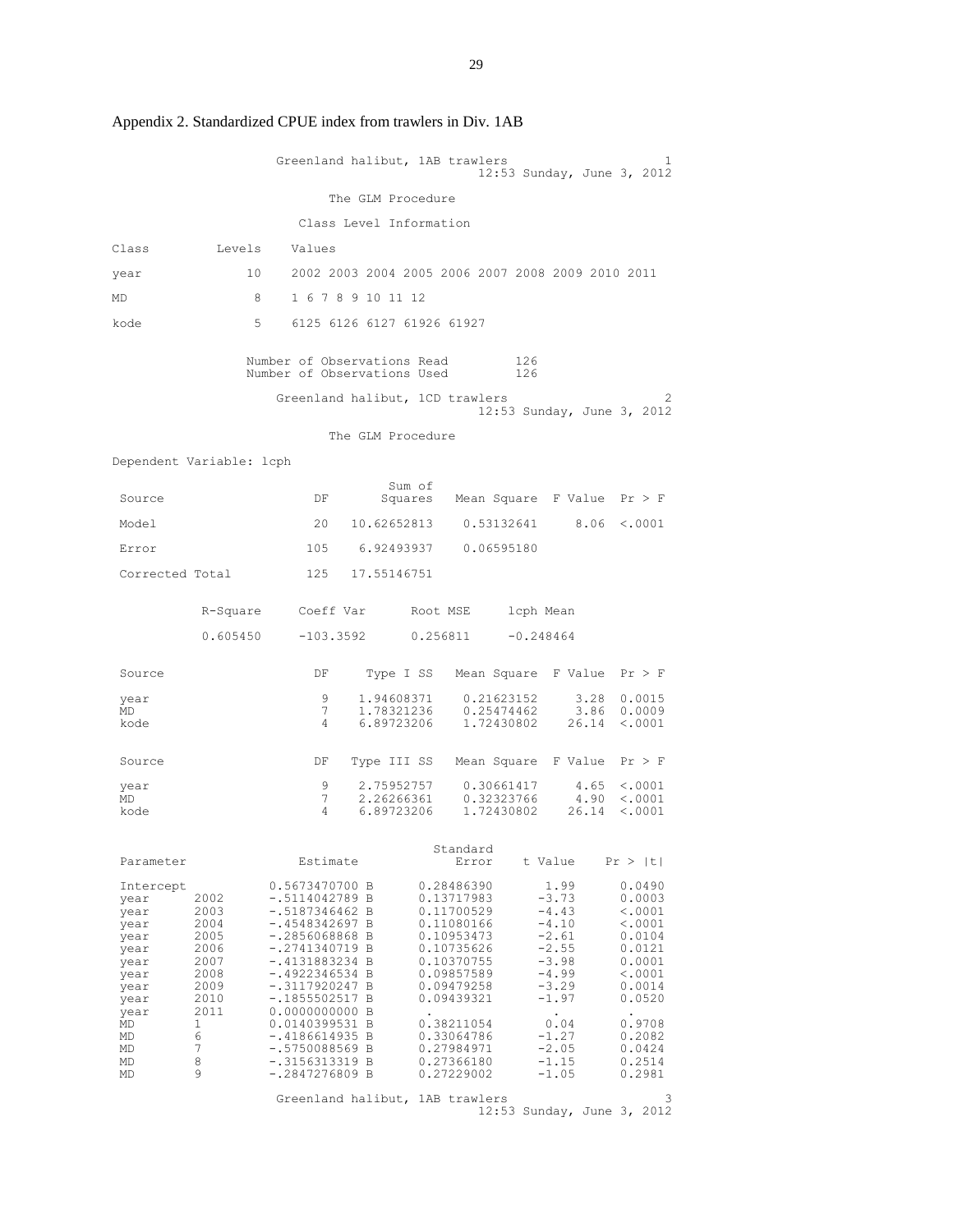#### The GLM Procedure

Dependent Variable: lcph

| Parameter |       | Estimate         | Standard<br>Error | t Value | It.<br>Pr > |
|-----------|-------|------------------|-------------------|---------|-------------|
| MD        | 10.   | $-.1174033543 B$ | 0.27233024        | $-0.43$ | 0.6673      |
| <b>MD</b> | 11    | $-.1138218787 B$ | 0.27419311        | $-0.42$ | 0.6789      |
| <b>MD</b> | 12    | 0.0000000000 B   |                   |         |             |
| kode      | 6125  | $-.4214211399B$  | 0.08727669        | $-4.83$ | < .0001     |
| kode      | 6126  | $-.5961427571 B$ | 0.06999431        | $-8.52$ | < .0001     |
| kode      | 6127  | $-.0437631847 B$ | 0.06713694        | $-0.65$ | 0.5159      |
| kode      | 61926 | $-.3159460557 B$ | 0.09244576        | $-3.42$ | 0.0009      |
| kode      | 61927 | 0.0000000000 B   | ٠                 | ٠       | ٠           |

NOTE: The X'X matrix has been found to be singular, and a generalized inverse was used to solve the normal equations. Terms whose estimates are followed by the letter 'B' are not uniquely estimable.

Greenland halibut, 1AB trawlers 4 12:53 Sunday, June 3, 2012

| 2002<br>0.13111292<br>$-0.44591367$<br>0.0010<br>0.10978429<br>2003<br>$-0.45324403$<br>< .0001<br>0.09996979<br>$-0.38934366$<br>2004<br>0.0002<br>2005<br>$-0.22011627$<br>0.09701125<br>0.0253<br>$-0.20864346$<br>0.09058355<br>0.0232<br>2006 | lt l |
|----------------------------------------------------------------------------------------------------------------------------------------------------------------------------------------------------------------------------------------------------|------|
| 2007<br>$-0.34769771$<br>0.08987741<br>0.0002<br>< .0001<br>2008<br>$-0.42674404$<br>0.08196436<br>2009<br>0.08449714<br>0.0043<br>$-0.24630141$<br>$-0.12005964$<br>0.08143238<br>2010<br>0.1434<br>0.4240<br>2011<br>0.06549061<br>0.08160039    |      |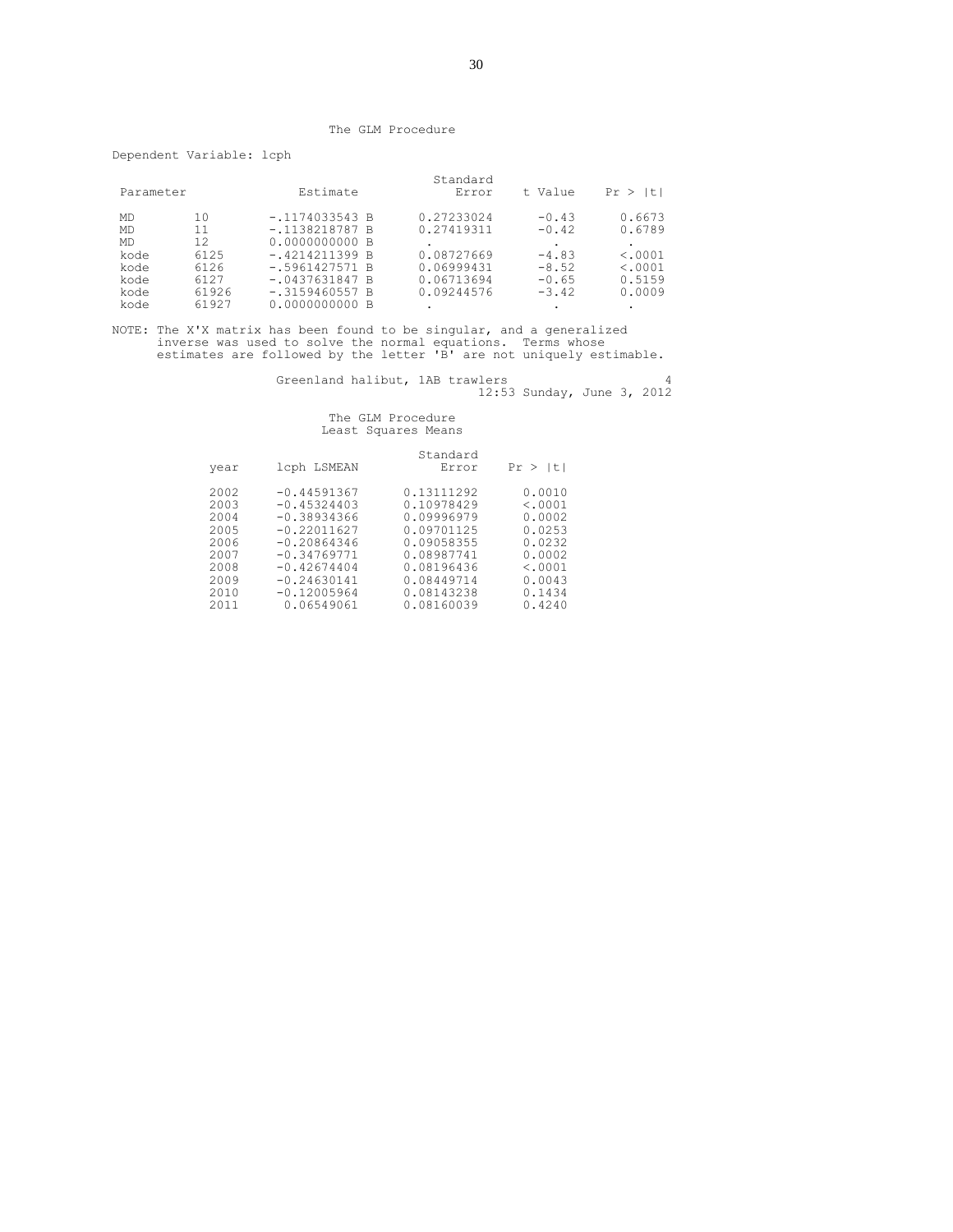|                                                                                                                                   |                                                                                                                      | Greenland halibut, OA+1AB trawlers                                                                                                                                                                                                                                                                                                                       |                         |                           |                                                                                                                                                                                                                              | 12:53 Sunday, June 3, 2012                                                                                                                                                                        |                       | 53                                                                                                                                                                                    |
|-----------------------------------------------------------------------------------------------------------------------------------|----------------------------------------------------------------------------------------------------------------------|----------------------------------------------------------------------------------------------------------------------------------------------------------------------------------------------------------------------------------------------------------------------------------------------------------------------------------------------------------|-------------------------|---------------------------|------------------------------------------------------------------------------------------------------------------------------------------------------------------------------------------------------------------------------|---------------------------------------------------------------------------------------------------------------------------------------------------------------------------------------------------|-----------------------|---------------------------------------------------------------------------------------------------------------------------------------------------------------------------------------|
|                                                                                                                                   |                                                                                                                      |                                                                                                                                                                                                                                                                                                                                                          | The GLM Procedure       |                           |                                                                                                                                                                                                                              |                                                                                                                                                                                                   |                       |                                                                                                                                                                                       |
|                                                                                                                                   |                                                                                                                      |                                                                                                                                                                                                                                                                                                                                                          | Class Level Information |                           |                                                                                                                                                                                                                              |                                                                                                                                                                                                   |                       |                                                                                                                                                                                       |
| Class                                                                                                                             | Levels Values                                                                                                        |                                                                                                                                                                                                                                                                                                                                                          |                         |                           |                                                                                                                                                                                                                              |                                                                                                                                                                                                   |                       |                                                                                                                                                                                       |
| year                                                                                                                              | 16                                                                                                                   | 1996 1997 1998 1999 2000 2001 2002 2003 2004 2005 2006<br>2007 2008 2009 2010 2011                                                                                                                                                                                                                                                                       |                         |                           |                                                                                                                                                                                                                              |                                                                                                                                                                                                   |                       |                                                                                                                                                                                       |
| MD                                                                                                                                | 8                                                                                                                    | 1 6 7 8 9 10 11 12                                                                                                                                                                                                                                                                                                                                       |                         |                           |                                                                                                                                                                                                                              |                                                                                                                                                                                                   |                       |                                                                                                                                                                                       |
| kode                                                                                                                              | 10                                                                                                                   | 2126 2127 5127 6125 6126 6127 21926 21927 61926 61927                                                                                                                                                                                                                                                                                                    |                         |                           |                                                                                                                                                                                                                              |                                                                                                                                                                                                   |                       |                                                                                                                                                                                       |
|                                                                                                                                   |                                                                                                                      | Number of Observations Read<br>Number of Observations Used<br>Greenland halibut, OA+1AB trawlers                                                                                                                                                                                                                                                         |                         |                           |                                                                                                                                                                                                                              | 260<br>260<br>12:53 Sunday, June 3, 2012                                                                                                                                                          |                       | 54                                                                                                                                                                                    |
|                                                                                                                                   |                                                                                                                      |                                                                                                                                                                                                                                                                                                                                                          | The GLM Procedure       |                           |                                                                                                                                                                                                                              |                                                                                                                                                                                                   |                       |                                                                                                                                                                                       |
| Dependent Variable: lcph                                                                                                          |                                                                                                                      |                                                                                                                                                                                                                                                                                                                                                          |                         |                           |                                                                                                                                                                                                                              |                                                                                                                                                                                                   |                       |                                                                                                                                                                                       |
| Source                                                                                                                            |                                                                                                                      | DF                                                                                                                                                                                                                                                                                                                                                       |                         | Sum of                    | Squares Mean Square F Value $Pr > F$                                                                                                                                                                                         |                                                                                                                                                                                                   |                       |                                                                                                                                                                                       |
| Model                                                                                                                             |                                                                                                                      | 31                                                                                                                                                                                                                                                                                                                                                       |                         |                           | 24.51039554 0.79065792                                                                                                                                                                                                       |                                                                                                                                                                                                   |                       | $7.30 \le .0001$                                                                                                                                                                      |
| Error                                                                                                                             |                                                                                                                      | 228                                                                                                                                                                                                                                                                                                                                                      |                         |                           | 24.69139589 0.10829560                                                                                                                                                                                                       |                                                                                                                                                                                                   |                       |                                                                                                                                                                                       |
| Corrected Total                                                                                                                   |                                                                                                                      |                                                                                                                                                                                                                                                                                                                                                          | 259 49.20179143         |                           |                                                                                                                                                                                                                              |                                                                                                                                                                                                   |                       |                                                                                                                                                                                       |
|                                                                                                                                   |                                                                                                                      | R-Square Coeff Var Root MSE lcph Mean                                                                                                                                                                                                                                                                                                                    |                         |                           |                                                                                                                                                                                                                              |                                                                                                                                                                                                   |                       |                                                                                                                                                                                       |
|                                                                                                                                   |                                                                                                                      | $0.498161$ $-201.2400$ $0.329083$ $-0.163528$                                                                                                                                                                                                                                                                                                            |                         |                           |                                                                                                                                                                                                                              |                                                                                                                                                                                                   |                       |                                                                                                                                                                                       |
| Source                                                                                                                            |                                                                                                                      | DF                                                                                                                                                                                                                                                                                                                                                       |                         |                           | Type I SS Mean Square F Value $Pr > F$                                                                                                                                                                                       |                                                                                                                                                                                                   |                       |                                                                                                                                                                                       |
| year                                                                                                                              |                                                                                                                      | 15<br>7                                                                                                                                                                                                                                                                                                                                                  |                         | 8.23696812<br>1.85807652  | 0.54913121<br>0.26543950                                                                                                                                                                                                     |                                                                                                                                                                                                   | 5.07<br>2.45          | < .0001<br>0.0193                                                                                                                                                                     |
| MD<br>kode                                                                                                                        |                                                                                                                      | 9                                                                                                                                                                                                                                                                                                                                                        |                         |                           | 14.41535090 1.60170566                                                                                                                                                                                                       |                                                                                                                                                                                                   | 14.79                 | < .0001                                                                                                                                                                               |
| Source                                                                                                                            |                                                                                                                      | DF                                                                                                                                                                                                                                                                                                                                                       |                         |                           | Type III SS Mean Square F Value                                                                                                                                                                                              |                                                                                                                                                                                                   |                       | Pr > F                                                                                                                                                                                |
| year<br>MD<br>kode                                                                                                                |                                                                                                                      | 15<br>7<br>9                                                                                                                                                                                                                                                                                                                                             |                         | 8.14643844<br>14.41535090 | 0.54309590<br>1.55340526  0.22191504<br>1.60170566                                                                                                                                                                           |                                                                                                                                                                                                   | 5.01<br>2.05<br>14.79 | $\langle .0001$<br>0.0501<br>$\langle .0001$                                                                                                                                          |
|                                                                                                                                   |                                                                                                                      |                                                                                                                                                                                                                                                                                                                                                          |                         |                           |                                                                                                                                                                                                                              |                                                                                                                                                                                                   |                       |                                                                                                                                                                                       |
| Parameter                                                                                                                         |                                                                                                                      | Estimate                                                                                                                                                                                                                                                                                                                                                 |                         |                           | Standard<br>Error                                                                                                                                                                                                            | t Value                                                                                                                                                                                           |                       | Pr >  t                                                                                                                                                                               |
| Intercept<br>year<br>year<br>year<br>year<br>year<br>year<br>year<br>year<br>year<br>year<br>year<br>year<br>year<br>year<br>year | 1996<br>1997<br>1998<br>1999<br>2000<br>2001<br>2002<br>2003<br>2004<br>2005<br>2006<br>2007<br>2008<br>2009<br>2010 | 0.408836021 B<br>0.562993639 B<br>$-1.469338807 B$<br>$-0.656125136 B$<br>$-0.666754174 B$<br>$-0.848039672 B$<br>0.248001616 B<br>$-0.315827553 B$<br>$-0.279668944 B$<br>$-0.219610992 B$<br>$-0.356277331$ B<br>$-0.243322223B$<br>$-0.460834702 B$<br>$-0.288598826 B$<br>$-0.180830369$ B<br>$-0.250212503 B$<br>Greenland halibut, 0A+1AB trawlers |                         |                           | 0.35570309<br>0.45888195<br>0.25207667<br>0.34278332<br>0.21104039<br>0.18420059<br>0.20819957<br>0.12210466<br>0.11141636<br>0.10607398<br>0.10479521<br>0.09801451<br>0.09778458<br>0.10063182<br>0.09916698<br>0.09840834 | 1.15<br>1.23<br>$-5.83$<br>$-1.91$<br>$-3.16$<br>$-4.60$<br>1.19<br>$-2.59$<br>$-2.51$<br>$-2.07$<br>$-3.40$<br>$-2.48$<br>$-4.71$<br>$-2.87$<br>$-1.82$<br>$-2.54$<br>12:53 Sunday, June 3, 2012 |                       | 0.2516<br>0.2211<br>< .0001<br>0.0569<br>0.0018<br>$\langle .0001$<br>0.2348<br>0.0103<br>0.0128<br>0.0395<br>0.0008<br>0.0138<br>$\langle .0001$<br>0.0045<br>0.0695<br>0.0117<br>55 |
|                                                                                                                                   |                                                                                                                      |                                                                                                                                                                                                                                                                                                                                                          |                         |                           |                                                                                                                                                                                                                              |                                                                                                                                                                                                   |                       |                                                                                                                                                                                       |

Appendix 3. Standardized CPUE index from trawlers in Div. 0A+1AB.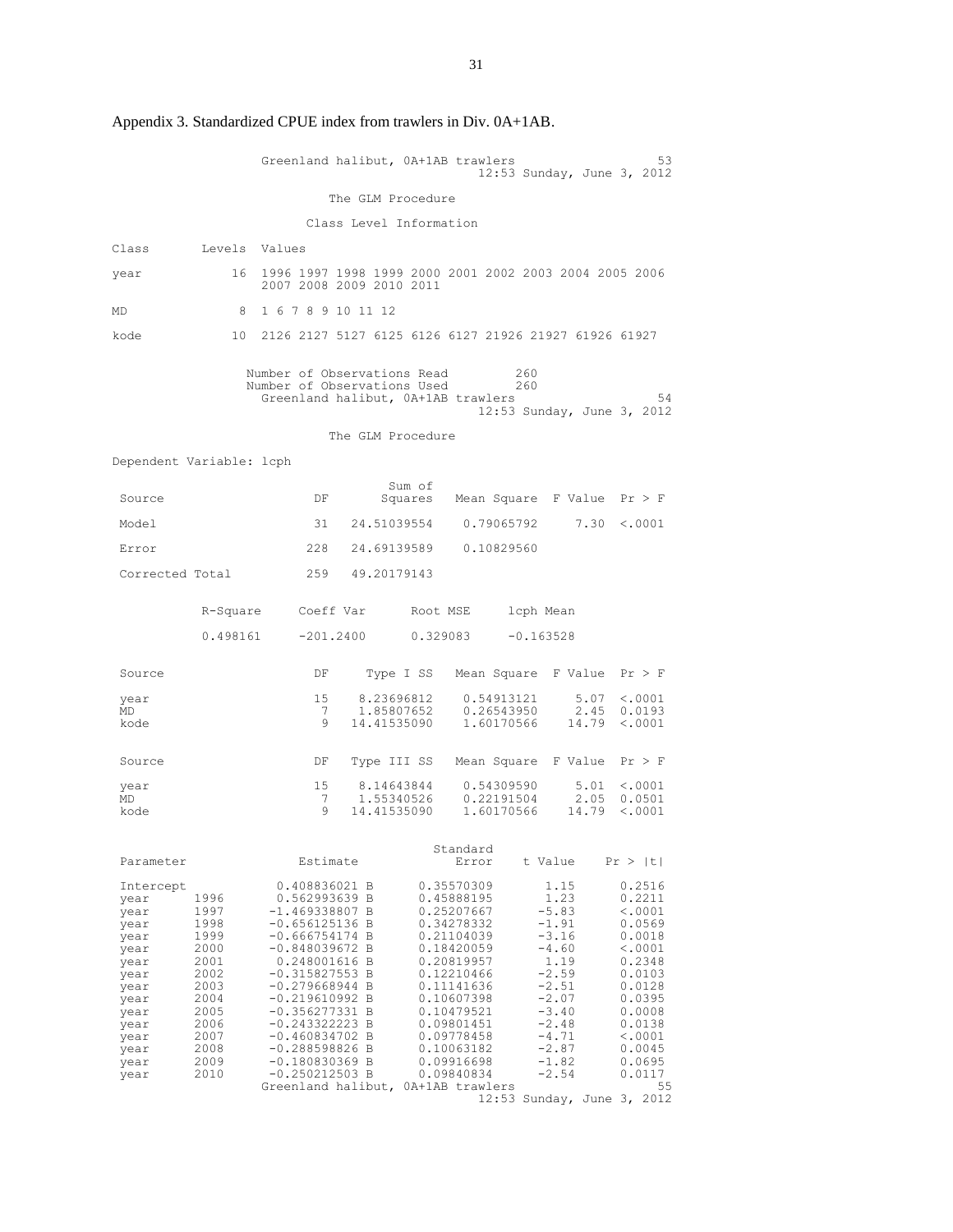#### The GLM Procedure

Dependent Variable: lcph

|           |       |                  |          | Standard   |         |         |
|-----------|-------|------------------|----------|------------|---------|---------|
| Parameter |       | Estimate         |          | Error      | t Value | Pr >  t |
| year      | 2011  | 0.000000000 B    |          |            |         |         |
| MD        | 1     | 0.162094612      | - B      | 0.48344579 | 0.34    | 0.7377  |
| MD        | 6     | $-0.265210427 B$ |          | 0.41785877 | $-0.63$ | 0.5263  |
| MD        |       | $-0.278122219$   | <b>B</b> | 0.34689934 | $-0.80$ | 0.4235  |
| MD        | 8     | $-0.188801043$   | - B      | 0.34318247 | $-0.55$ | 0.5828  |
| MD        | 9     | $-0.171286930$   | - B      | 0.34234776 | $-0.50$ | 0.6173  |
| MD        | 10    | $-0.041841933$   | <b>B</b> | 0.34244993 | $-0.12$ | 0.9029  |
| <b>MD</b> | 11    | $-0.217695723 B$ |          | 0.34348727 | $-0.63$ | 0.5269  |
| MD        | 12    | 0.000000000      | - B      |            |         |         |
| kode      | 2126  | $-0.186786159$   | <b>B</b> | 0.10885350 | $-1.72$ | 0.0875  |
| kode      | 2127  | $-0.187559759 B$ |          | 0.08163284 | $-2.30$ | 0.0225  |
| kode      | 5127  | $-1.326445110$   | <b>B</b> | 0.39195643 | $-3.38$ | 0.0008  |
| kode      | 6125  | $-0.387907162$   | - B      | 0.10630386 | $-3.65$ | 0.0003  |
| kode      | 6126  | $-0.585686367$   | - B      | 0.08864891 | $-6.61$ | < .0001 |
| kode      | 6127  | $-0.088887964$   | <b>B</b> | 0.08434283 | $-1.05$ | 0.2930  |
| kode      | 21926 | 0.263875225      | <b>B</b> | 0.11294082 | 2.34    | 0.0203  |
| kode      | 21927 | 0.122348158      | B        | 0.07915476 | 1.55    | 0.1236  |
| kode      | 61926 | $-0.273423732$   | - B      | 0.11509284 | $-2.38$ | 0.0183  |
| kode      | 61927 | 0.000000000      | -B       |            |         |         |

NOTE: The X'X matrix has been found to be singular, and a generalized inverse was used to solve the normal equations. Terms whose estimates are followed by the letter 'B' are not uniquely estimable. Greenland halibut, 0A+1AB trawlers 56 12:53 Sunday, June 3, 2012

|                                                                                                                              |                                                                                                                                                                                                                                                                     | Standard                                                                                                                                                                                                                     |                                                                                                                                                                 |
|------------------------------------------------------------------------------------------------------------------------------|---------------------------------------------------------------------------------------------------------------------------------------------------------------------------------------------------------------------------------------------------------------------|------------------------------------------------------------------------------------------------------------------------------------------------------------------------------------------------------------------------------|-----------------------------------------------------------------------------------------------------------------------------------------------------------------|
| year                                                                                                                         | lcph LSMEAN                                                                                                                                                                                                                                                         | Error                                                                                                                                                                                                                        | Pr >  t                                                                                                                                                         |
| 1996<br>1997<br>1998<br>1999<br>2000<br>2001<br>2002<br>2003<br>2004<br>2005<br>2006<br>2007<br>2008<br>2009<br>2010<br>2011 | 0.58167442<br>$-1.45065803$<br>$-0.63744436$<br>$-0.64807340$<br>$-0.82935890$<br>0.26668239<br>$-0.29714678$<br>$-0.26098817$<br>$-0.20093022$<br>$-0.33759655$<br>$-0.22464145$<br>$-0.44215393$<br>$-0.26991805$<br>$-0.16214959$<br>$-0.23153173$<br>0.01868078 | 0.42602281<br>0.25052469<br>0.34319595<br>0.21136595<br>0.18575239<br>0.19018641<br>0.12578148<br>0.11395239<br>0.10430196<br>0.10357833<br>0.09517251<br>0.09998832<br>0.09989246<br>0.10468055<br>0.10168898<br>0.10177390 | 0.1735<br>< .0001<br>0.0645<br>0.0024<br>< .0001<br>0.1622<br>0.0190<br>0.0229<br>0.0553<br>0.0013<br>0.0191<br>< .0001<br>0.0074<br>0.1228<br>0.0237<br>0.8545 |
|                                                                                                                              |                                                                                                                                                                                                                                                                     |                                                                                                                                                                                                                              |                                                                                                                                                                 |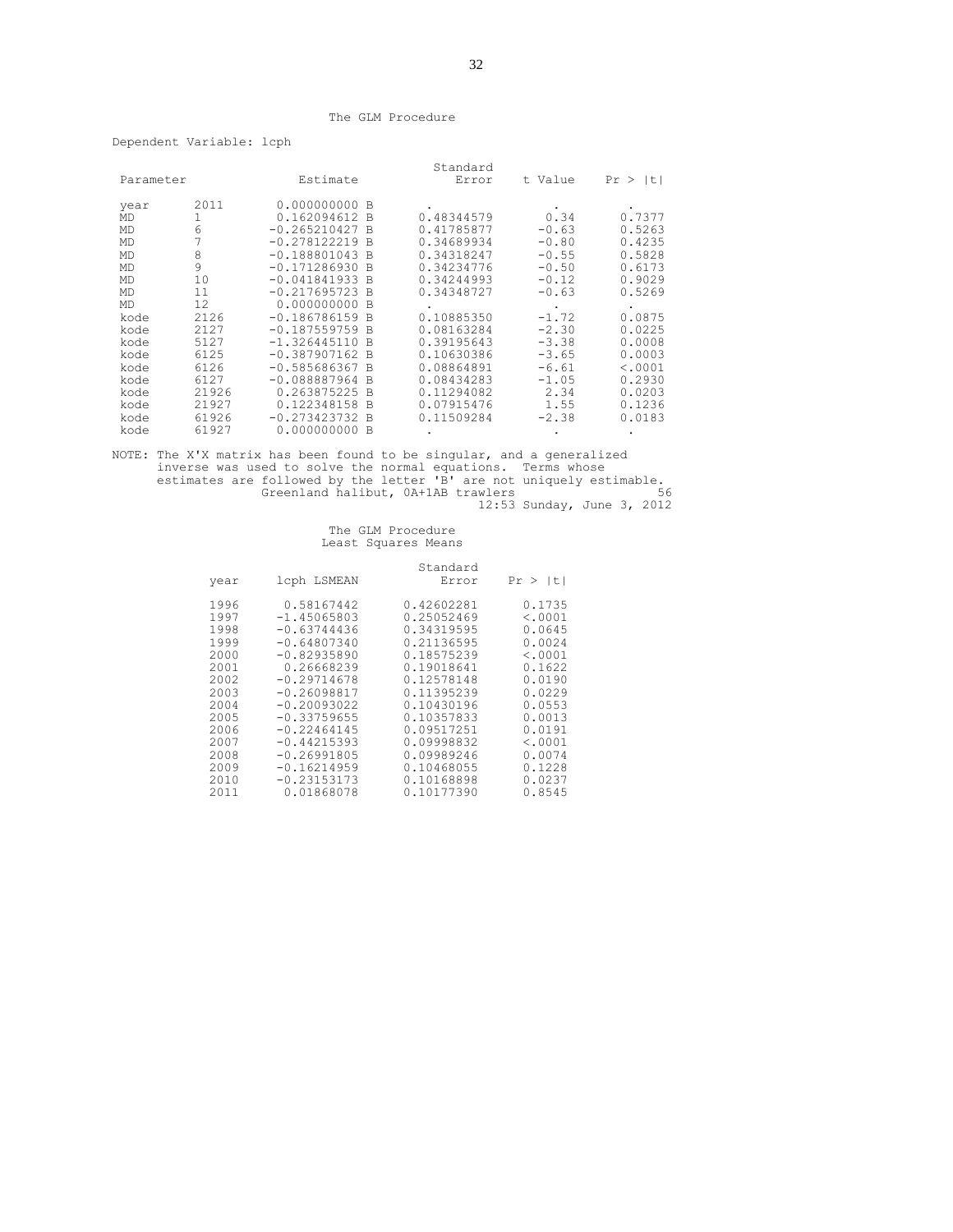|                                                                                                                                   |                                                                                                                      | Greenland halibut, OB trawlers                                                                                                                                                                                                                                                                                            |                           |        |                                                                                                                                                                                                                              |                                                                                                                                                                   |                | 17<br>12:53 Sunday, June 3, 2012                                                                                                                                        |
|-----------------------------------------------------------------------------------------------------------------------------------|----------------------------------------------------------------------------------------------------------------------|---------------------------------------------------------------------------------------------------------------------------------------------------------------------------------------------------------------------------------------------------------------------------------------------------------------------------|---------------------------|--------|------------------------------------------------------------------------------------------------------------------------------------------------------------------------------------------------------------------------------|-------------------------------------------------------------------------------------------------------------------------------------------------------------------|----------------|-------------------------------------------------------------------------------------------------------------------------------------------------------------------------|
|                                                                                                                                   |                                                                                                                      |                                                                                                                                                                                                                                                                                                                           | The GLM Procedure         |        |                                                                                                                                                                                                                              |                                                                                                                                                                   |                |                                                                                                                                                                         |
|                                                                                                                                   |                                                                                                                      |                                                                                                                                                                                                                                                                                                                           | Class Level Information   |        |                                                                                                                                                                                                                              |                                                                                                                                                                   |                |                                                                                                                                                                         |
| Class                                                                                                                             | Levels Values                                                                                                        |                                                                                                                                                                                                                                                                                                                           |                           |        |                                                                                                                                                                                                                              |                                                                                                                                                                   |                |                                                                                                                                                                         |
| Year                                                                                                                              | 22                                                                                                                   | 1990 1991 1992 1993 1994 1995 1996 1997 1998 1999 2000<br>2001 2002 2003 2004 2005 2006 2007 2008 2009 2010 2011                                                                                                                                                                                                          |                           |        |                                                                                                                                                                                                                              |                                                                                                                                                                   |                |                                                                                                                                                                         |
| md                                                                                                                                | 10                                                                                                                   | 1 4 5 6 7 8 9 10 11 12                                                                                                                                                                                                                                                                                                    |                           |        |                                                                                                                                                                                                                              |                                                                                                                                                                   |                |                                                                                                                                                                         |
| kode                                                                                                                              | 13                                                                                                                   | 2126 2127 3125 5126 5127 14124 15126 15127 20126 20127<br>21926 21927 41927                                                                                                                                                                                                                                               |                           |        |                                                                                                                                                                                                                              |                                                                                                                                                                   |                |                                                                                                                                                                         |
|                                                                                                                                   |                                                                                                                      | Number of Observations Read<br>Number of Observations Used                                                                                                                                                                                                                                                                |                           |        |                                                                                                                                                                                                                              | 557<br>557                                                                                                                                                        |                |                                                                                                                                                                         |
|                                                                                                                                   |                                                                                                                      | Greenland halibut, OB trawlers                                                                                                                                                                                                                                                                                            |                           |        |                                                                                                                                                                                                                              |                                                                                                                                                                   |                | 18<br>12:53 Sunday, June 3, 2012                                                                                                                                        |
|                                                                                                                                   |                                                                                                                      |                                                                                                                                                                                                                                                                                                                           | The GLM Procedure         |        |                                                                                                                                                                                                                              |                                                                                                                                                                   |                |                                                                                                                                                                         |
| Dependent Variable: lcph                                                                                                          |                                                                                                                      |                                                                                                                                                                                                                                                                                                                           |                           |        |                                                                                                                                                                                                                              |                                                                                                                                                                   |                |                                                                                                                                                                         |
| Source                                                                                                                            |                                                                                                                      | DF                                                                                                                                                                                                                                                                                                                        |                           | Sum of |                                                                                                                                                                                                                              |                                                                                                                                                                   |                | Squares Mean Square F Value Pr > F                                                                                                                                      |
| Model                                                                                                                             |                                                                                                                      | 42                                                                                                                                                                                                                                                                                                                        | 161.2982010               |        |                                                                                                                                                                                                                              | 3.8404334                                                                                                                                                         |                | 56.08 < .0001                                                                                                                                                           |
| Error                                                                                                                             |                                                                                                                      | 514                                                                                                                                                                                                                                                                                                                       | 35.2000258                |        |                                                                                                                                                                                                                              | 0.0684825                                                                                                                                                         |                |                                                                                                                                                                         |
| Corrected Total                                                                                                                   |                                                                                                                      | 556                                                                                                                                                                                                                                                                                                                       | 196.4982267               |        |                                                                                                                                                                                                                              |                                                                                                                                                                   |                |                                                                                                                                                                         |
|                                                                                                                                   |                                                                                                                      | R-Square Coeff Var Root MSE 1cph Mean                                                                                                                                                                                                                                                                                     |                           |        |                                                                                                                                                                                                                              |                                                                                                                                                                   |                |                                                                                                                                                                         |
|                                                                                                                                   | 0.820863                                                                                                             | -44.77638                                                                                                                                                                                                                                                                                                                 |                           |        | 0.261692                                                                                                                                                                                                                     | $-0.584441$                                                                                                                                                       |                |                                                                                                                                                                         |
| Source                                                                                                                            |                                                                                                                      | DF                                                                                                                                                                                                                                                                                                                        |                           |        | Type I SS Mean Square F Value                                                                                                                                                                                                |                                                                                                                                                                   |                | Pr > F                                                                                                                                                                  |
| Year<br>md                                                                                                                        |                                                                                                                      | 21<br>- 9                                                                                                                                                                                                                                                                                                                 | 105.5333817<br>12.6946795 |        |                                                                                                                                                                                                                              | 5.0253991<br>1.4105199                                                                                                                                            | 73.38<br>20.60 | < .0001<br>< .0001                                                                                                                                                      |
| kode                                                                                                                              |                                                                                                                      | 12                                                                                                                                                                                                                                                                                                                        | 43.0701397                |        |                                                                                                                                                                                                                              | 3.5891783 52.41                                                                                                                                                   |                | $\langle .0001$                                                                                                                                                         |
| Source                                                                                                                            |                                                                                                                      | DF                                                                                                                                                                                                                                                                                                                        |                           |        | Type III SS Mean Square F Value                                                                                                                                                                                              |                                                                                                                                                                   |                | Pr > F                                                                                                                                                                  |
| Year<br>md                                                                                                                        |                                                                                                                      | 21<br>9                                                                                                                                                                                                                                                                                                                   | 11.21146848               |        |                                                                                                                                                                                                                              | 1.24571872                                                                                                                                                        | 4.79<br>18.19  | < .0001<br>< .0001                                                                                                                                                      |
| kode                                                                                                                              |                                                                                                                      | 12                                                                                                                                                                                                                                                                                                                        | 43.07013974               |        |                                                                                                                                                                                                                              | 3.58917831                                                                                                                                                        |                | $52.41 \t < .0001$                                                                                                                                                      |
| Parameter                                                                                                                         |                                                                                                                      | Estimate                                                                                                                                                                                                                                                                                                                  |                           |        | Standard<br>Error                                                                                                                                                                                                            | t Value                                                                                                                                                           |                | Pr >  t                                                                                                                                                                 |
| Intercept<br>Year<br>Year<br>Year<br>Year<br>Year<br>Year<br>Year<br>Year<br>Year<br>Year<br>Year<br>Year<br>Year<br>Year<br>Year | 1990<br>1991<br>1992<br>1993<br>1994<br>1995<br>1996<br>1997<br>1998<br>1999<br>2000<br>2001<br>2002<br>2003<br>2004 | 0.213676450 B<br>$-0.163000330$ B<br>$-0.173735741 B$<br>$-0.042552146 B$<br>$-0.163660598$ B<br>$-0.179594268$ B<br>$-0.006077898 B$<br>$-0.067303536 B$<br>$-0.095635469$ B<br>$-0.085349316 B$<br>$-0.161998813 B$<br>$-0.203847492 B$<br>$-0.263473194 B$<br>$-0.518447533 B$<br>$-0.375795811$ B<br>$-0.364633792 B$ |                           |        | 0.16170006<br>0.09833595<br>0.09897105<br>0.09388788<br>0.09801852<br>0.10249846<br>0.12032259<br>0.11173622<br>0.11163941<br>0.11689970<br>0.11288430<br>0.13793319<br>0.16942397<br>0.12074518<br>0.08862316<br>0.08962303 | $-1.66$<br>$-1.76$<br>$-0.45$<br>$-1.67$<br>$-1.75$<br>$-0.05$<br>$-0.60$<br>$-0.86$<br>$-0.73$<br>$-1.44$<br>$-1.48$<br>$-1.56$<br>$-4.29$<br>$-4.24$<br>$-4.07$ | 1.32           | 0.1869<br>0.0980<br>0.0798<br>0.6506<br>0.0956<br>0.0803<br>0.9597<br>0.5472<br>0.3920<br>0.4657<br>0.1519<br>0.1401<br>0.1205<br>< .0001<br>$\langle .0001$<br>< .0001 |

Appendix 4. Standardized CPUE index from trawlers in Div. 0B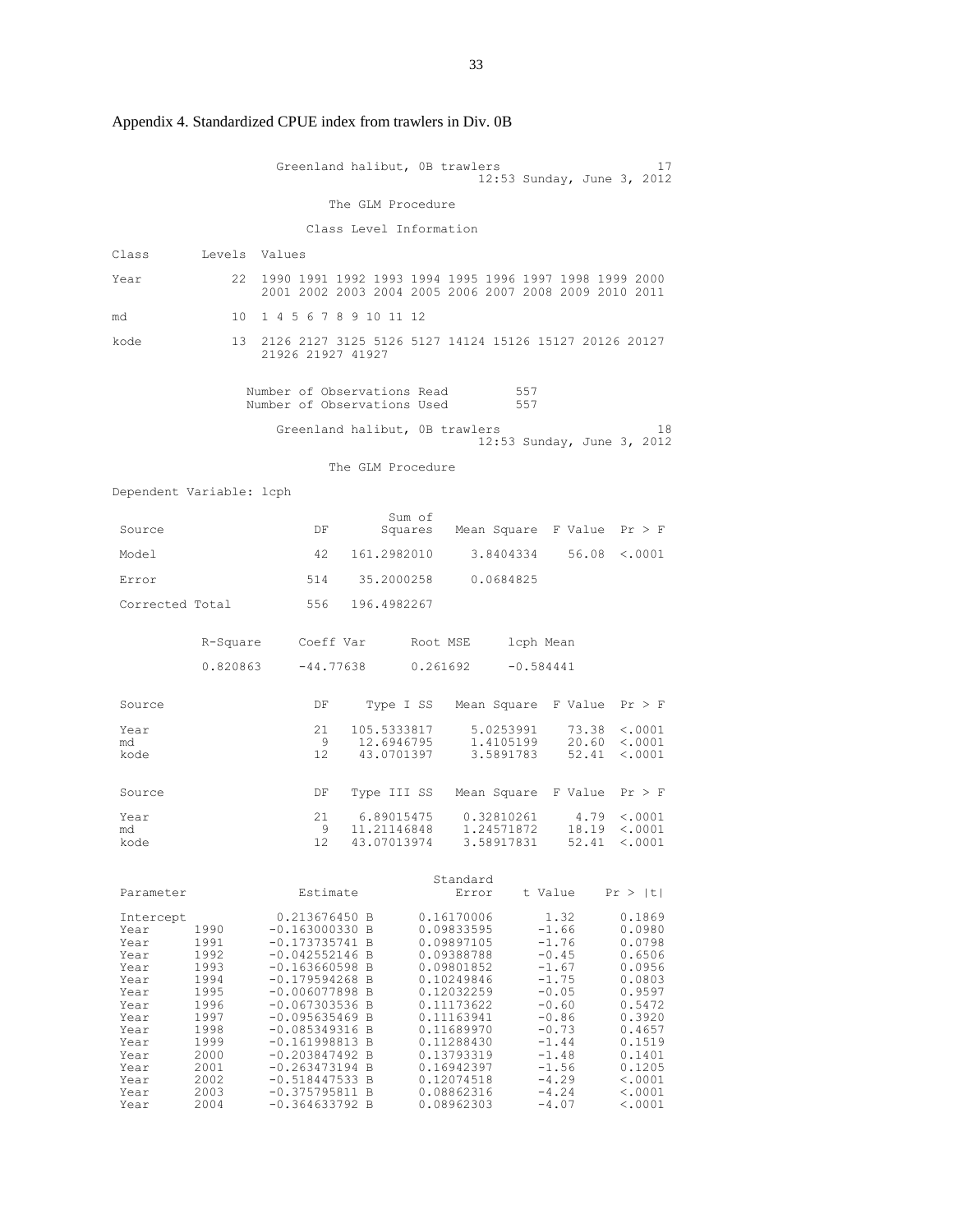#### The GLM Procedure

#### Dependent Variable: lcph

|           |       |                  |                | Standard   |         |              |
|-----------|-------|------------------|----------------|------------|---------|--------------|
| Parameter |       | Estimate         |                | Error      | t Value | $Pr$ > $ t $ |
| Year      | 2005  | $-0.039871183 B$ |                | 0.09301331 | $-0.43$ | 0.6683       |
| Year      | 2006  | $-0.122956171$   | <b>B</b>       | 0.10707773 | $-1.15$ | 0.2514       |
| Year      | 2007  | $-0.220610640$   | B              | 0.10084186 | $-2.19$ | 0.0291       |
| Year      | 2008  | 0.089193550      | B              | 0.08909970 | 1.00    | 0.3173       |
| Year      | 2009  | 0.208833285      | <b>B</b>       | 0.09275373 | 2.25    | 0.0248       |
| Year      | 2010  | $-0.063619117$   | B              | 0.10258090 | $-0.62$ | 0.5354       |
| Year      | 2011  | 0.000000000      | B              |            |         |              |
| md        | 1     | 0.079920867      | B.             | 0.09626488 | 0.83    | 0.4068       |
| md        | 4     | 0.169611736      | B              | 0.09153902 | 1.85    | 0.0645       |
| md        | 5     | 0.441290770      | B              | 0.06487925 | 6.80    | < .0001      |
| md        | 6     | $-0.033787610$   | B              | 0.06653619 | $-0.51$ | 0.6118       |
| md        | 7     | $-0.255767510$   | <sup>B</sup>   | 0.05760288 | $-4.44$ | < .0001      |
| md        | 8     | $-0.160580303$   | $\mathbb{R}$   | 0.05491468 | $-2.92$ | 0.0036       |
| md        | 9     | $-0.236772444$   | <b>B</b>       | 0.05272939 | $-4.49$ | < .0001      |
| md        | 10    | $-0.296203574$   | $\mathbb{R}$   | 0.05011569 | $-5.91$ | < .0001      |
| md        | 11    | $-0.172810127$   | $\overline{B}$ | 0.05054594 | $-3.42$ | 0.0007       |
| md        | 12    | 0.000000000      | B              |            |         |              |
| kode      | 2126  | $-0.493240078$   | B              | 0.16048268 | $-3.07$ | 0.0022       |
| kode      | 2127  | $-0.255067533$   | B              | 0.14196146 | $-1.80$ | 0.0730       |
| kode      | 3125  | $-1.085859428$   | B              | 0.17633227 | $-6.16$ | < .0001      |
| kode      | 5126  | $-0.389790205$   | B              | 0.18655203 | $-2.09$ | 0.0372       |
| kode      | 5127  | $-0.161158151$   | B              | 0.15773902 | $-1.02$ | 0.3074       |
| kode      | 14124 | $-0.697903055$   | B              | 0.16159482 | $-4.32$ | < .0001      |
| kode      | 15126 | 0.053786226      | B              | 0.16280815 | 0.33    | 0.7413       |
| kode      | 15127 | 0.037159848      | B              | 0.17508595 | 0.21    | 0.8320       |
| kode      | 20126 | $-1.012605307$   | B              | 0.15465801 | $-6.55$ | < .0001      |
| kode      | 20127 | $-1.030722505$   | B              | 0.15933427 | $-6.47$ | < .0001      |
| kode      | 21926 | $-0.020263965$   | B              | 0.18572351 | $-0.11$ | 0.9132       |
| kode      | 21927 | 0.080236264      | <sup>B</sup>   | 0.14544866 | 0.55    | 0.5814       |
| kode      | 41927 | 0.000000000      | B              |            |         |              |

NOTE: The X'X matrix has been found to be singular, and a generalized inverse was used to solve the normal equations. Terms whose estimates are followed by the letter 'B' are not uniquely estimable.

Greenland halibut, 0B trawlers and the contract of  $20$ 12:53 Sunday, June 3, 2012

|      |               | Standard   |         |
|------|---------------|------------|---------|
| Year | lcph LSMEAN   | Error      | Pr >  t |
| 1990 | $-0.37855892$ | 0.05302749 | < .0001 |
| 1991 | $-0.38929433$ | 0.05292165 | < .0001 |
| 1992 | $-0.25811074$ | 0.04639701 | < .0001 |
| 1993 | $-0.37921919$ | 0.05185225 | < .0001 |
| 1994 | $-0.39515286$ | 0.05970208 | < .0001 |
| 1995 | $-0.22163649$ | 0.08726987 | 0.0114  |
| 1996 | $-0.28286213$ | 0.08145204 | 0.0006  |
| 1997 | $-0.31119406$ | 0.08580003 | 0.0003  |
| 1998 | $-0.30090791$ | 0.09848872 | 0.0024  |
| 1999 | $-0.37755740$ | 0.09780365 | 0.0001  |
| 2000 | $-0.41940608$ | 0.12516662 | 0.0009  |
| 2001 | $-0.47903179$ | 0.15982864 | 0.0029  |
| 2002 | $-0.73400612$ | 0.10986428 | < .0001 |
| 2003 | $-0.59135440$ | 0.07008573 | < .0001 |
| 2004 | $-0.58019238$ | 0.07242112 | < .0001 |
| 2005 | $-0.25542978$ | 0.07516530 | 0.0007  |
| 2006 | $-0.33851476$ | 0.08286762 | < .0001 |
| 2007 | $-0.43616923$ | 0.07335287 | < .0001 |
| 2008 | $-0.12636504$ | 0.07748248 | 0.1035  |
| 2009 | $-0.00672531$ | 0.08116608 | 0.9340  |
| 2010 | $-0.27917771$ | 0.08536233 | 0.0011  |
| 2011 | $-0.21555859$ | 0.07889406 | 0.0065  |
|      |               |            |         |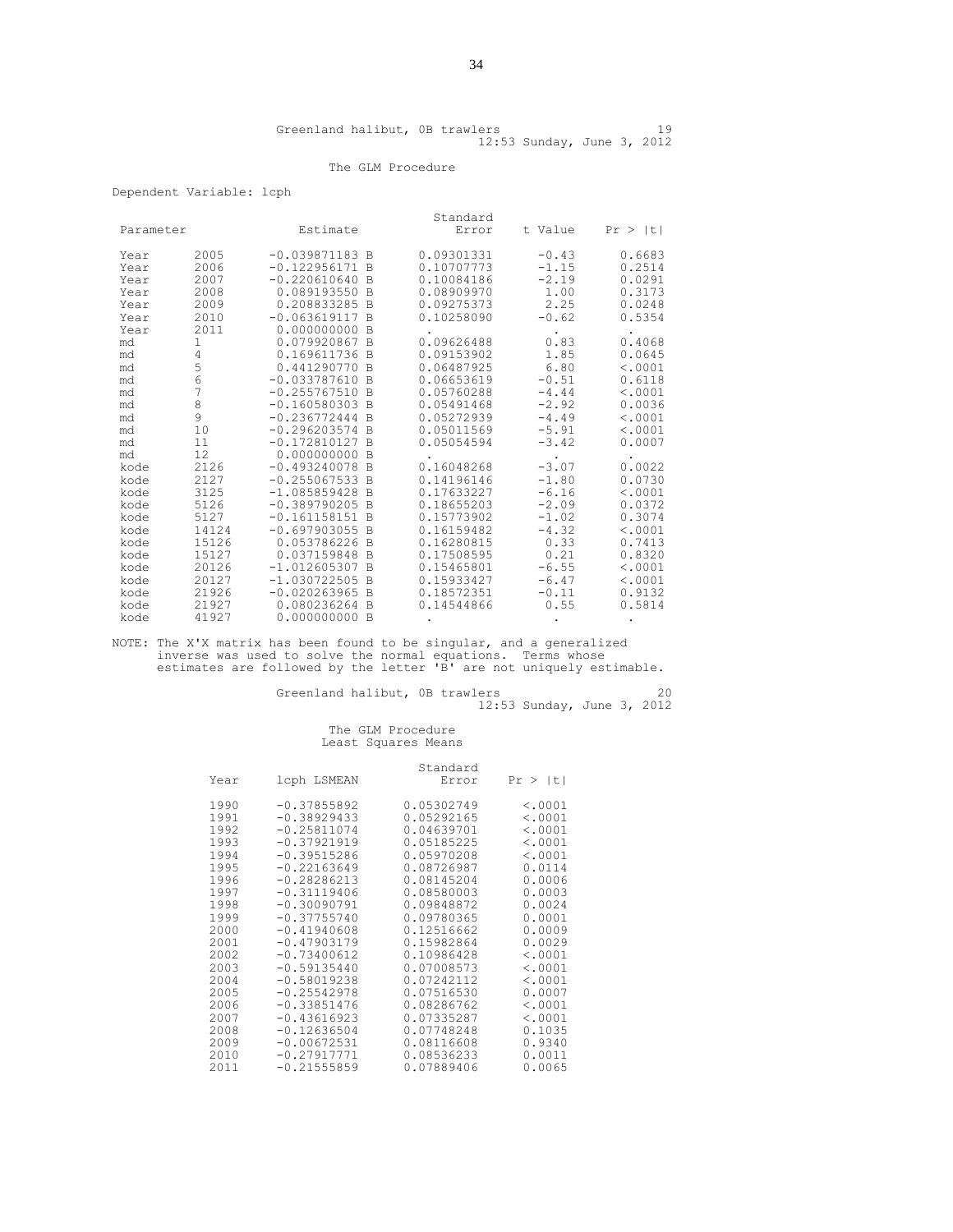|                          |               |                                                            |                           | Greenland halibut, 1CD trawlers | 19:32 Saturday, June 2, 2012                                                                                     |                                    |
|--------------------------|---------------|------------------------------------------------------------|---------------------------|---------------------------------|------------------------------------------------------------------------------------------------------------------|------------------------------------|
|                          |               |                                                            | The GLM Procedure         |                                 |                                                                                                                  |                                    |
|                          |               |                                                            |                           | Class Level Information         |                                                                                                                  |                                    |
| Class                    | Levels Values |                                                            |                           |                                 |                                                                                                                  |                                    |
|                          |               |                                                            |                           |                                 |                                                                                                                  |                                    |
| year                     | 24            | 2010 2011                                                  |                           |                                 | 1988 1989 1990 1991 1992 1993 1994 1995 1996 1997 1998<br>1999 2000 2001 2002 2003 2004 2005 2006 2007 2008 2009 |                                    |
| MD                       | 12            | 1 2 3 4 5 6 7 8 9 10 11 12                                 |                           |                                 |                                                                                                                  |                                    |
| kode                     |               | 6 6124 6125 6126 6127 61926 61927                          |                           |                                 |                                                                                                                  |                                    |
|                          |               | Number of Observations Read<br>Number of Observations Used |                           |                                 | 269<br>269                                                                                                       |                                    |
|                          |               |                                                            |                           | Greenland halibut, 1CD trawlers | 19:32 Saturday, June 2, 2012                                                                                     | 2                                  |
|                          |               |                                                            | The GLM Procedure         |                                 |                                                                                                                  |                                    |
| Dependent Variable: lcph |               |                                                            |                           |                                 |                                                                                                                  |                                    |
| Source                   |               | DF                                                         |                           | Sum of                          | Squares Mean Square F Value $Pr > F$                                                                             |                                    |
| Model                    |               | 39                                                         | 47.85001396               |                                 | 1.22692343<br>19.49                                                                                              | < .0001                            |
| Error                    |               | 229                                                        | 14.41343356               |                                 | 0.06294076                                                                                                       |                                    |
| Corrected Total          |               | 268                                                        | 62.26344753               |                                 |                                                                                                                  |                                    |
|                          |               | R-Square Coeff Var                                         |                           | Root MSE                        | lcph Mean                                                                                                        |                                    |
|                          | 0.768509      |                                                            |                           | $-46.23270$ 0.250880            | $-0.542646$                                                                                                      |                                    |
| Source                   |               | DF                                                         | Type I SS                 |                                 | Mean Square F Value                                                                                              | Pr > F                             |
| year<br>MD               |               | 23<br>11                                                   | 17.96712332<br>9.56666391 |                                 | 0.78117927<br>12.41<br>0.86969672<br>13.82                                                                       | $\langle .0001$<br>< .0001         |
| kode                     |               | 5                                                          |                           | 20.31622673 4.06324535          | 64.56                                                                                                            | < .0001                            |
| Source                   |               | DF                                                         |                           |                                 | Type III SS Mean Square F Value                                                                                  | Pr > F                             |
| year<br>MD               |               | 23<br>11                                                   | 12.23968441<br>6.57098383 |                                 | 8.45<br>0.53216019<br>9.49<br>0.59736217                                                                         | $\langle .0001 \rangle$<br>< .0001 |
| kode                     |               | 5                                                          | 20.31622673               |                                 | 4.06324535                                                                                                       | $64.56 \t < .0001$                 |
|                          |               |                                                            |                           |                                 |                                                                                                                  |                                    |
| Parameter                |               | Estimate                                                   |                           | Standard<br>Error               | t Value                                                                                                          | Pr >  t                            |
| Intercept                |               | 0.200692029 B                                              |                           | 0.09303487                      | 2.16                                                                                                             | 0.0320                             |
| year<br>year             | 1988<br>1989  | 0.328803116 B<br>0.369840254 B                             |                           | 0.14263842<br>0.13700683        | 2.31<br>2.70                                                                                                     | 0.0221<br>0.0075                   |
| year                     | 1990<br>1991  | $-0.047206545 B$<br>$-0.038674039$ B                       |                           | 0.19337481<br>0.16309681        | $-0.24$<br>$-0.24$                                                                                               | 0.8074<br>0.8128                   |
| year<br>year             | 1992          | $-0.119992146 B$                                           |                           | 0.11935706                      | $-1.01$                                                                                                          | 0.3158                             |
| year<br>year             | 1993<br>1994  | $-0.344064726 B$<br>$-0.494209145 B$                       |                           | 0.11814288<br>0.11854033        | $-2.91$<br>$-4.17$                                                                                               | 0.0039<br>< .0001                  |
| year                     | 1995          | $-0.366080265 B$                                           |                           | 0.11768409                      | $-3.11$                                                                                                          | 0.0021                             |
| year<br>year             | 1996<br>1997  | $-0.605563966$ B<br>$-0.657994834 B$                       |                           | 0.11764257<br>0.10489314        | $-5.15$<br>$-6.27$                                                                                               | < .0001<br>$\langle .0001$         |
| year                     | 1998          | $-0.485544561 B$                                           |                           | 0.11238849                      | $-4.32$                                                                                                          | < .0001                            |
| year<br>year             | 1999<br>2000  | $-0.559836702 B$<br>$-0.266429847 B$                       |                           | 0.10631272<br>0.10094200        | $-5.27$<br>$-2.64$                                                                                               | < .0001<br>0.0089                  |
| year                     | 2001          | $-0.353978680 B$                                           |                           | 0.09655163                      | $-3.67$<br>$-4.55$                                                                                               | 0.0003                             |
| year                     | 2002          | $-0.429345546$ B                                           |                           | 0.09435734                      |                                                                                                                  | $\langle .0001$                    |

Appendix 5. Standardized CPUE index for trawlers in Div.1CD.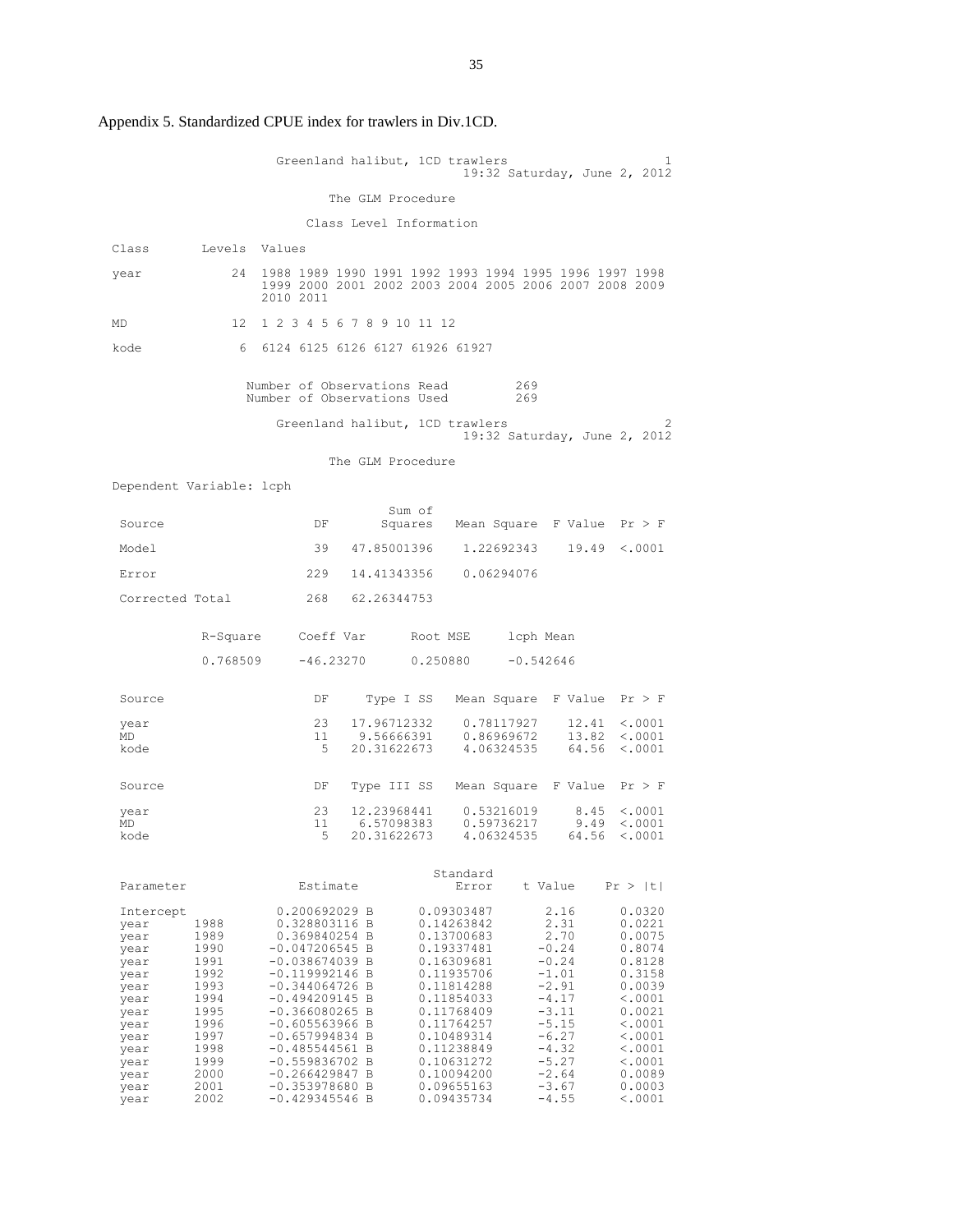#### The GLM Procedure

Dependent Variable: lcph

|           |                |                  |                | Standard   |          |         |
|-----------|----------------|------------------|----------------|------------|----------|---------|
| Parameter |                | Estimate         |                | Error      | t Value  | Pr >  t |
| year      | 2003           | $-0.421006946$ B |                | 0.10028646 | $-4.20$  | < .0001 |
| year      | 2004           | $-0.393704826$ B |                | 0.09415331 | $-4.18$  | < .0001 |
| year      | 2005           | $-0.217314716$   | <b>B</b>       | 0.09473382 | $-2.29$  | 0.0227  |
| year      | 2006           | $-0.164503542 B$ |                | 0.09299800 | $-1.77$  | 0.0782  |
| year      | 2007           | $-0.042147399$   | -B             | 0.09619853 | $-0.44$  | 0.6617  |
| year      | 2008           | 0.000124352      | <b>B</b>       | 0.09053369 | 0.00     | 0.9989  |
| year      | 2009           | 0.006566723 B    |                | 0.09512530 | 0.07     | 0.9450  |
| year      | 2010           | $-0.058756531$   | - B            | 0.08937572 | $-0.66$  | 0.5116  |
| year      | 2011           | 0.000000000      | B              |            |          |         |
| MD        | 1              | $-0.415016812$ B |                | 0.09957493 | $-4.17$  | < .0001 |
| MD        | $\overline{2}$ | $-0.985671891 B$ |                | 0.13028652 | $-7.57$  | < .0001 |
| MD        | 3              | $-0.905563503$   | $\overline{B}$ | 0.26653888 | $-3.40$  | 0.0008  |
| MD        | 4              | $-0.434906667$   | - B            | 0.19752881 | $-2.20$  | 0.0287  |
| MD        | 5              | $-0.318283621$   | <b>B</b>       | 0.11985433 | $-2.66$  | 0.0085  |
| MD        | 6              | $-0.547832656$   | <b>B</b>       | 0.09308691 | $-5.89$  | < .0001 |
| MD        | 7              | $-0.423559355$   | $\overline{B}$ | 0.07934151 | $-5.34$  | < .0001 |
| MD        | 8              | $-0.331972703$   | <b>B</b>       | 0.06864335 | $-4.84$  | < .0001 |
| MD        | 9              | $-0.183088651$   | $\mathbb{R}$   | 0.06151100 | $-2.98$  | 0.0032  |
| <b>MD</b> | 10             | $-0.221877947$   | -B             | 0.05797536 | $-3.83$  | 0.0002  |
| <b>MD</b> | 11             | $-0.143791876$   | <b>B</b>       | 0.05809203 | $-2.48$  | 0.0140  |
| <b>MD</b> | 12.            | 0.000000000      | <sup>B</sup>   |            |          |         |
| kode      | 6124           | $-2.489598357$   | <sup>B</sup>   | 0.17084892 | $-14.57$ | < .0001 |
| kode      | 6125           | $-0.500237970$   | B              | 0.06622191 | $-7.55$  | < .0001 |
| kode      | 6126           | $-0.391933583$   | <b>B</b>       | 0.05771211 | $-6.79$  | < .0001 |
| kode      | 6127           | $-0.057405524$   | B <sub>B</sub> | 0.05961976 | $-0.96$  | 0.3366  |
| kode      | 61926          | $-0.331551981$   | -B             | 0.11951338 | $-2.77$  | 0.0060  |
| kode      | 61927          | 0.000000000      | B              |            |          |         |

NOTE: The X'X matrix has been found to be singular, and a generalized inverse was used to solve the normal equations. Terms whose estimates are followed by the letter 'B' are not uniquely estimable.

|  | Greenland halibut, 1CD trawlers |  |                              |  |  |
|--|---------------------------------|--|------------------------------|--|--|
|  |                                 |  | 19:32 Saturday, June 2, 2012 |  |  |

|      |               | Standard   |         |
|------|---------------|------------|---------|
| year | lcph LSMEAN   | Error      | Pr >  t |
| 1988 | $-0.50825656$ | 0.12621865 | < .0001 |
| 1989 | $-0.46721943$ | 0.12458167 | 0.0002  |
| 1990 | $-0.88426623$ | 0.18633647 | < .0001 |
| 1991 | $-0.87573372$ | 0.15509681 | < .0001 |
| 1992 | $-0.95705183$ | 0.10762736 | < .0001 |
| 1993 | $-1.18112441$ | 0.10723050 | < .0001 |
| 1994 | $-1.33126883$ | 0.10738356 | < .0001 |
| 1995 | $-1.20313995$ | 0.10727516 | < .0001 |
| 1996 | $-1.44262365$ | 0.10711352 | < .0001 |
| 1997 | $-1.49505452$ | 0.09258115 | < .0001 |
| 1998 | $-1.32260424$ | 0.10181954 | < .0001 |
| 1999 | $-1.39689638$ | 0.09407702 | < .0001 |
| 2000 | $-1.10348953$ | 0.07707402 | < .0001 |
| 2001 | $-1.19103836$ | 0.08260425 | < .0001 |
| 2002 | $-1.26640523$ | 0.07901105 | < .0001 |
| 2003 | $-1.25806663$ | 0.08696819 | < .0001 |
| 2004 | $-1.23076451$ | 0.07569371 | < .0001 |
| 2005 | $-1.05437440$ | 0.07790782 | < .0001 |
| 2006 | $-1.00156322$ | 0.07716023 | < .0001 |
| 2007 | $-0.87920708$ | 0.07390264 | < .0001 |
| 2008 | $-0.83693533$ | 0.07257351 | < .0001 |
| 2009 | $-0.83049296$ | 0.07751996 | < .0001 |
| 2010 | $-0.89581621$ | 0.07191357 | < .0001 |
| 2011 | $-0.83705968$ | 0.08018385 | < .0001 |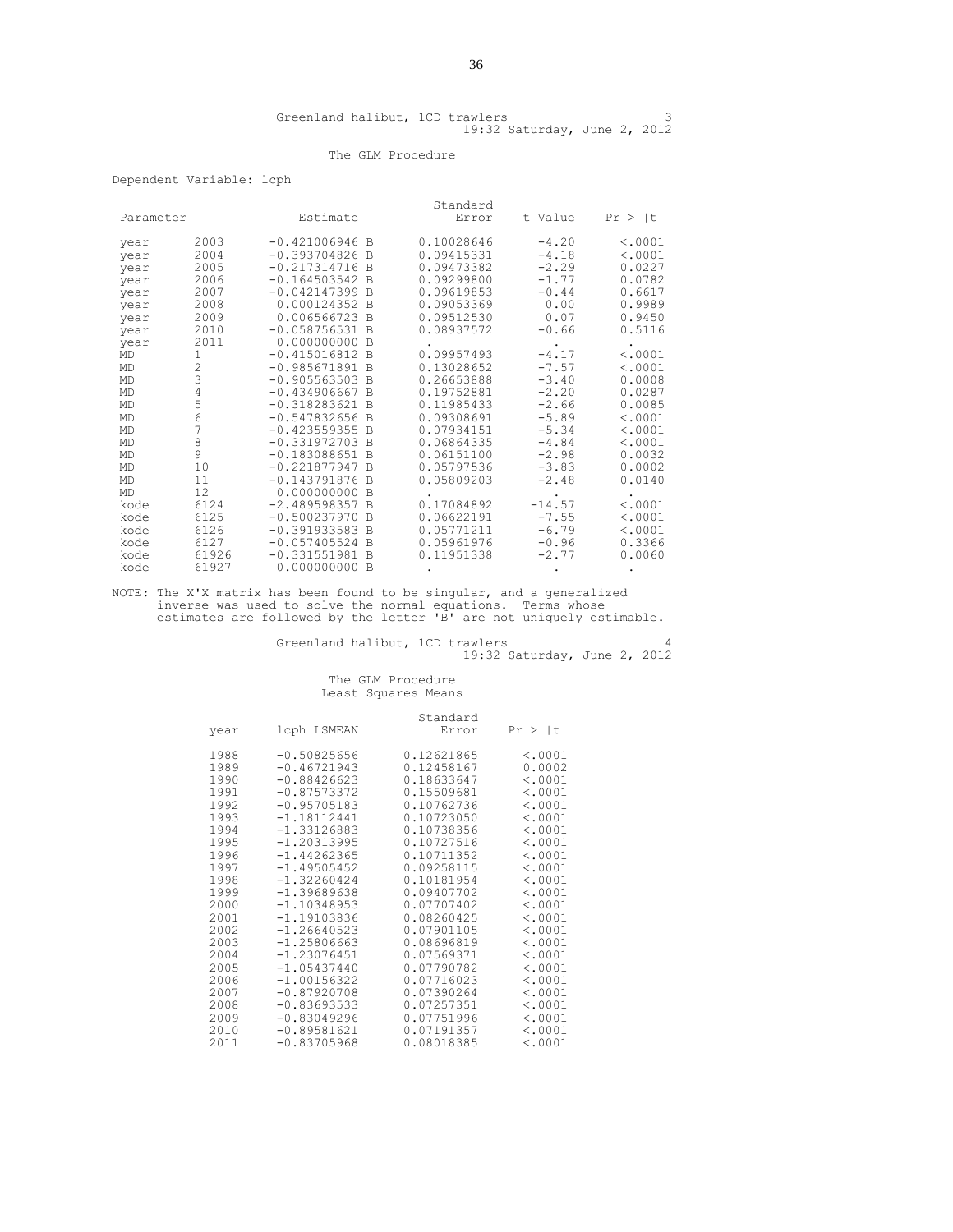Greenland halibut, 0B+1CD trawlers 12:53 Sunday, June 3, 2012 The GLM Procedure Class Level Information Class Levels Values year 24 1988 1989 1990 1991 1992 1993 1994 1995 1996 1997 1998 1999 2000 2001 2002 2003 2004 2005 2006 2007 2008 2009 2010 2011 MD 12 1 2 3 4 5 6 7 8 9 10 11 12 kode 19 2126 2127 3125 5126 5127 6124 6125 6126 6127 14124 15126 15127 20126 20127 21926 21927 41927 61926 61927 Number of Observations Read 826<br>Number of Observations Used 826 Number of Observations Used Greenland halibut, 0B+1CD trawlers 26 12:53 Sunday, June 3, 2012 The GLM Procedure Dependent Variable: lcph Surce Source DF Sum of Mean Square F Value  $Pr > F$ Model 52 201.1417783 3.8681111 51.61 <.0001 Error 773 57.9367655 0.0749505 Corrected Total 825 259.0785439 R-Square Coeff Var Root MSE lcph Mean  $0.776374 -47.96015 -0.273771 -0.570830$ Source Source DF Type I SS Mean Square F Value Pr > F year 23 92.60399676 4.02626073 53.72 <.0001 MD 11 23.59207243 2.14473386 28.62 <.0001 kode 18 84.94570915 4.71920606 62.96 <.0001 Source Source DF Type III SS Mean Square F Value Pr > F year 23 13.16997585 0.57260765 7.64 <.0001<br>MD 11 12.15414166 1.10492197 14.74 <.0001 MD 11 12.15414166 1.10492197 14.74 <.0001<br>kode 18 84.94570915 4.71920606 62.96 <.0001  $62.96 < .0001$ Standard<br>
Estimate Stror<br>
Extror Estimate Error t Value Pr > |t| Intercept 0.132604609 B 0.07885460 1.68 0.0930 year 1988 0.144147399 B 0.13776849 1.05 0.2957 year 1989 0.248386769 B 0.13637334<br>year 1990 -0.301000884 B 0.07531386<br>year 1991 -0.287082385 B 0.07556571 year 1990 -0.301000884 B 0.07531386 -4.00 <.0001 year 1991 -0.287082385 B 0.07556571 -3.80 0.0002 year 1991 -0.287082385 B 0.07556571 -3.80 0.0002<br>year 1992 -0.145526226 B 0.06953784 -2.09 0.0367<br>year 1993 -0.295660616 B 0.07191451 -4.11 <.0001  $-0.295660616$  B  $-0.307376238$  B  $-4.06$ <br> $-0.218668153$  B  $0.07566663$   $-4.06$ <br> $-0.218668153$  B  $0.08657757$   $-2.53$ year 1994 -0.307376238 B 0.07566663 -4.06 <.0001<br>year 1995 -0.218668153 B 0.08657757 -2.53 0.0117 year 1995 -0.218668153 B 0.08657757 -2.53 0.0117<br>year 1996 -0.342769775 B 0.08351462 -4.10 <.0001 year 1996 -0.342769775 B 0.08351462 -4.10 <.0001 year 1997 -0.442971596 B 0.08060570 -5.50 <.0001 year 1998 -0.334092256 B 0.08601431 -3.88 0.0001 year 1999 -0.374777971 B 0.08224289 -4.56 <.0001 year 2000 -0.190046684 B 0.08480634 -2.24 0.0253 year 2001 -0.275144274 B 0.08482478 -3.24 0.0012<br>year 2002 -0.401513836 B 0.07718684 -5.20 <.0001  $-0.401513836 B$ 

Appendix 6. Combined Standardized CPUE index for trawlers in Div. 1CD and Div. 0B.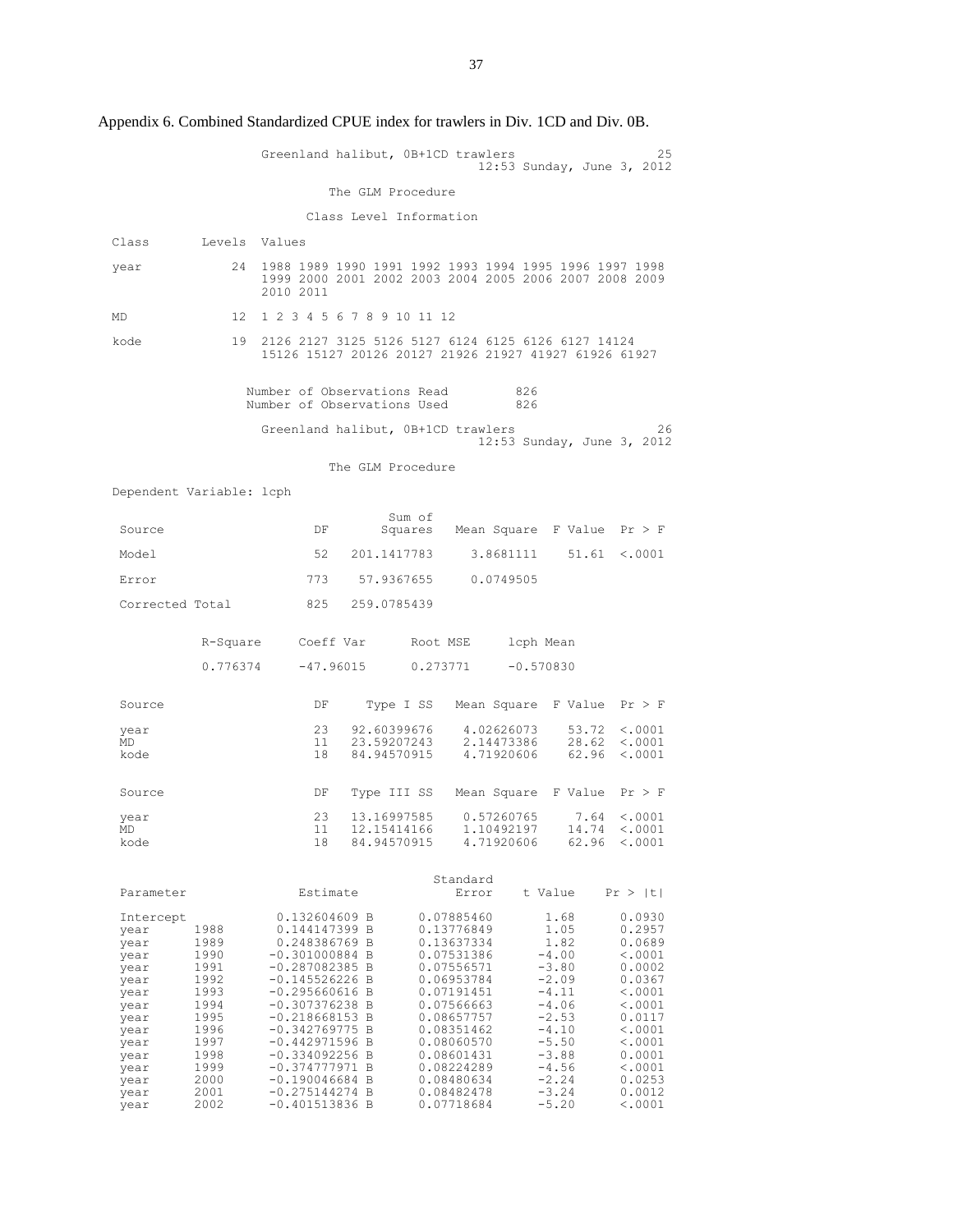| Parameter    |              | Estimate                           |                | Standard<br>Error        | t Value             | Pr ><br>- Itl      |
|--------------|--------------|------------------------------------|----------------|--------------------------|---------------------|--------------------|
|              |              |                                    |                |                          |                     |                    |
| year         | 2003         | $-0.375600365$ B                   |                | 0.06992515               | $-5.37$             | < .0001            |
| year         | 2004         | $-0.376927999B$                    |                | 0.06877109               | $-5.48$             | < .0001            |
| year         | 2005         | $-0.133796988$ B                   |                | 0.07056978               | $-1.90$             | 0.0583             |
| year         | 2006         | $-0.090786409$<br>$-0.154137740 B$ | B              | 0.07314490<br>0.07262593 | $-1.24$<br>$-2.12$  | 0.2149<br>0.0341   |
| year         | 2007<br>2008 | 0.021301664 B                      |                | 0.06745302               | 0.32                | 0.7522             |
| year<br>year | 2009         | 0.062723210 B                      |                | 0.07048509               | 0.89                | 0.3738             |
| year         | 2010         | $-0.070342134$ B                   |                | 0.07099298               | $-0.99$             | 0.3221             |
| year         | 2011         | 0.000000000 B                      |                |                          |                     |                    |
| MD           | $\mathbf{1}$ | $-0.193075316$                     | $\overline{B}$ | 0.07151291               | $-2.70$             | 0.0071             |
| MD           | 2            | $-0.881446522 B$                   |                | 0.13255793               | $-6.65$             | < .0001            |
| MD           | 3            | $-0.638333210$                     | B              | 0.28318618               | $-2.25$             | 0.0245             |
| MD           | 4            | 0.013167835                        | $\overline{B}$ | 0.08426679               | 0.16                | 0.8759             |
| MD           | 5            | 0.258523924 B                      |                | 0.05747620               | 4.50                | < .0001            |
| MD           | 6            | $-0.211590814$ B                   |                | 0.05611893               | $-3.77$             | 0.0002             |
| MD           | 7            | $-0.291496008$ B                   |                | 0.04762625               | $-6.12$             | < .0001            |
| MD           | 8            | $-0.192854044 B$                   |                | 0.04415831               | $-4.37$             | < .0001            |
| <b>MD</b>    | 9            | $-0.197416643 B$                   |                | 0.04156366               | $-4.75$             | < .0001            |
| MD           | 10           | $-0.243205294$ B                   |                | 0.03961357               | $-6.14$             | < .0001            |
| MD           | 11           | $-0.138062887$                     | B              | 0.04010212               | $-3.44$             | 0.0006             |
| <b>MD</b>    | 12           | 0.000000000                        | B              |                          |                     |                    |
| kode         | 2126         | $-0.332520862$ B                   |                | 0.08925317               | $-3.73$             | 0.0002             |
| kode         | 2127         | $-0.041662688$                     | B              | 0.06073554               | $-0.69$             | 0.4929             |
| kode         | 3125         | $-0.968008661$ B                   |                | 0.11088508               | $-8.73$             | < .0001            |
| kode         | 5126         | $-0.019585760$                     | $\overline{B}$ | 0.12788029               | $-0.15$             | 0.8783             |
| kode         | 5127         | 0.086453635 B                      |                | 0.07821301               | 1.11                | 0.2693             |
| kode<br>kode | 6124<br>6125 | $-2.487918652 B$<br>$-0.587390503$ | B              | 0.18055650<br>0.06914715 | $-13.78$<br>$-8.49$ | < .0001<br>< .0001 |
| kode         | 6126         | $-0.431786748$                     | $\overline{B}$ | 0.06111420               | $-7.07$             | < .0001            |
| kode         | 6127         | $-0.073767495$                     | <sup>B</sup>   | 0.06256320               | $-1.18$             | 0.2387             |
| kode         | 14124        | $-0.513170059$ B                   |                | 0.08634270               | $-5.94$             | < .0001            |
| kode         | 15126        | 0.231176076                        | $\overline{B}$ | 0.09044302               | 2.56                | 0.0108             |
| kode         | 15127        | 0.205797624 B                      |                | 0.11219343               | 1.83                | 0.0670             |
| kode         | 20126        | $-0.822021135 B$                   |                | 0.07168522               | $-11.47$            | < .0001            |
| kode         | 20127        | $-0.838145332 B$                   |                | 0.08027579               | $-10.44$            | < .0001            |
| kode         | 21926        | 0.149768783                        | $\overline{B}$ | 0.12752201               | 1.17                | 0.2406             |
| kode         | 21927        | 0.286022300 B                      |                | 0.06683756               | 4.28                | < .0001            |
| kode         | 41927        | 0.149505462 B                      |                | 0.14055793               | 1.06                | 0.2878             |
| kode         | 61926        | $-0.340027811 B$                   |                | 0.12811972               | $-2.65$             | 0.0081             |
| kode         | 61927        | 0.000000000 B                      |                |                          |                     |                    |

NOTE: The X'X matrix has been found to be singular, and a generalized inverse was used to solve the normal equations. Terms whose estimates are followed by the letter 'B' are not uniquely estimable.

Greenland halibut, 0B+1CD trawlers 28 12:53 Sunday, June 3, 2012

|      |               | Standard   |         |
|------|---------------|------------|---------|
| year | lcph LSMEAN   | Error      | Pr >  t |
| 1988 | $-0.28363120$ | 0.13120937 | 0.0309  |
| 1989 | $-0.17939183$ | 0.13083029 | 0.1707  |
| 1990 | $-0.72877949$ | 0.05657496 | < .0001 |
| 1991 | $-0.71486099$ | 0.05587344 | < .0001 |
| 1992 | $-0.57330483$ | 0.04875520 | < .0001 |
| 1993 | $-0.72343922$ | 0.05217078 | < .0001 |
| 1994 | $-0.73515484$ | 0.05741374 | < .0001 |
| 1995 | $-0.64644676$ | 0.07367857 | < .0001 |
| 1996 | $-0.77054838$ | 0.07159889 | < .0001 |
| 1997 | $-0.87075020$ | 0.06895136 | < .0001 |
| 1998 | $-0.76187086$ | 0.07690852 | < .0001 |
| 1999 | $-0.80255657$ | 0.07373038 | < .0001 |
| 2000 | $-0.61782529$ | 0.07310270 | < .0001 |
| 2001 | $-0.70292288$ | 0.07673328 | < .0001 |
| 2002 | $-0.82929244$ | 0.06830381 | < .0001 |
| 2003 | $-0.80337897$ | 0.05962756 | < .0001 |
| 2004 | $-0.80470660$ | 0.05845105 | < .0001 |
| 2005 | $-0.56157559$ | 0.05934140 | < .0001 |
| 2006 | $-0.51856501$ | 0.06083187 | < .0001 |
| 2007 | $-0.58191634$ | 0.05554599 | < .0001 |
| 2008 | $-0.40647694$ | 0.05882393 | < .0001 |